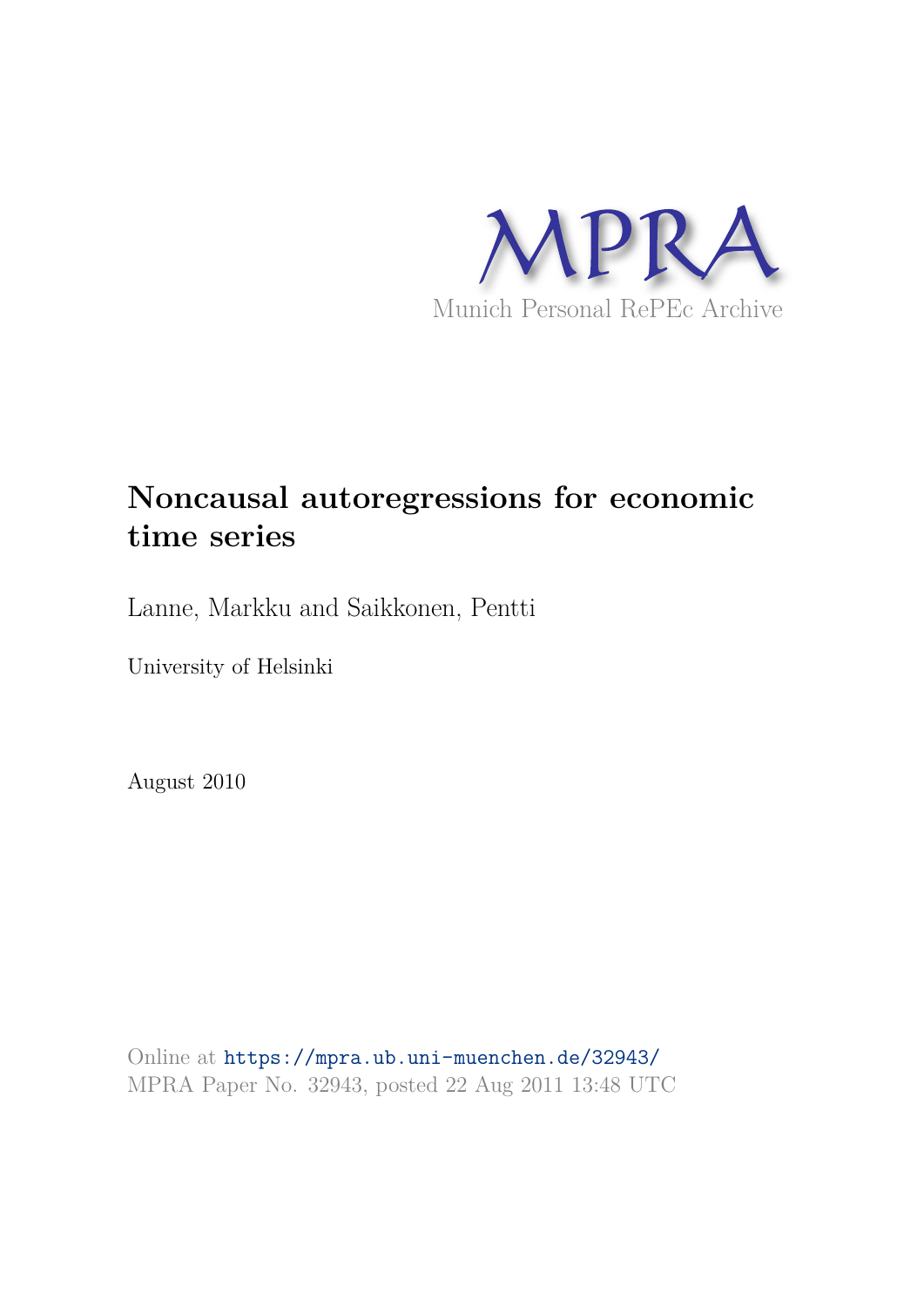# Noncausal Autoregressions for Economic Time Series<sup>†</sup>

Markku Lanne\* Pentti Saikkonen\*\* University of Helsinki University of Helsinki

August 2010

# Abstract

This paper is concerned with univariate noncausal autoregressive models and their potential usefulness in economic applications. In these models, future errors are predictable, indicating that they can be used to empirically approach rational expectations models with nonfundamental solutions. In the previous theoretical literature, nonfundamental solutions have typically been represented by noninvertible moving average models. However, noncausal autoregressive and noninvertible moving average models closely approximate each other, and therefore,the former provide a viable and practically convenient alternative. We show how the parameters of a noncausal autoregressive model can be estimated by the method of maximum likelihood and derive related test procedures. Because noncausal autoregressive models cannot be distinguished from conventional causal autoregressive models by second order properties or Gaussian likelihood, a model selection procedure is proposed. As an empirical application, we consider modeling the U.S. inflation which, according to our results, exhibits purely forward-looking dynamics.

 $\dagger$  This is a compeletely revised version of our previous working paper entitled "Modeling Expectations" with Noncausal Autoregressions". We thank Michael McAleer, Efrem Castelnuovo, Martin Ellison and Antti Ripatti for useful comments. Financial support from the Academy of Finland and the OP-Pohjola Group Research Foundation is gratefully acknowledged. This research was completed while the second author was a Fernand Braudel Fellow in the Economics Department of the European University Institute.

\* Department of Political and Economic Studies, University of Helsinki, P.O.Box 17 (Arkadiankatu 7), FIN-00014 University of Helsinki, Finland, e-mail: markku.lanne@helsinki.fi

\*\* Department of Mathematics and Statistics, University of Helsinki, P.O.Box 68 (Gustaf Hällströmin katu 2b), FIN-00014 University of Helsinki, Finland, e-mail: pentti.saikkonen@helsinki.fi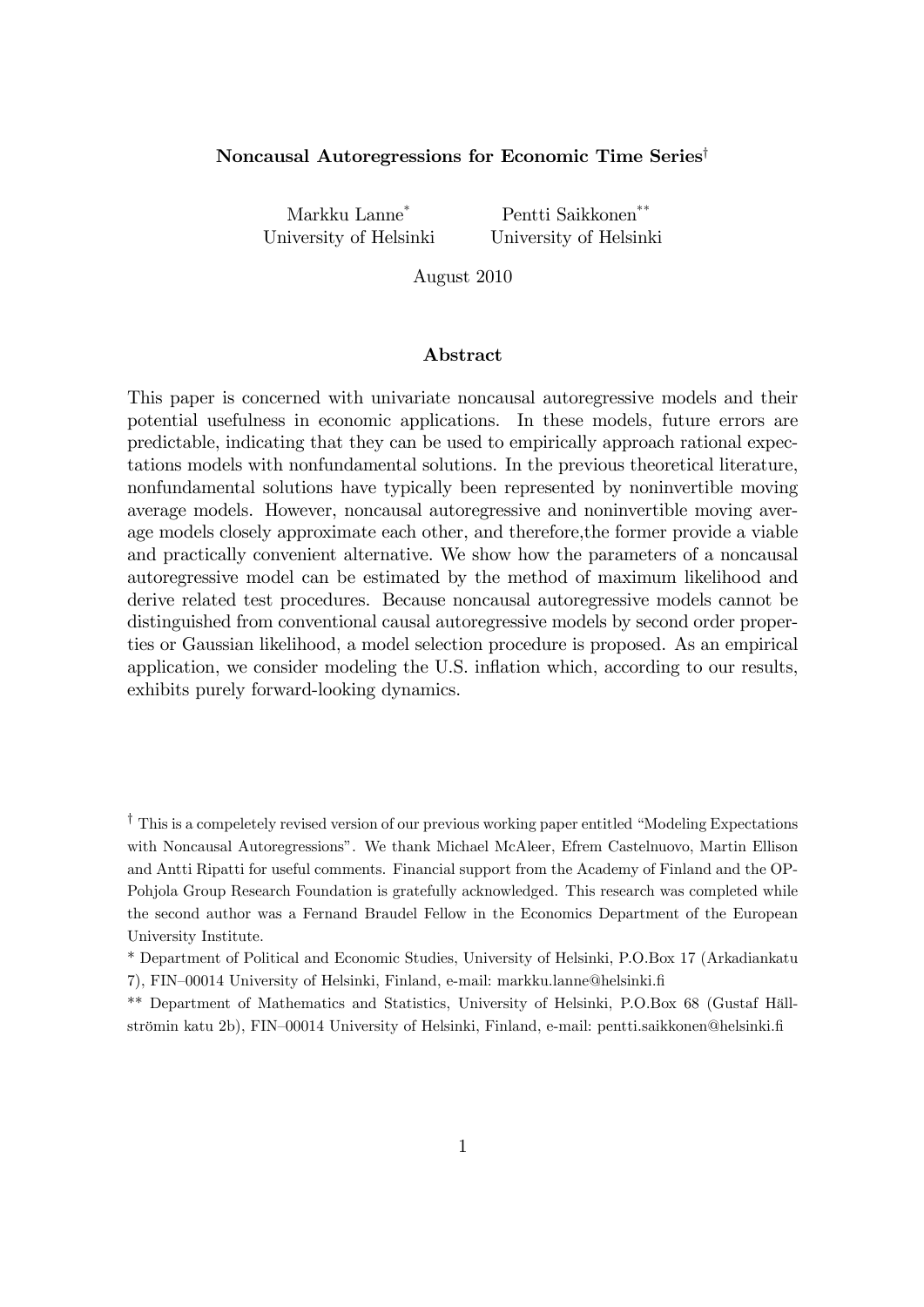#### 1 Introduction

Univariate autoregressive models are commonly employed in characterizing the dynamics of economic time series. Typical empirical applications include forecasting and the measurement of persistence (Andrews and Chen (1994)), but also in theoretical macroeconomic (see, e.g., Canova  $(2007)$ ) and financial (see, e.g., Campbell et al. (1997)) models, the dynamics of the variables is often described by an autoregressive structure. However, to the best of our knowledge, all economic applications so far restrict themselves to causal autoregressive models where the current value of the variable of interest is forced to depend only on its past or on the present and past values of the errors of the model. The noncausal autoregressive model proposed in this paper, in contrast, also contains leads in addition to lags, and thus, allows for dependence on the future. We argue that this is a particularly useful feature in economic applications where expectations play a central role. Another interesting feature of the noncausal autoregressive model is that its errors are pedictable by past values of the series which may be made use of in improving forecast accuracy if noncausality is detected. An interpretation of such predictability is that the errors contain effects of omitted variables that are predictable by the considered series.

In this paper, we concentrate on introducing a new noncausal autoregressive model formulation and illustrating its potential usefulness in economic applications while leaving its motivation in terms of economic theory mostly for future research. However, at least two cases leading to noncausality have already been discussed in the economics literature. First, a noncausal autoregressive model may arise as a nonfundamental solution of a rational expectations model, when the agents' information set is greater than that of the econometrician, who is estimating only a univariate model (see, e.g., Hansen and Sargent (1991)). The presence of noncausality indicates that the agents are able to forecast a part of the future values of the economic variable in question by information unknown to the econometrician, and this results in a noncausal autoregressive representation with predictable errors. Hence, noncausal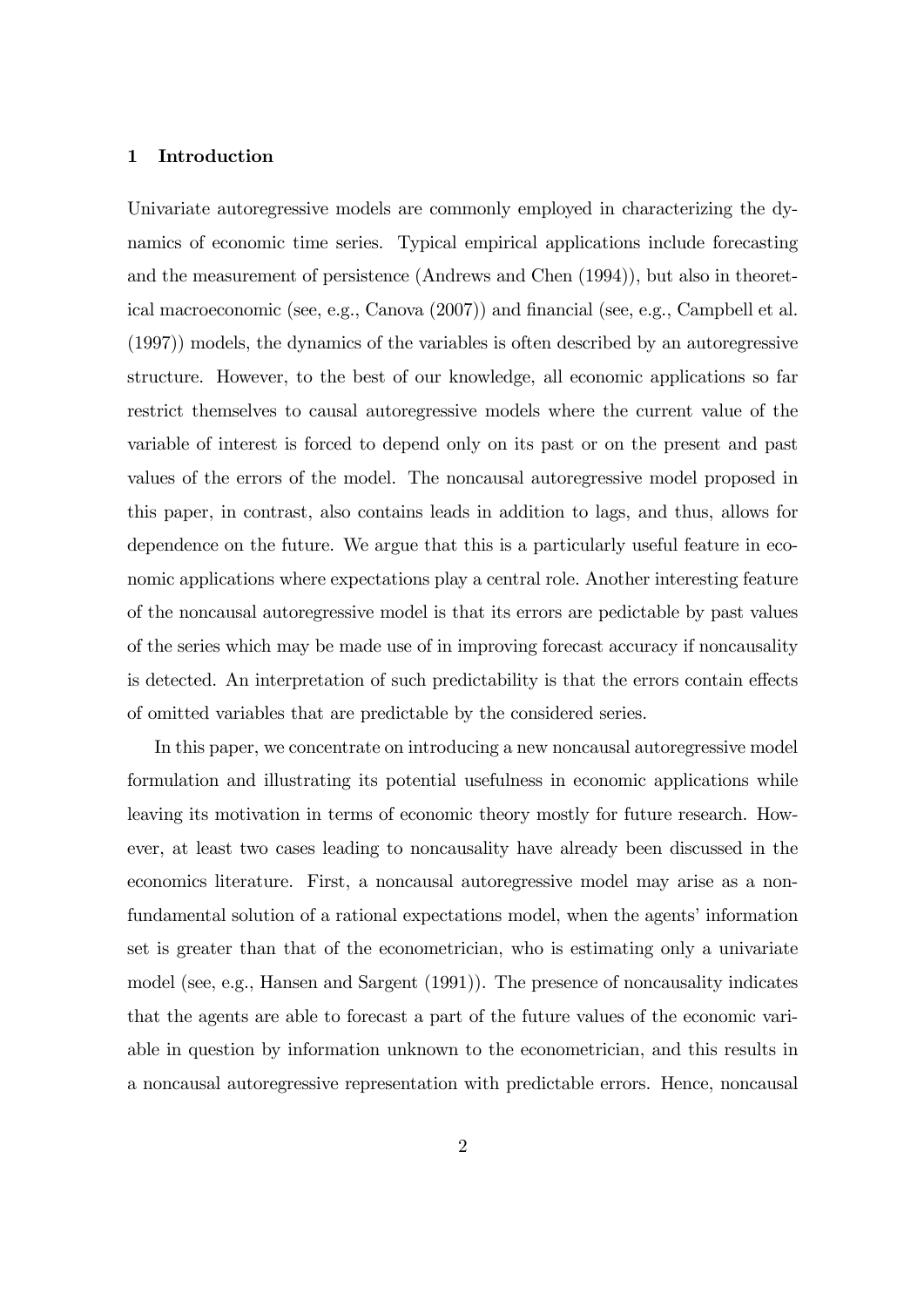autoregressive models allow for taking the effect of the agents' true information set into account without explicitly specifying it. In this context, the setup has virtually always been formulated in such a way that a noninvertible moving average process arises as a solution instead of a noncausal autoregression, but as pointed out in Section 2 below, these models closely approximate each other. Second, besides this kind of discrepancy of information sets, heterogeneous information has been shown to be a potential cause of nonfundamental solutions with nonrevealing equilibria (see, e.g. Kasa et al. (2007)).

Although economic applications of noncausal time series models are virtually nonexistent, in the statistics literature, noncausal autoregressive and autoregressive moving average models have been studied, inter alia, by Breidt et al. (1991), Lii and Rosenblatt (1996), Huang and Pawitan (2000), Rosenblatt (2000), Breidt et al. (2001), Andrews et al. (2006, 2009), and Wu and Davis (2010). However, this literature is not voluminous, and typical applications have been confined to natural sciences and engineering.<sup>1</sup>In many of these applications it may actually not be reasonable to think of the employed model as a time series model but rather as a one-dimensional random field in which the direction of "time" is irrelevant and prediction is not of interest. In contrast to the models in the previous literature, our formulation achieves depencence on future errors by explicitly including both leads and lags of the variable in question. A useful implication of this is that, unlike in the previously introduced formulations, statistical inference on autoregressive parameters is facilitated, and it becomes, for example, straightforward to obtain likelihood based diagnostic tests for

<sup>&</sup>lt;sup>1</sup>As far as we know, the only empirical examples of noncausal autoregressive (moving average) models with economic data are provided by Breidt et el. (2001) who demonstrate that a noncausal first order autoregressive model is appropriate for modeling a daily time series of Microsoft trading volume, and Andrews et al. (2009) and Wu and Davis (2010) who model the daily Wal-Mart trading volume. Empirical economic examples of related models with a noninvertible moving average part are given in Huang and Pawitan (2000) and Breidt et al. (2001). In the former paper a noninvertible moving average model is applied to U.S. unemployment rate, whereas the latter fits the so-called all-pass model to New Zealand/U.S. exchange rate.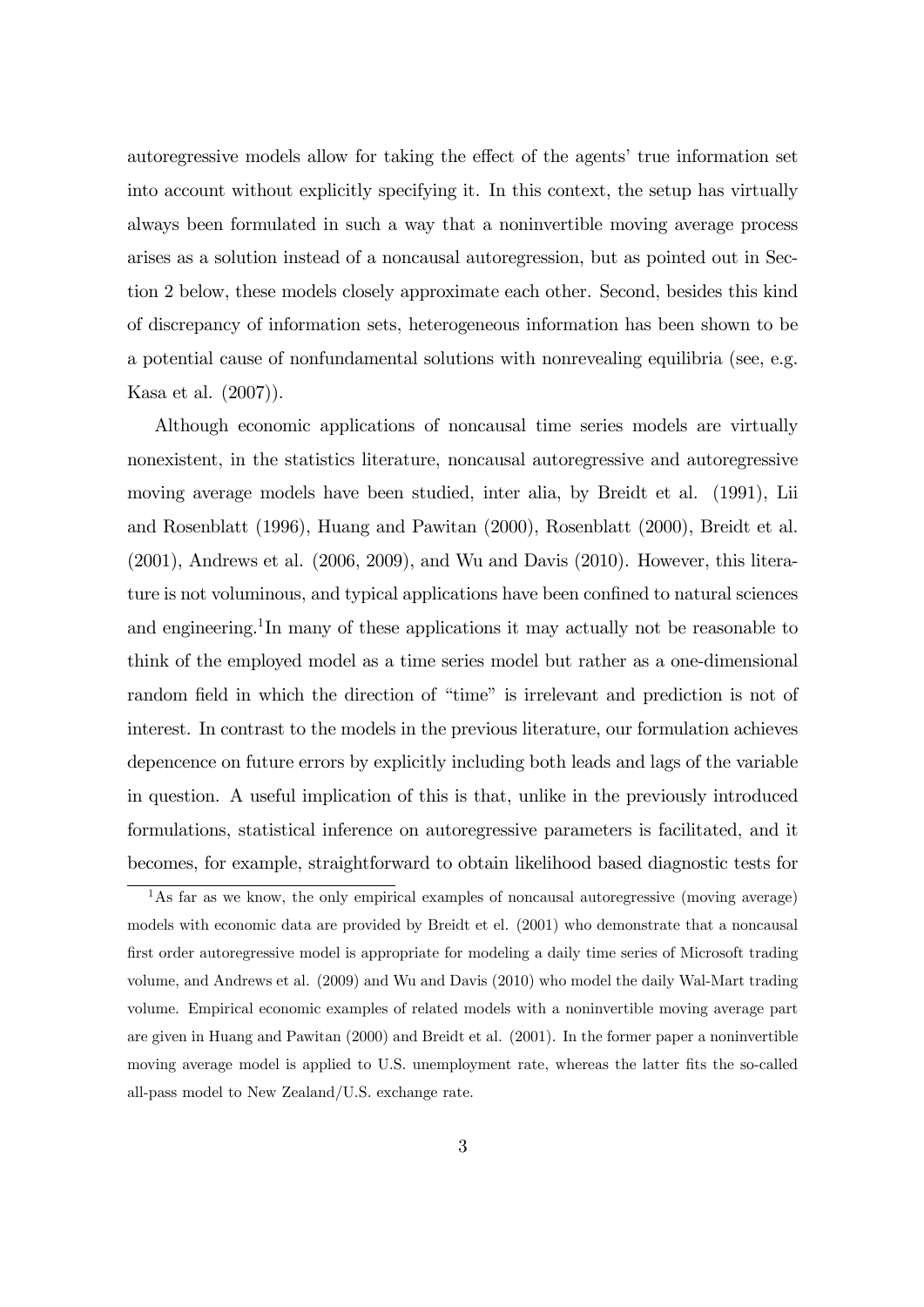the specified number of leads and lags. A further advantage is that the autoregressive parameters are orthogonal to the parameters in the distribution of the error term so that inference on these two sets of parameters is asymptotically independent.

Once allowance for noncausality is made, model selection becomes a more complicated empirical issue than in conventional causal autoregressions. In particular, in addition to the order of the autoregression, the number of leads and lags to include, must be decided upon. Which model is selected is also of great economic interest, as it yields information on the extent to which the variable in question depends on the past and future. Dependence on the future (or equivalently, predictability of future errors) suggests nonfundamentalness, as discussed above. It is well-known that in noncausal autoregressions a non-Gaussian error term is required to achieve identification. In previous economic applications, causal autoregressive processes with Gaussian error terms have typically been assumed. However, this approach has usually been justified by quasi maximum likelihood (ML) arguments as significant departures from Gaussianity, especially excess kurtosis, have been detected by diagnostic checks. In this paper, an error term with a t-distribution is found to provide an adequate Öt, but other leptokurtic distributions could also be considered. Once the distribution of the error term has been specified, we follow Breidt et al. (1991) and consider a model selection algorithm based on the maximized log-likelihood function, augmented by diagnostic tests.

The proposed model is applied to study the U.S. inflation dynamics. A large part of the related voluminous previous literature based on univariate methods concentrates on the finding that inflation seems to be highly persistent which is in contrast with typical New Keynesian models assuming inflation to be forward-looking such that it depends on expected future but not past ináation. Previous empirical results are based on conventional causal autoregressive models where high persistence indeed necessarily implies backward-looking behavior in the basic New Keynesian model framework. However, our results suggest that a purely noncausal autoregressive model far better captures the U.S. inflation process, and this finding is recon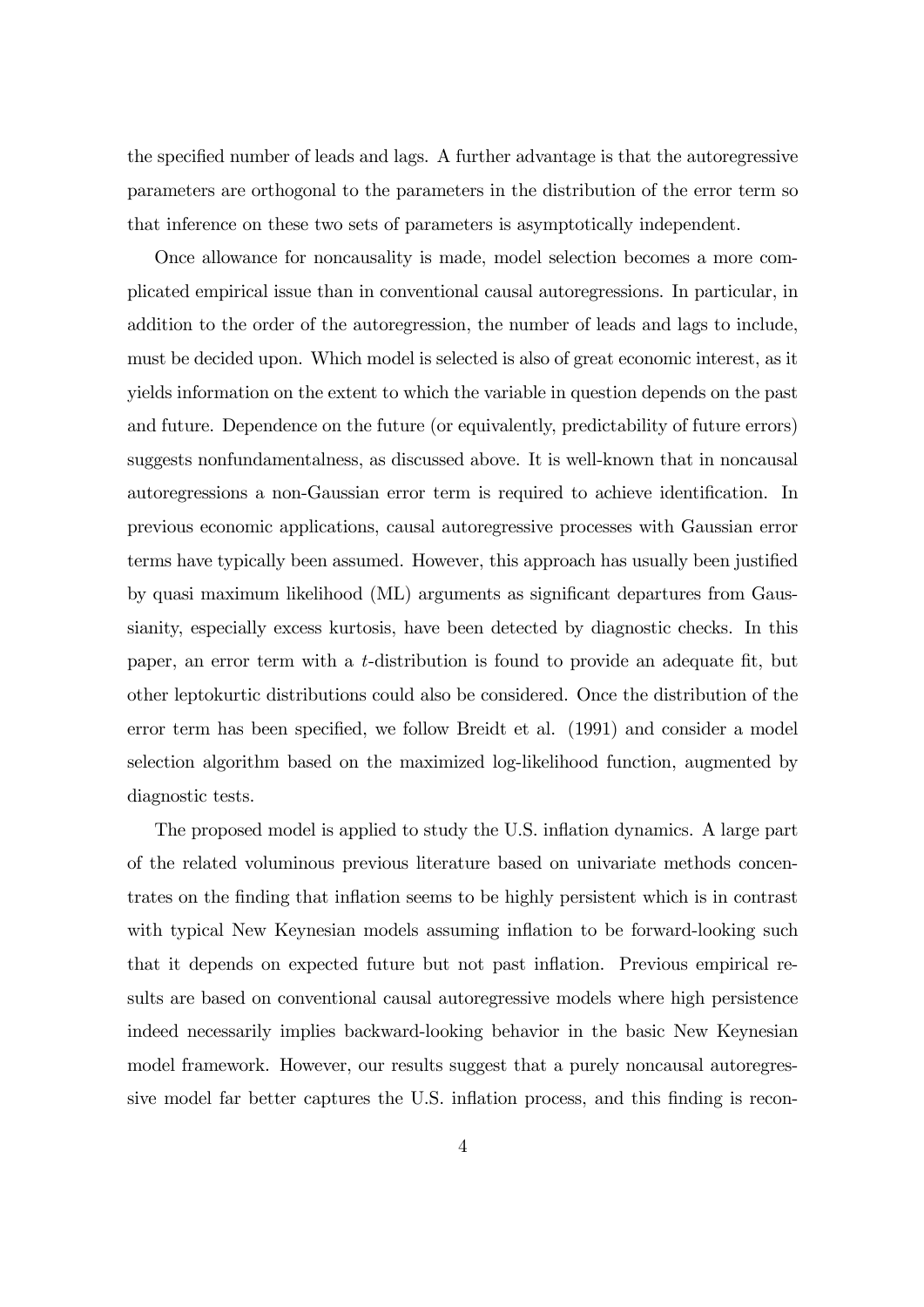firmed by the superior forecast accuracy of the peferred specification. Hence, the persistence previously found with univariate methods does not seem to be caused by agents' relying on past inflation. Instead, it is caused by predictability inherent in the noncausal autoregressive nature of the process, which, in turn, may be explained by nonfundamentalness due to omitting relevant variables in the univariate model. It should be pointed out that although a large part of the literature on inflation persistence, including this paper, is based on univariate models, typical New Keynesian models incorporate also other drivers of inflation, such as a measure of marginal costs. We argue that it is indeed the omission of such variables that makes the univariate autoregressive model too simple, which shows up as noncausality. However, if lagged inflation is not a significant predictor of current inflation in the univariate model, it should not be significant in a fully specified New Keynesian Phillips curve equation either. These findings indicate that analyses based on univariate conventional autoregressions are not useful in this context as they in no way take other relevant variables into account and may, therefore, yield misleading conclusions.

The rest of the paper is organized as follows. In Section 2, the noncausal autoregressive model is introduced and its properties are discussed. Section 3 considers (approximate) ML estimation and statistical inference in noncausal autoregressive models. In Section 4, a small-scale simulation study is conducted to examine the practical relevance of the asymptotic results of Section 3 as well as the aforementioned model selection procedure. Section 5 presents an empirical application to U.S. inflation. Finally, Section 6 concludes.

# 2 Model

Let  $y_t$   $(t = 0, \pm 1, \pm 2, ...)$  be a stochastic process generated by

$$
\varphi\left(B^{-1}\right)\phi\left(B\right)y_t = \epsilon_t,\tag{1}
$$

where  $\phi(B) = 1 - \phi_1 B - \cdots - \phi_r B^r$ ,  $\phi(B^{-1}) = 1 - \phi_1 B^{-1} - \cdots - \phi_s B^{-s}$ , and  $\epsilon_t$  is a sequence of independent, identically distributed (continuous) random variables with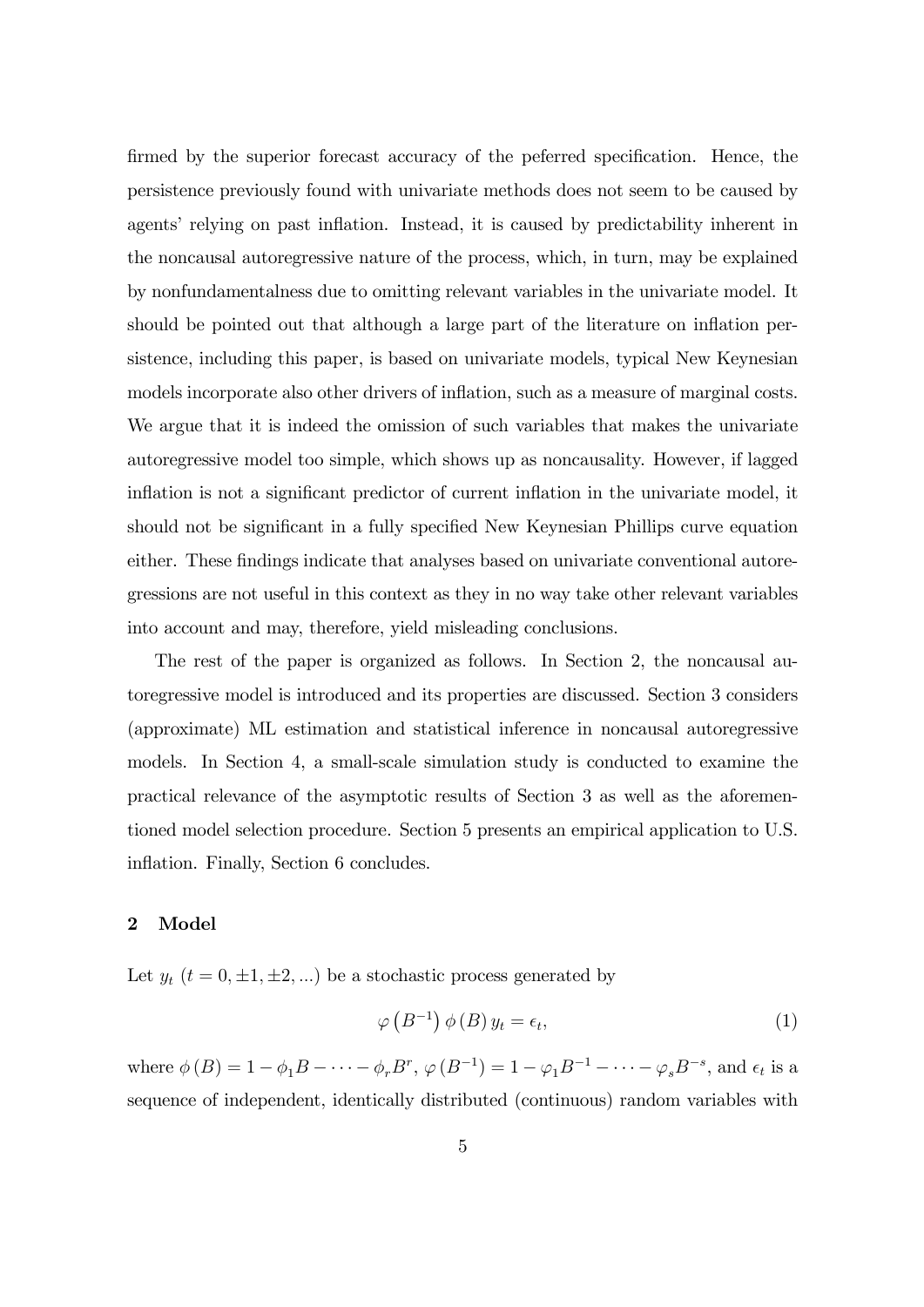mean zero and variance  $\sigma^2$  or, briefly,  $\epsilon_t \sim i.i.d. (0, \sigma^2)$ . Moreover, B is the usual backward shift operator, that is,  $B^k y_t = y_{t-k}$   $(k = 0, \pm 1, ...)$ , and the polynomials  $\phi(z)$  and  $\varphi(z)$  have their zeros outside the unit circle so that

$$
\phi(z) \neq 0 \quad \text{for} \quad |z| \leq 1 \quad \text{and} \quad \varphi(z) \neq 0 \quad \text{for} \quad |z| \leq 1. \tag{2}
$$

If  $\varphi_i \neq 0$  for some  $j \in \{1, ..., s\}$ , equation (1) defines a noncausal autoregression referred to as purely noncausal when  $\phi_1 = \cdots = \phi_r = 0$ . The conventional causal autoregression is obtained when  $\varphi_1 = \cdots = \varphi_s = 0$ . Then the former condition in (2) guarantees the stationarity of the model. In the general set up of equation (1) the same is true for the process  $u_t = \varphi(B^{-1}) y_t$  which has the backward moving average representation

$$
u_t = \sum_{j=0}^{\infty} \alpha_j \epsilon_{t-j},
$$
\n(3)

where  $\alpha_0 = 1$  and the coefficients  $\alpha_j$  decay to zero at a geometric rate as  $j \to \infty$ . Similarly, the latter condition in (2) guarantees the stationarity of the purely noncausal process  $v_t = \phi(B) y_t$  and the validity of its forward moving average representation

$$
v_t = \sum_{j=0}^{\infty} \beta_j \epsilon_{t+j},\tag{4}
$$

where  $\beta_0 = 1$  and the coefficients  $\beta_j$  decay to zero at a geometric rate as  $j \to \infty$ . The process  $y_t$  itself has the two-sided moving average representation

$$
y_t = \sum_{j=-\infty}^{\infty} \psi_j \epsilon_{t-j},\tag{5}
$$

where  $\psi_j$  is the coefficient of  $z^j$  in the Laurent series expansion of  $\phi(z)^{-1} \varphi(z^{-1})^{-1} \stackrel{def}{=}$  $\psi(z)$ . Specifically, by condition (2),

$$
\psi(z) = \sum_{j=-\infty}^{\infty} \psi_j z^j
$$

exists in some annulus  $b < |z| < b^{-1}$  with  $b < 1$  and reduces to the one-sided special cases obtained from (3) and (4) when  $y_t$  is causal and purely noncausal, respectively.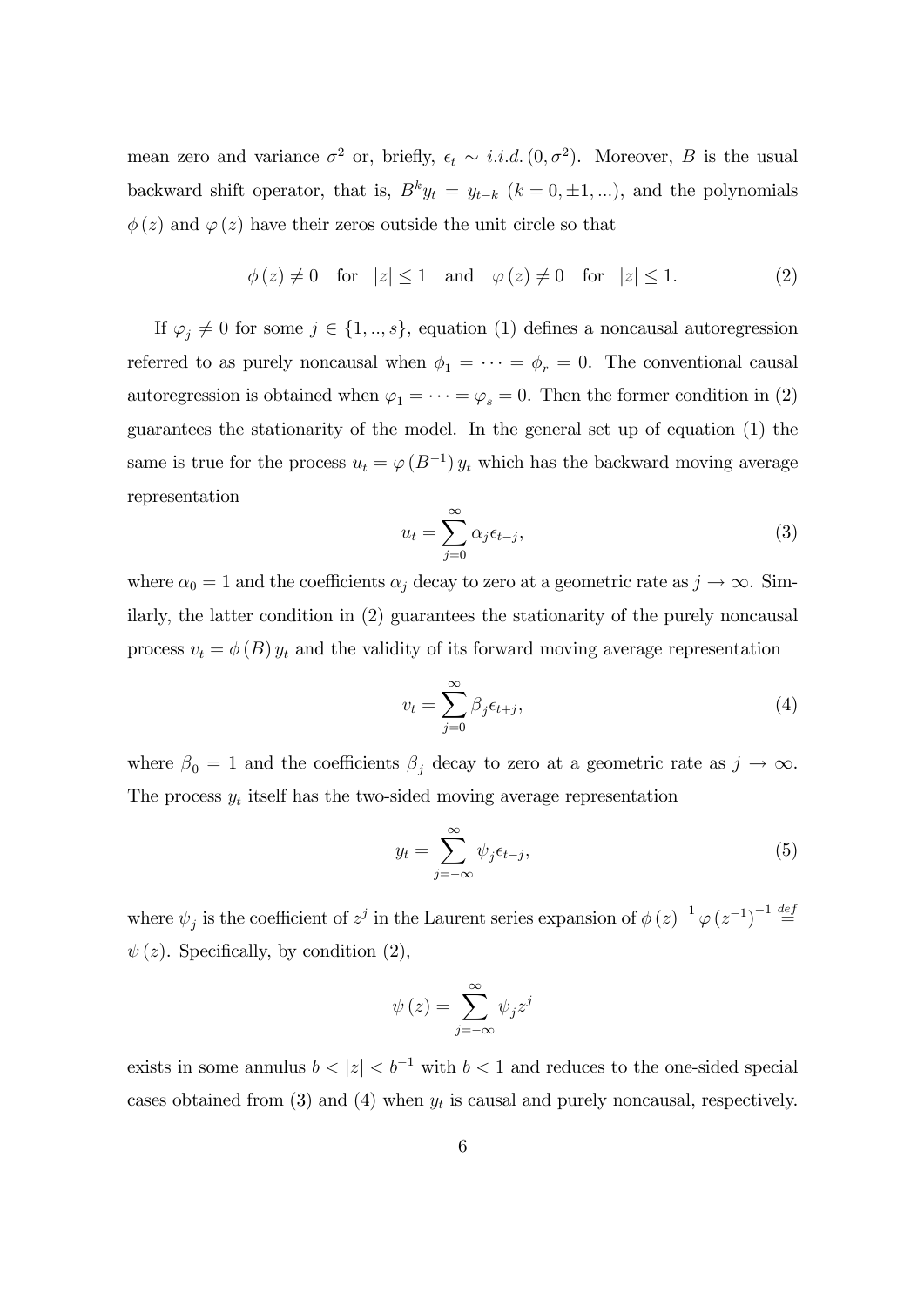The representation (5) implies that  $y_t$  is a stationary and ergodic process with finite second moments. We use the abbreviation  $AR(r, s)$  for the model defined by (1). In the causal case  $s = 0$ , the conventional abbreviation  $AR(r)$  is also used.

As already discussed in the Introduction, we can think the autoregressive representation of an economic variable as a solution of a rational expectations model. The solution may be fundamental or nonfundamental, the latter case being characterized by the process of the economic variable depending on future (nonfundamental) shocks. This property is shared by the noncausal autoregressive model (see (4) and (5)). As Hansen and Sargent (1991), among others, have pointed out, one case where an estimated model may turn out to be nonfundamental, arises if the econometricianís information set is smaller than that of the agents. Therefore, finding noncausality may be interpreted as the causal univariate autoregressive model being inadequate, despite the causal and noncausal models having the same autocorrelation function (see the discussion below). In this case, the noncausal autoregressive model captures effects of missing variables (the discrepancy between the agents' and the econometrician's information sets, with the latter consisting only of  $\mathcal{F}_t$ , the history of the variable in question up to time point  $t$ , and allows for explicitly modeling the dependence of realized values on future errors.<sup>2</sup>

It is easy to see that in the model, the current value of the process,  $y_t$ , is indeed affected by expected future errors. Using the definition of the process  $v_t$  and taking conditional expectation with respect to  $\mathcal{F}_t$  on both sides of equation (4) yields

$$
y_t = \phi_1 y_{t-1} + \dots + \phi_r y_{t-r} + \sum_{j=0}^{\infty} \beta_j E_t(\epsilon_{t+j}).
$$
 (6)

<sup>&</sup>lt;sup>2</sup>In the previous literature, including Hansen and Sargent (1991), the nonfundamental solution has all but been equated with the nonivertible moving average (MA) representation. However, it is easy to see that the noncausal AR and noninvertible MA representations closely approximate each other, as in both  $y_t$  depends on future errors with the difference that in the latter the lead polynomial is of Önite order. To see this, for simplicity, consider the noninvertible Örst order MA model  $y_t = (1 - \gamma B)\epsilon_t$ , where  $|\gamma| > 1$ . The aforementioned fact is seen by defining  $\gamma_* = 1/\gamma$  and  $\varepsilon_t = \epsilon_{t-1}/\gamma$  and observing that we can write  $y_t = (1 - \gamma_* B^{-1})\varepsilon_t = -\sum_{j=1}^{\infty} \gamma_*^j y_{t+j} + \varepsilon_t$ .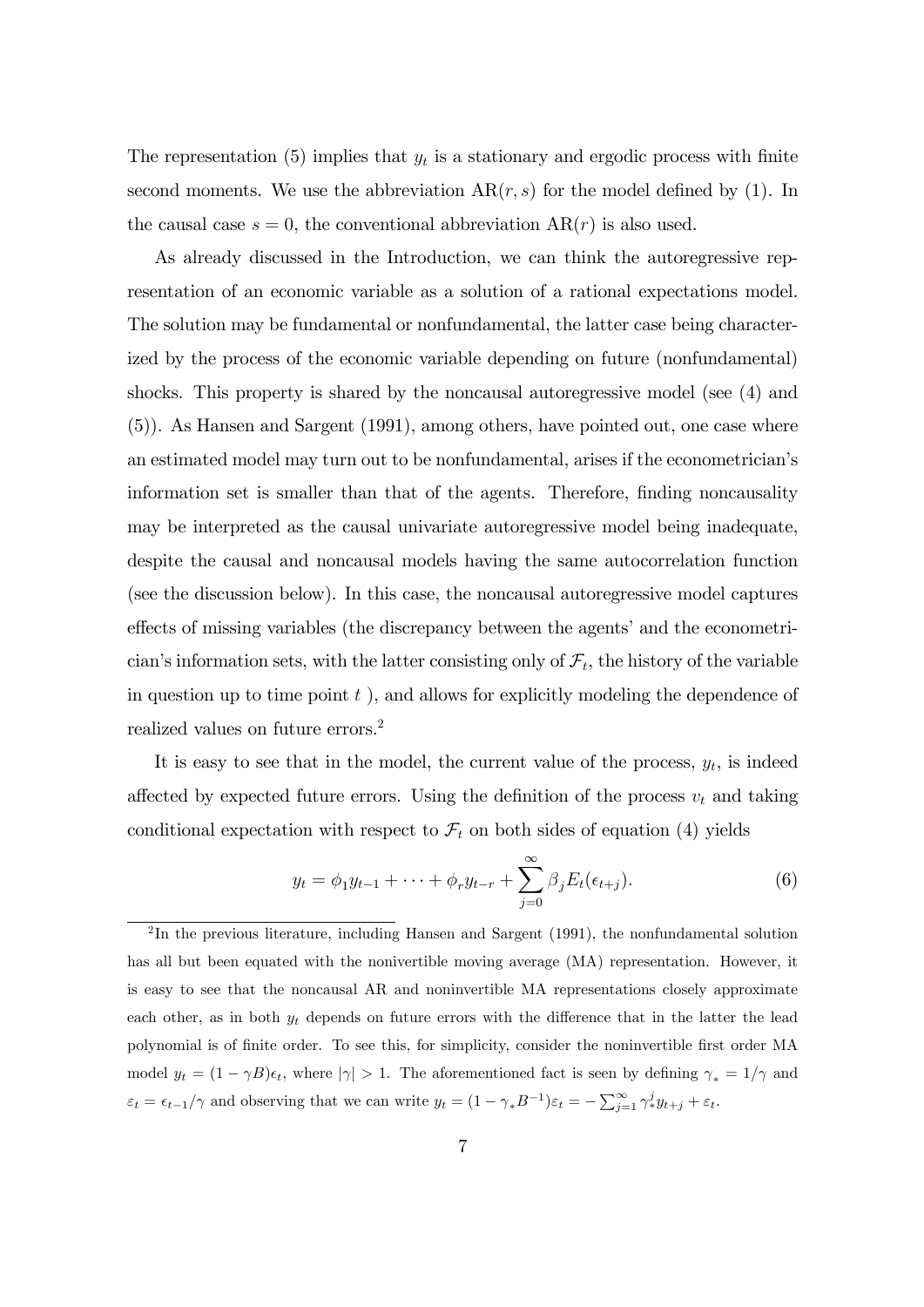In a causal model,  $\beta_j = 0$ ,  $j > 0$ , and the last term is just  $\epsilon_t$  implying that expected future errors have no effect on  $y_t$ . However, because, from (5),  $\epsilon_{t+j}$  ( $j = 0, 1, ...$ ) are not independent of  $\mathcal{F}_t$ , the last term is generally nonzero in a noncausal model, indicating the potential dependence of  $y_t$  on (an infinite number of) expected future errors. This, of course, implies that future errors are predictable by past values of  $y_t$ . Note, however, that in noncausal autoregressive models the prediction problem is, in general, nonlinear (see Rosenblatt (2000, Corollary 5.4.2, and Lanne et al. (2010)) and, therefore,  $E_t(\epsilon_{t+j})$  cannot be computed in a simple fashion (see Lanne et al. (2010)). In particular, in a noncausal model  $E_t(\epsilon_t) \neq \epsilon_t$  because  $\epsilon_t$  depends on  $y_{t+j}$  $(0 < j \le s)$  (see (1)).

A practical complication of noncausal autoregressive processes that probably underlies their unpopularity in the empirical economic literature, is that they cannot be identified by second order properties or Gaussian likelihood. This can be seen as follows. First, conclude from well-known results on linear filters that the spectral density function of the process  $y_t$  defined by (1) is given by  $\sigma^2/2\pi |\phi(e^{-i\omega})\varphi(e^{-i\omega})|^2$ . This also applies to the alternative formulation defined by  $(8)$  and  $(9)$  discussed in Section 3 below. The same spectral density is obtained from a causal autoregressive process with lag polynomial  $\varphi(B) \phi(B)$  having its zeros outside the unit circle. These observations explain that  $y_t$  also has the causal representation

$$
\varphi(B)\,\phi(B)\,y_t = \xi_t,\tag{7}
$$

where the (stationary) innovation sequence  $\xi_t$  is uncorrelated but, in general, not independent with mean zero and variance  $\sigma^2$  (cf. Brockwell and Davis (1987, p. 124– 125)). Thus, even if  $y_t$  is noncausal, its spectral density and, hence, autocovariance function cannot be distinguished from those of a causal autoregressive process. Before applying a noncausal model it is therefore advisable in practice to first fit an (adequate) causal autoregression to the observed series by standard least squares or Gaussian ML and check whether the residuals look non-Gaussian.

Unless otherwise stated, we shall henceforth assume that  $\epsilon_t$  is non-Gaussian and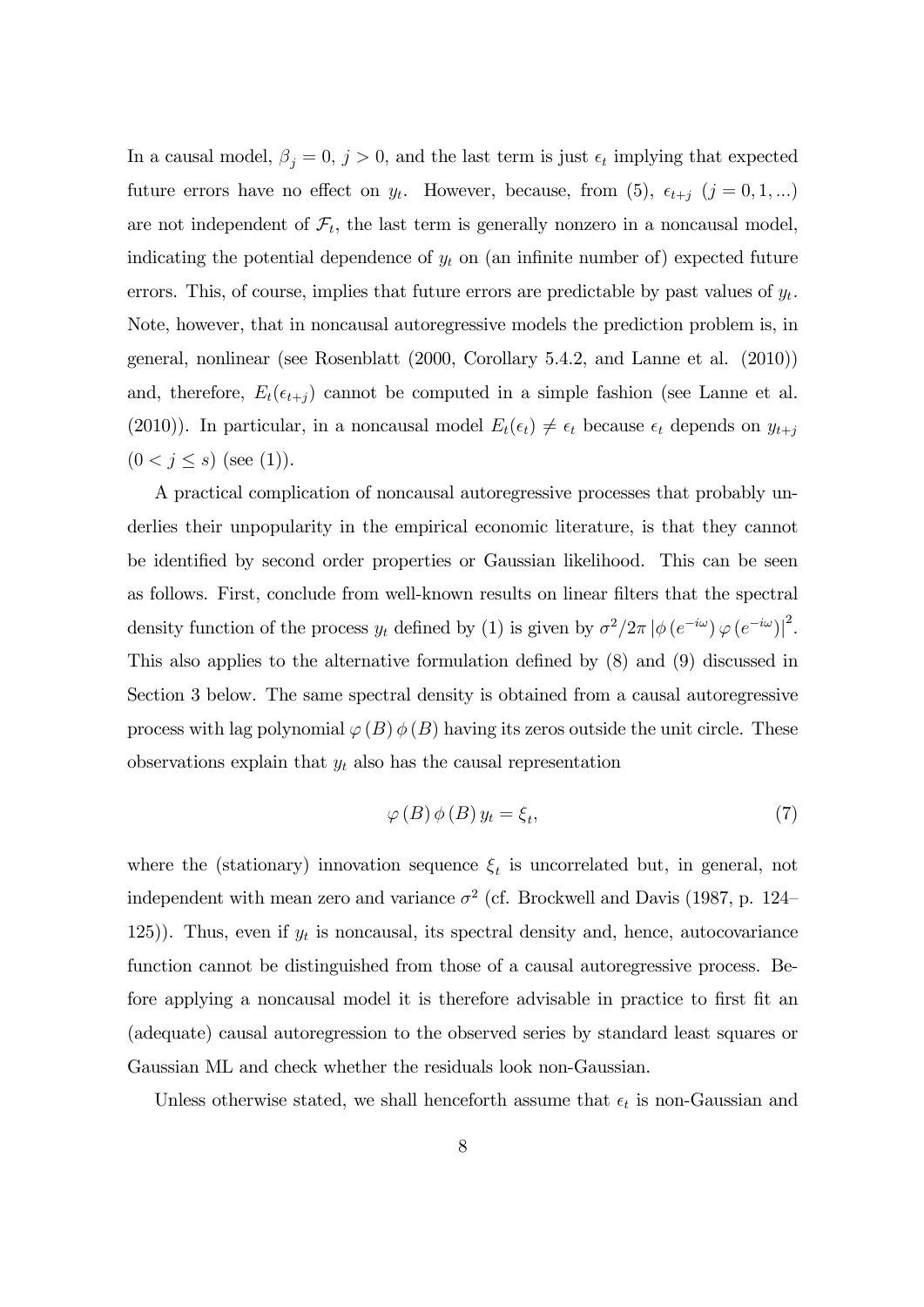that its distribution has a (Lebesgue) density  $f_{\sigma}(x; \lambda) = \sigma^{-1} f(\sigma^{-1} x; \lambda)$  which depends on the parameter vector  $\lambda$  ( $d \times 1$ ) in addition to the scale parameter  $\sigma$  introduced earlier.

#### 3 Parameter estimation and statistical inference

In this section, we derive the approximate likelihood function of the noncausal autoregression (1) and related asymptotic tests. It is useful to start by highlighting the benefits of our formulation over that used in the previous literature from the viewpoint of statistical inference. In the previous literature on noncausal autoregressions, it has been common to specify the model as

$$
a(B) y_t = \varepsilon_t,\tag{8}
$$

where  $a(B) = 1 - a_1B - \cdots - a_pB^p$  with  $a_p \neq 0$  and  $\varepsilon_t$  is an *i.i.d.* sequence with zero mean and finite variance (see, e.g., Breidt et al. (1991), Rosenblatt (2000) and the references therein). In this set up the relevant stationarity condition is  $a(z) \neq 0$ ,  $|z| = 1$ . When it holds,  $y_t$  has a two-sided moving average representation similar to that in (5) (see Brockwell and Davis (1987, p. 88)). Moreover, when  $p = r + s$  and the number of zeros of  $a(z)$  outside (inside) the unit circle is  $r(s)$ , one can factor the polynomial  $a(z)$  as

$$
a(z) = \varphi^*(z) \, \phi(z), \tag{9}
$$

where  $\phi(z)$  is as in (1) and  $\varphi^*(z) = 1 - \varphi_1^* z - \cdots - \varphi_s^* z^s$  has its zeros inside the unit circle, that is,  $\varphi^*(z) \neq 0$  for  $|z| \geq 1$ . Note that this particularly means that in the noncausal case  $s > 0$ , the condition  $|\varphi_s^*| > 1$  holds.

The polynomial  $\varphi^*(z)$  can be expressed as

$$
\varphi^*(z) = -\varphi_s^* z^s \left( 1 + \frac{\varphi_{s-1}^*}{\varphi_s^*} z^{-1} + \dots + \frac{\varphi_1^*}{\varphi_s^*} z^{1-s} - \frac{1}{\varphi_s^*} z^{-s} \right) \n= -\varphi_s^* z^s \varphi(z^{-1}),
$$

where  $\varphi(z^{-1})$  is as in (1) so that  $\varphi_{s-j}^* / \varphi_s^* = -\varphi_j$  for  $j = 1, ..., s - 1$  and  $1/\varphi_s^* = \varphi_s$ . Because the zeros of  $\varphi^*(z)$  lie inside the unit circle, those of  $\varphi(z)$  lie outside the unit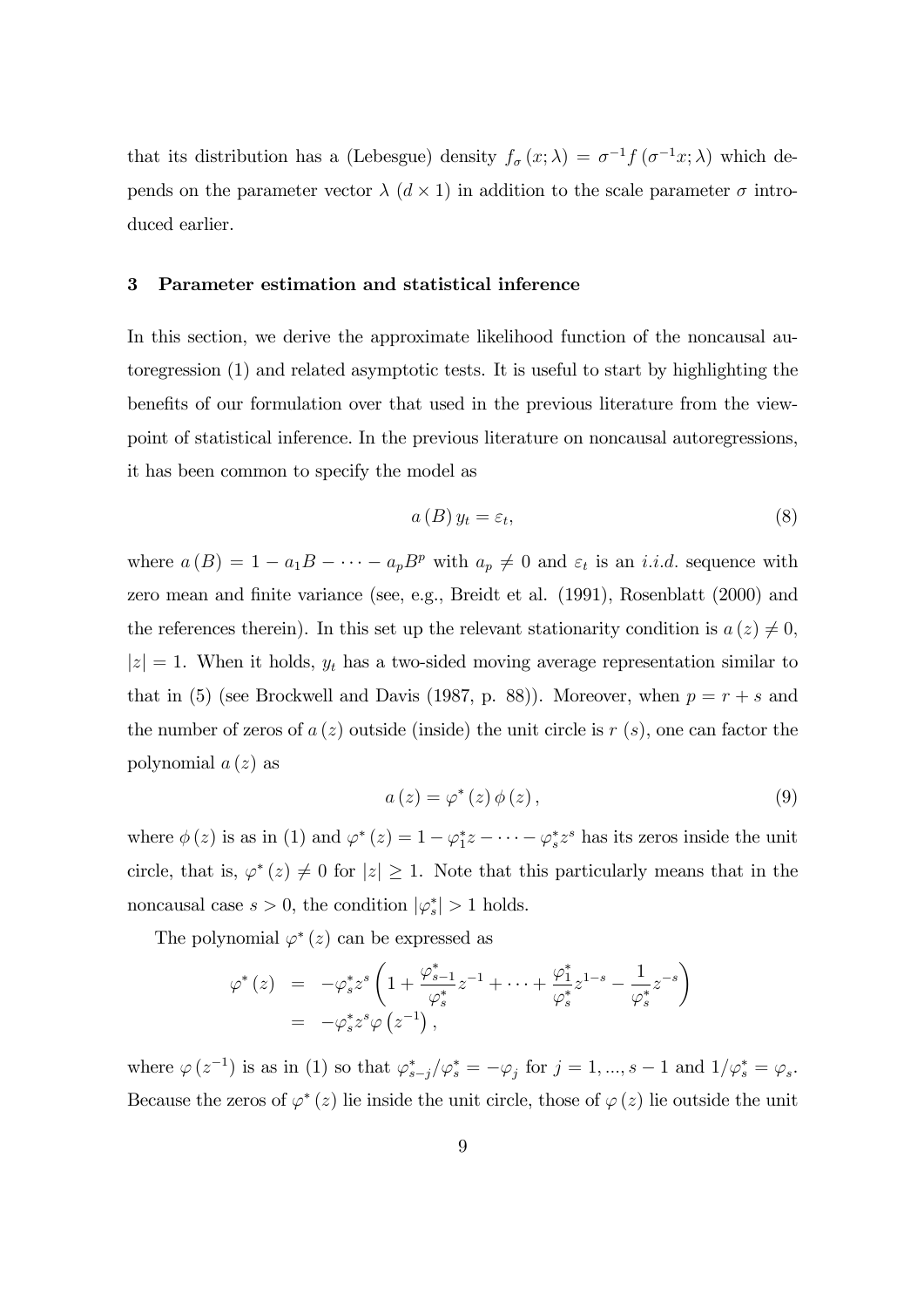circle, as can be readily checked. Thus, the latter condition in (2) holds and model (1) can be obtained from (8) by defining  $\epsilon_t = -(1/\varphi_s^*)\varepsilon_{t+s}$ . Similarly, if  $\varphi_s \neq 0$  is assumed in  $(1)$ , the preceding reasoning can be reversed to obtain the specification (8) with  $\varepsilon_t = - (1/\varphi_s) \epsilon_{t-s}$  and the coefficients of the polynomial  $\varphi^*(z)$  in (9) given by  $\varphi_j^* = -\varphi_j/\varphi_s$ ,  $j = 1, ..., s - 1$ , and  $\varphi_s^* = 1/\varphi_s$ . Thus, when  $\varphi_s \neq 0$  there is a one-to-one correspondence between the parameters in  $(1)$  and  $(8)^3$ 

The formulation  $(1)$  appears more convenient than  $(8)$  and  $(9)$  when one needs to specify the (usually) unknown model orders r and s. Indeed, it turns out to be quite feasible to construct conventional likelihood based tests for hypotheses such as  $\phi_{r_0+1} = \cdots = \phi_r = 0$   $(r_0 < r)$  and  $\varphi_{s_0+1} = \cdots = \varphi_s = 0$   $(s_0 < s)$ . For the latter hypothesis similar test procedures seem to be more difficult to obtain if the model is formulated as in (8) and (9) because  $|\varphi_s^*| > 1$  by assumption and because the logarithm of  $|\varphi_s^*|$  appears in the likelihood function (see Breidt et al. (1991)). A further statistical convenience of the specification  $(1)$  is that the autoregressive parameters  $\phi = (\phi_1, ..., \phi_r)$  and  $\varphi = (\varphi_1, ..., \varphi_s)$  turn out to be orthogonal to the parameters  $\sigma^2$  and  $\lambda$  implying asymptotic independence of the corresponding ML estimators.<sup>4</sup>

## 3.1 Approximate likelihood function

ML estimation of the parameters of a noncausal autoregression was studied by Breidt et al. (1991) by using the formulation based on equation (8). Even in this set up our model is slightly more general than theirs because we allow the distribution of the error term to depend on the additional parameter vector  $\lambda$ . This generalization

<sup>3</sup>This kind of reparameterization of model (8) is mentioned in Lii and Rosenblatt (1996, p. 17) in the context of a noncausal and noninvertible autoregressive moving average model. However, in that paper the model is not explicitly written as in (1) and the case  $\varphi_s = 0$  allowed in (1) is not discussed.

<sup>&</sup>lt;sup>4</sup>We use the notation  $x = (x_1, ..., x_n)$  to introduce the *n*-dimensional vector x and its components. The same convention is also used when the components are vectors. In matrix calculations all vectors are interpreted as column vectors and a prime is used to signify the transpose of a vector or a matrix.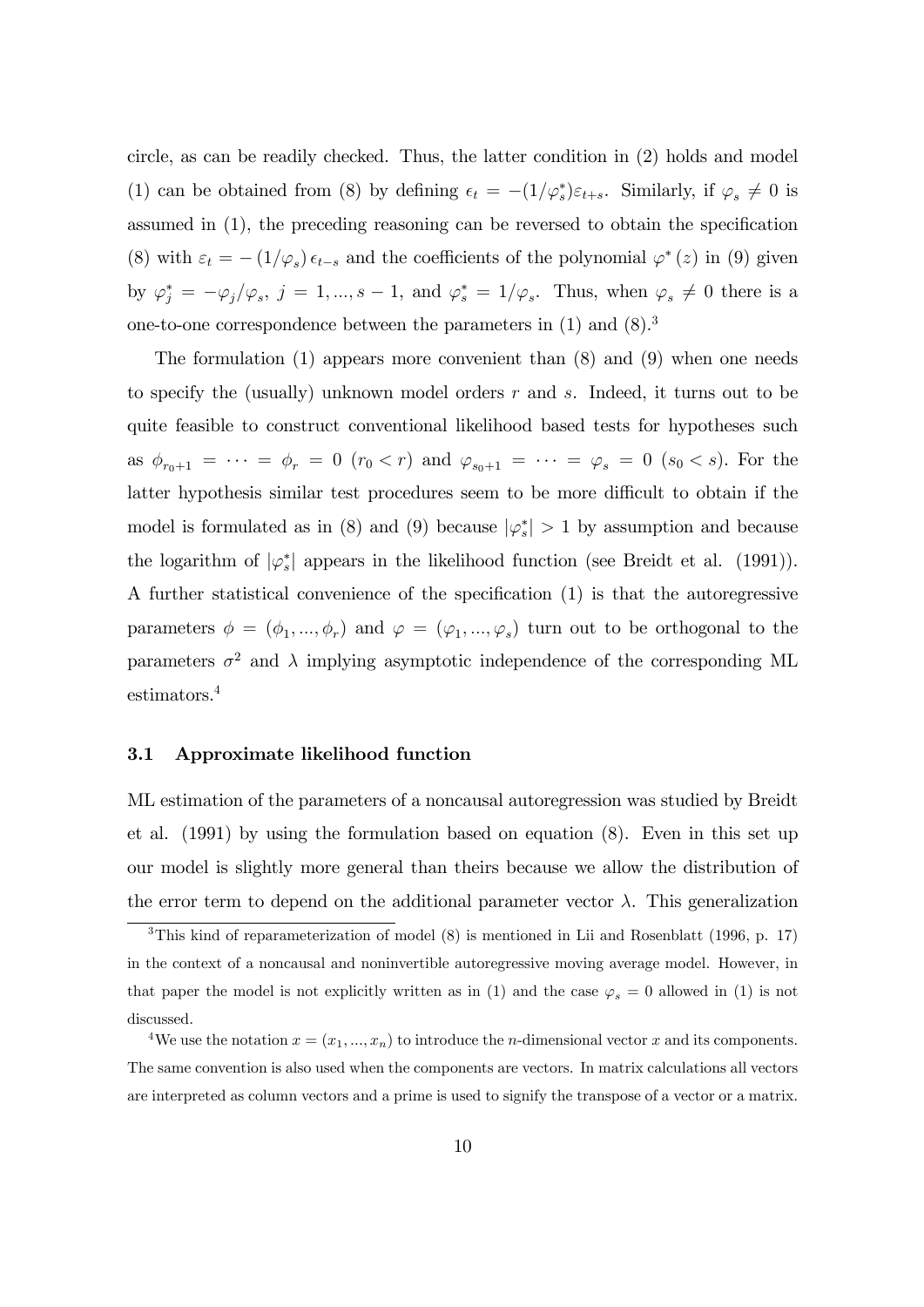has been considered by Andrews et al. (2006) in a related context and, following the arguments used in their paper, it can also be straightforwardly handled in our case. Thus, we shall assume that the density function  $f(x; \lambda)$  satisfies the regularity conditions of Andrews et al. (2006) which, among other things, require that  $f(x; \lambda)$ is twice continuously differentiable with respect to  $(x, \lambda)$ , non-Gaussian, and positive for all  $x \in \mathbb{R}$  and all permissible values of  $\lambda$ . The permissible parameter space of  $\lambda$ , denoted by  $\Lambda$ , is some subset of  $\mathbb{R}^d$  whereas the permissible space of the parameters  $\phi$ ,  $\varphi$  and  $\sigma$  is defined by the conditions in (2) and by  $\sigma > 0$ . For convenience, the regularity conditions of Andrews et al. (2006) are also presented in the appendix and, unless otherwise stated, they will henceforth be assumed. Densities that satisfy these conditions include a rescaled t-density and a weighted average of Gaussian densities.

If the model is defined as in  $(8)$  and  $(9)$ , ML estimators of the parameters in  $(1)$ can be derived by a smooth one-to-one transformation from ML estimators of the parameters in (8), and hence their limiting distribution can also be easily obtained. However, because this reasoning is not directly applicable if the degree of the polynomial  $\varphi(z)$  is overspecified (i.e.,  $\varphi_s = 0$ ), we shall provide details based directly on the specification (1). We start by deriving the likelihood function.

Suppose we have an observed time series  $y_1, ..., y_T$ . Using the definitions  $u_t =$  $\varphi(B^{-1}) y_t$  and  $v_t = \phi(B) y_t$  we can write

$$
\begin{bmatrix}\nu_1 \\
\vdots \\
u_{T-s} \\
v_{T-s+1} \\
\vdots \\
v_T\n\end{bmatrix} = \begin{bmatrix}\ny_1 - \varphi_1 y_2 - \cdots - \varphi_s y_{s+1} \\
\vdots \\
y_{T-s} - \varphi_1 y_{T-s+1} - \cdots - \varphi_s y_T \\
y_{T-s+1} - \varphi_1 y_{T-s} - \cdots - \varphi_r y_{T-s+1-r} \\
\vdots \\
y_T - \varphi_1 y_{T-1} - \cdots - \varphi_r y_{T-r}\n\end{bmatrix} = A \begin{bmatrix}\ny_1 \\
y_{T-s} \\
y_{T-s+1} \\
\vdots \\
y_T\n\end{bmatrix}
$$

or brieáy

 $x = Ay.$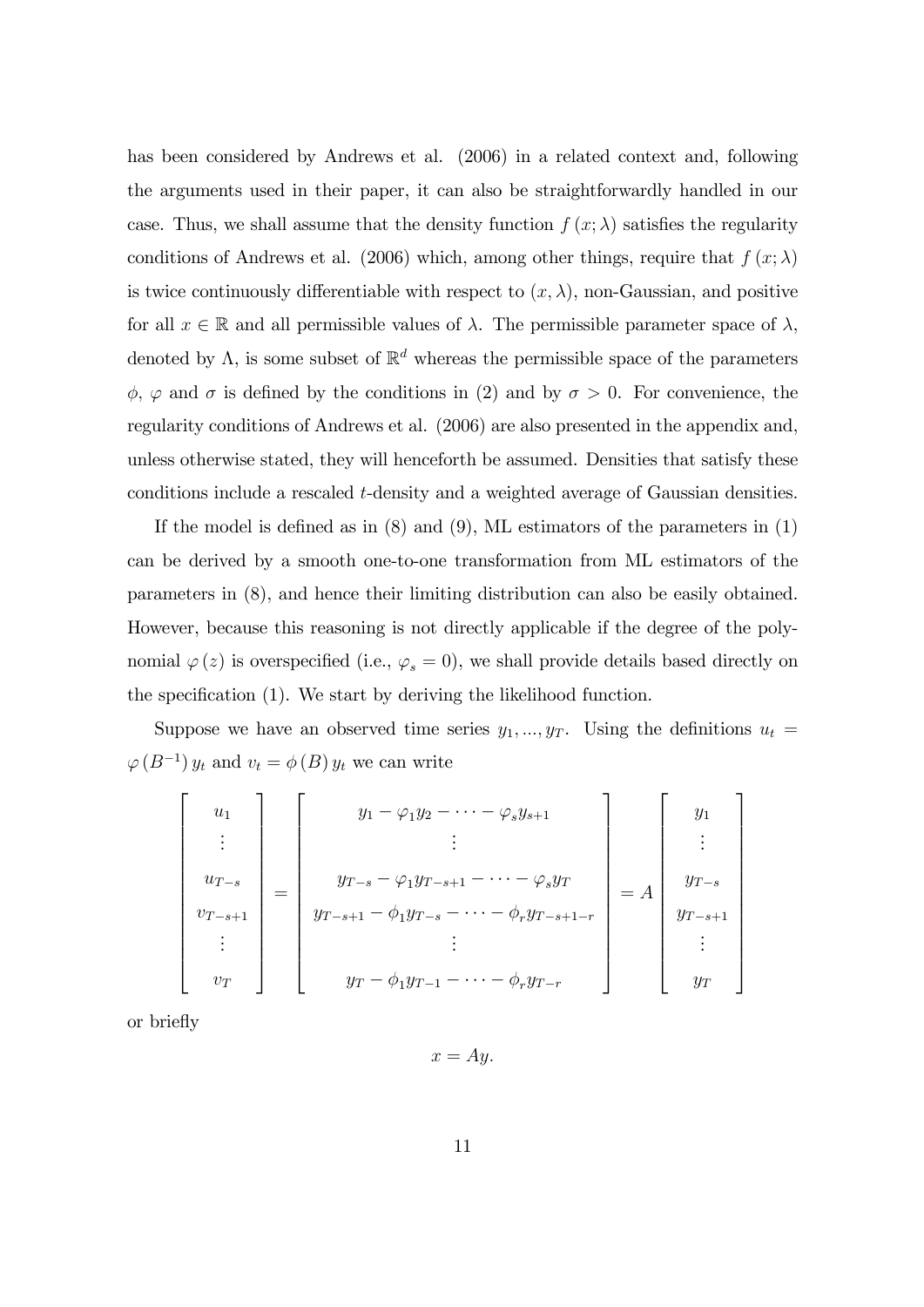Similarly,

 u1 . . . ur r+1 . . . <sup>T</sup> <sup>s</sup> v<sup>T</sup> s+1 . . . vT = u1 . . . ur ur+1 <sup>1</sup>u<sup>r</sup> <sup>r</sup>u<sup>1</sup> . . . u<sup>T</sup> <sup>s</sup> <sup>1</sup>u<sup>T</sup> s<sup>1</sup> <sup>r</sup>u<sup>T</sup> s<sup>r</sup> v<sup>T</sup> s+1 . . . vT = C u1 . . . ur ur+1 . . . u<sup>T</sup> <sup>s</sup> v<sup>T</sup> s+1 . . . vT 

or

$$
z = Cx.
$$

Hence, the vectors  $z$  and  $y$  are related by

$$
z = CAy.
$$

Note that from (3) and (4) it can be seen that the components of z given by  $(u_1, ..., u_r)$ ,  $(\epsilon_{r+1}, ..., \epsilon_{T-s}),$  and  $(v_{T-s+1}, ..., v_T)$  are independent. The joint density function of z under true parameter values can thus be expressed as

$$
h_U(u_1, ..., u_r) \left( \prod_{t=r+1}^{T-s} f_{\sigma}(\epsilon_t; \lambda) \right) h_V(v_{T-s+1}, ..., v_T),
$$

where  $h_U$  and  $h_V$  signify the joint density functions of  $(u_1, ..., u_r)$  and  $(v_{T-s+1}, ..., v_T)$ , respectively. It is easy to see that the (nonstochastic) matrices A and C are nonsingular and the determinant of  $C$  is unity so that we can express the joint density function of the data vector  $y$  as

$$
h_U(\varphi(B^{-1})y_1,...,\varphi(B^{-1})y_r)\left(\prod_{t=r+1}^{T-s}f_\sigma(\varphi(B^{-1})\phi(B)y_t;\lambda)\right) \times h_V(\phi(B)y_{T-s+1},...,\phi(B)y_T)|\det(A)|.
$$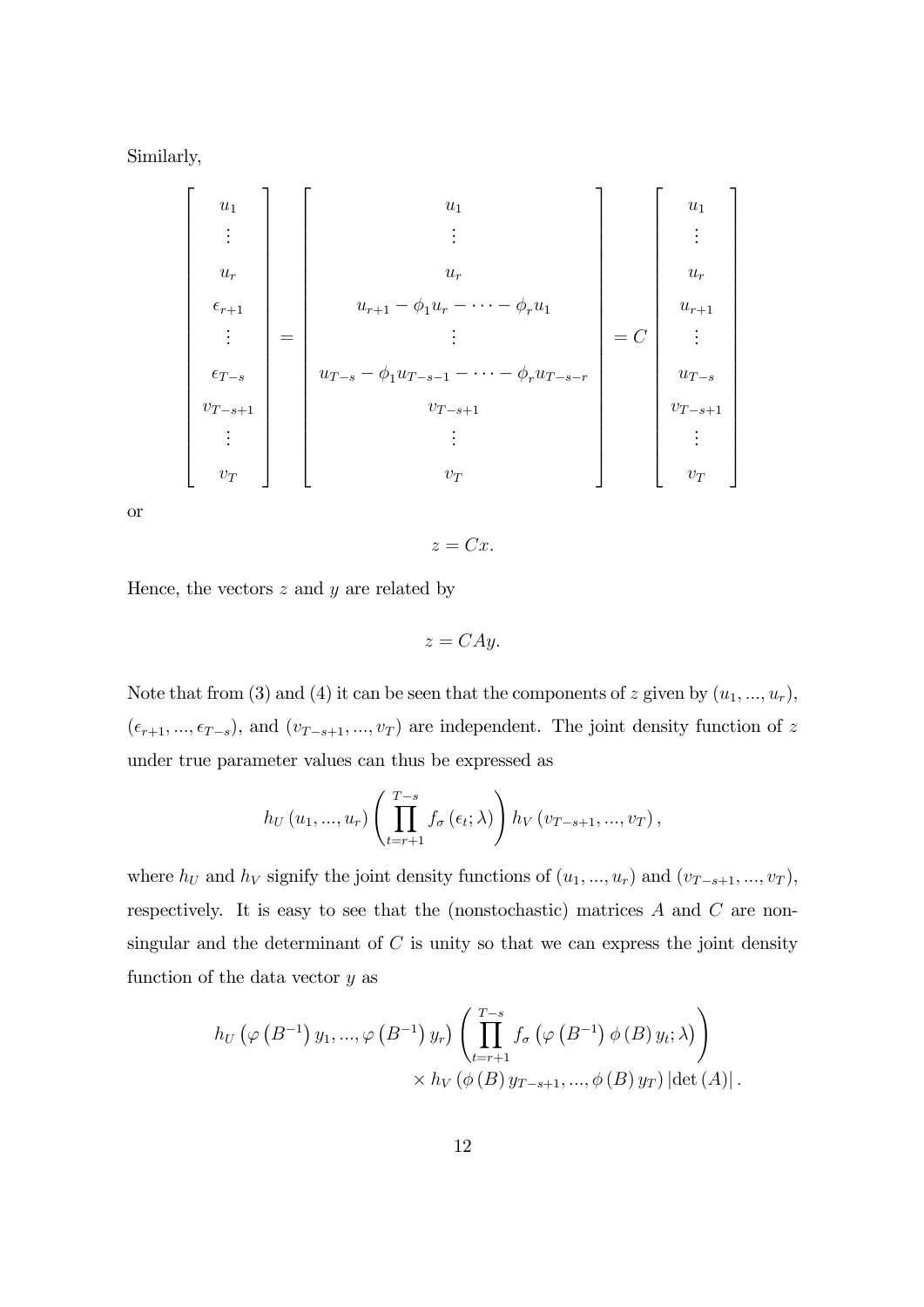It is also easy to check that the determinant of the  $(T - s) \times (T - s)$  block in the upper left hand corner of A is unity and, using the well-known formula for the determinant of a partitioned matrix, it can furthermore be seen that the determinant of  $A$  is independent of the sample size T. This suggests approximating the joint density of y by the second factor in the preceding expression, giving rise to the approximate log-likelihood function

$$
l_T(\theta) = \sum_{t=r+1}^{T-s} g_t(\theta), \qquad (10)
$$

where  $\theta = (\phi, \varphi, \sigma, \lambda)$  and

$$
g_t(\theta) = \log f \left( \sigma^{-1} \left( u_t(\varphi) - \phi_1 u_{t-1}(\varphi) - \cdots - \phi_r u_{t-r}(\varphi) \right) ; \lambda \right) - \log \sigma
$$
  
= 
$$
\log f \left( \sigma^{-1} \left( v_t(\phi) - \varphi_1 v_{t+1}(\phi) - \cdots - \varphi_s v_{t+s}(\phi) \right) ; \lambda \right) - \log \sigma.
$$

Here  $u_t(\varphi)$  and  $v_t(\phi)$  signify the series  $u_t$  and  $v_t$  treated as functions of the parameters  $\varphi$  and  $\phi$ , respectively. Maximizing  $l_T(\theta)$  over permissible values of  $\theta$  gives an approximate ML estimator of  $\theta$ . Note that here, as well as in the next section, the orders r and s are assumed known. Procedures to specify these quantities will be discussed in later sections of the paper.

# 3.2 Asymptotic properties of the approximate ML estimator

In what follows, it will be convenient to use the notation  $\theta_0$  for the true value of  $\theta$  and similarly for its components. It is assumed that  $\lambda_0$ , the true value  $\lambda$ , is an interior point of  $\Lambda$ .

We shall first consider the score of  $\theta$  evaluated at true parameter values. Define the vectors  $U_{t-1} = (u_{t-1}, ..., u_{t-r})$  and  $V_{t+1} = (v_{t+1}, ..., v_{t+s})$  where  $u_t$  and  $v_t$  are defined in terms of true parameter values so that  $u_t = \sum_{j=0}^{\infty} \alpha_{0j} \epsilon_{t-j}$  and  $v_t = \sum_{j=0}^{\infty} \beta_{0j} \epsilon_{t+j}$ . By straightforward differentiation (cf. Breidt et al.  $(1991)$ ) we find from  $(10)$  that

$$
\frac{\partial}{\partial \phi} g_t(\theta_0) = -\frac{f'(\sigma_0^{-1} \epsilon_t; \lambda_0)}{\sigma_0 f(\sigma_0^{-1} \epsilon_t; \lambda_0)} U_{t-1} \quad (r \times 1)
$$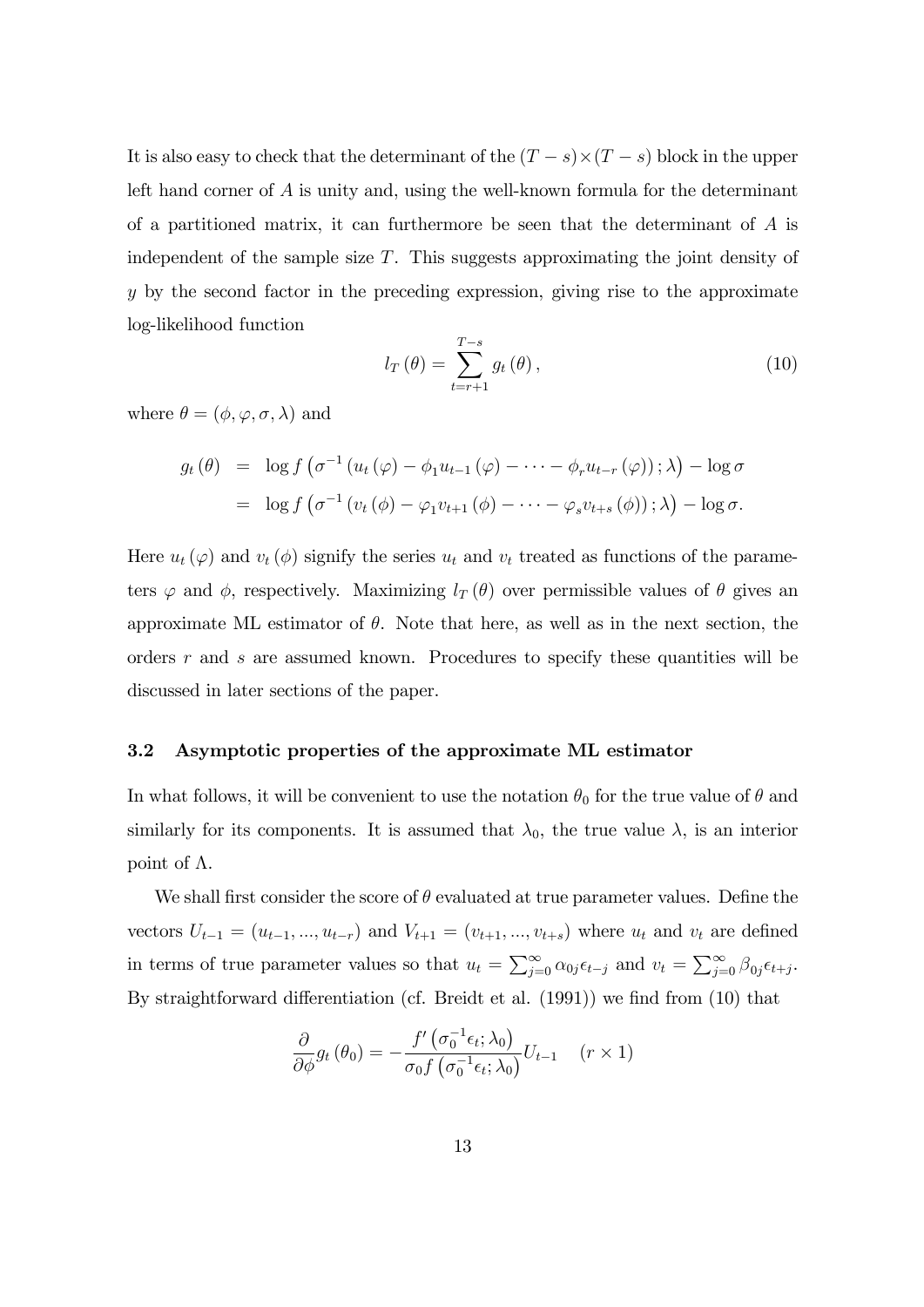and

$$
\frac{\partial}{\partial \varphi} g_t (\theta_0) = -\frac{f' \left( \sigma_0^{-1} \epsilon_t; \lambda_0 \right)}{\sigma_0 f \left( \sigma_0^{-1} \epsilon_t; \lambda_0 \right)} V_{t+1} \quad (s \times 1),
$$

where  $f'(x, \lambda) = \partial f(x, \lambda) / \partial x$  and use has also been made of the fact that  $\phi_0(B) u_t =$  $\epsilon_t = \varphi_0(B) v_t$  with  $\phi_0(B)$  and  $\varphi_0(B)$  defined in terms of true parameter values (e.g.  $\phi_0(B) = 1 - \phi_{01}B - \cdots - \phi_{0r}B^r$ ). Similarly,

$$
\frac{\partial}{\partial \sigma} g_t (\theta_0) = -\sigma_0^{-2} \left( \frac{f' \left( \sigma_0^{-1} \epsilon_t; \lambda_0 \right)}{f \left( \sigma_0^{-1} \epsilon_t; \lambda_0 \right)} \epsilon_t + \sigma_0 \right)
$$

and

$$
\frac{\partial}{\partial \lambda} g_t (\theta_0) = \frac{1}{f(\sigma_0^{-1} \epsilon_t; \lambda_0)} \frac{\partial}{\partial \lambda} f(\sigma_0^{-1} \epsilon_t; \lambda_0) \quad (d \times 1).
$$

The following lemma presents the asymptotic distribution of the score vector. For the presentation of this lemma we need some notation. Let  $\eta_t \sim i.i.d.$  (0,1) and define the AR(r) process  $u_t^*$  by  $\phi_0(B) u_t^* = \eta_t$  and the AR(s) process  $v_t^*$  by  $\varphi_0(B)v_t^* = \eta_t$ . Note that  $u_t^*$  and  $v_t^*$  are jointly stationary and causal with finite second moments. Next form the vectors  $U_{t-1}^* = (u_{t-1}^*,...,u_{t-r}^*)$  and  $V_{t-1}^* = (v_{t-1}^*,...,v_{t-s}^*)$ and the associated covariance matrices  $\Gamma_{U^*} = Cov\left(U_{t-1}^*\right), \ \Gamma_{V^*} = Cov\left(V_{t-1}^*\right),$  and  $\Gamma_{U^*V^*} = Cov\left(U_{t-1}^*, V_{t-1}^*\right) = \Gamma'_{V^*U^*}$ . We also define

$$
\mathcal{J} = \int \frac{\left(f'(x; \lambda_0)\right)^2}{f(x; \lambda_0)} dx
$$

and set

$$
\Sigma = \begin{bmatrix} \Sigma_{11} & \Sigma_{12} \\ \Sigma_{21} & \Sigma_{22} \end{bmatrix} = \begin{bmatrix} \mathcal{J}\Gamma_{U^*} & \Gamma_{U^*V^*} \\ \Gamma_{V^*U^*} & \mathcal{J}\Gamma_{V^*} \end{bmatrix}.
$$

Note that  $\Gamma_{U^*} = \sigma_0^{-2}Cov(U_{t-1}), \Gamma_{V^*} = \sigma_0^{-2}Cov(V_{t+1}),$  and  $\mathcal{J} > 1$  (see condition (A5) of Andrews et al. (2006)). Finally, define the  $(d+1) \times (d+1)$  matrix

$$
\Omega = \begin{bmatrix} \omega_{\sigma}^{2} & \omega_{\sigma\lambda} \\ \omega_{\lambda\sigma} & \Omega_{\lambda\lambda} \end{bmatrix},
$$
\n(11)

where

$$
\Omega_{\lambda\lambda} = \int \frac{1}{f(x;\lambda_0)} \left( \frac{\partial}{\partial \lambda} f(x;\lambda_0) \right) \left( \frac{\partial}{\partial \lambda} f(x;\lambda_0) \right)' dx,
$$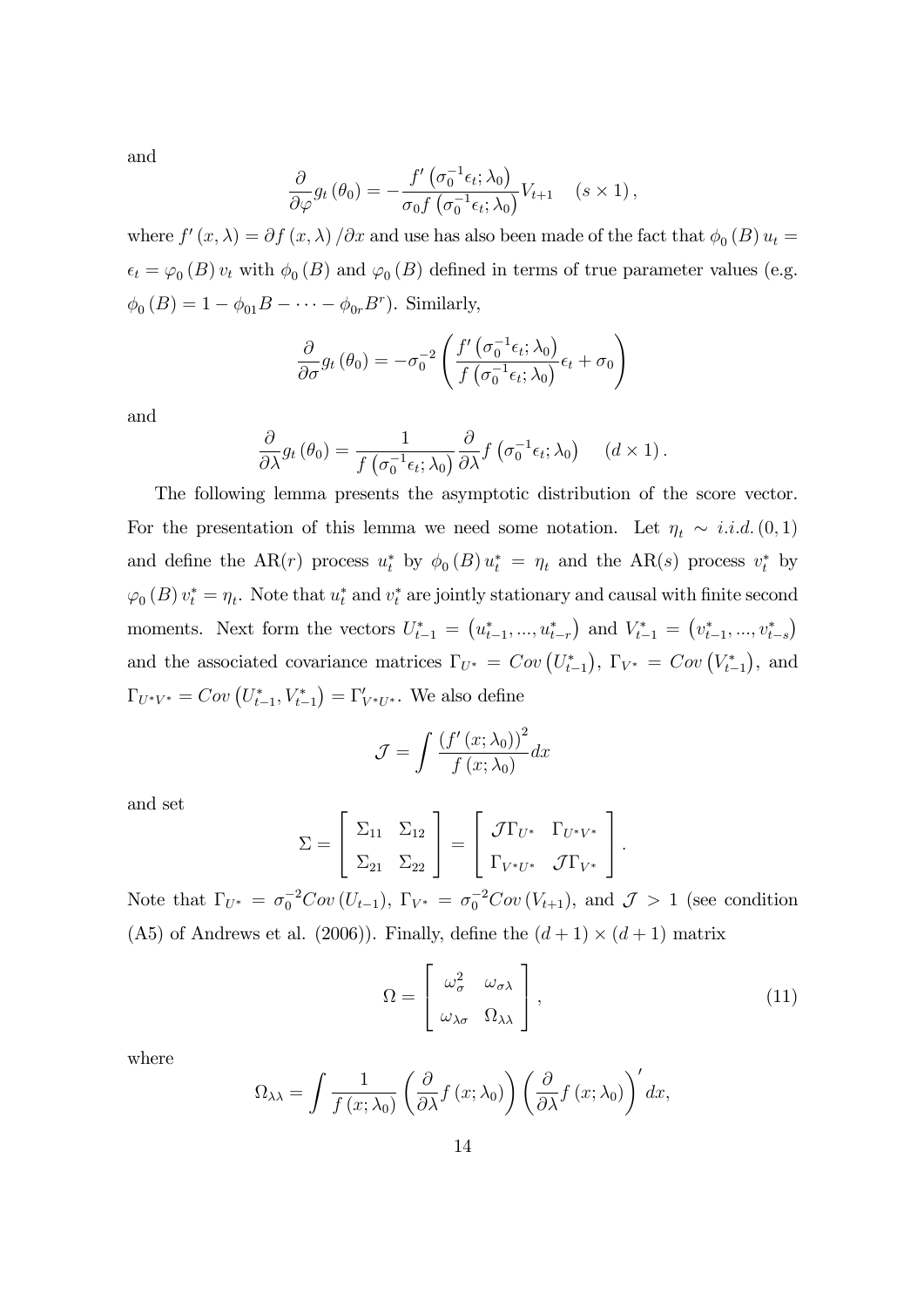$$
\omega_{\lambda\sigma} = -\sigma_0^{-1} \int x \frac{f'(x;\lambda_0)}{f(x;\lambda_0)} \frac{\partial}{\partial \lambda} f(x;\lambda_0) dx = \omega'_{\sigma\lambda},
$$

and

$$
\omega_{\sigma}^{2} = \sigma_0^{-2} \left( \int x^2 \frac{\left(f'(x; \lambda_0)\right)^2}{f(x; \lambda_0)} dx - 1 \right).
$$

Now we can present the limiting distribution of the score vector.<sup>5</sup>

**Lemma 1** If conditions  $(A1)–(A7)$  of Andrews et al. (2006) hold, then

$$
(T-p)^{-1/2} \sum_{t=r+1}^{T-s} \frac{\partial}{\partial \theta} g_t (\theta_0) \stackrel{d}{\rightarrow} N(0, diag(\Sigma, \Omega)).
$$

Moreover, the matrices  $\Sigma$  and  $\Omega$  are positive definite.

Lemma 1 can be proved in the same way as Propositions 1 and 2 of Breidt et al. (1991). An outline of the needed arguments is provided in the appendix. Here we note that the positive definiteness of the matrix  $\Sigma$  follows from the above mentioned inequality  $\mathcal{J} > 1$  which holds when  $\epsilon_t$  is non-Gaussian (see Remark 2 of Andrews et al. (2006)). The matrix  $\Sigma$  is positive definite even if the model order r or s is overspecified or both are overspecified. For instance, suppose that  $r = s$  and consider the extreme case where  $\phi = \varphi = 0$ . Then,  $\Sigma_{11} = \Sigma_{22} = \mathcal{J}I_r$  and  $\Sigma_{12} = I_r$  so that the matrix  $\Sigma$ is clearly positive definite when  $\mathcal{J} > 1$ . In the general case of Lemma 1 the positive definiteness of the matrix  $\Omega$  must be assumed (cf. condition (A6) of Andrews et al. (2006)). The block diagonality of the covariance matrix of the limiting distribution implies that the scores of  $(\phi, \varphi)$  and  $(\sigma, \lambda)$  are asymptotically independent. This property, commonly referred to as orthogonality of the parameters  $(\phi, \varphi)$  and  $(\sigma, \lambda)$ , is convenient because it means that statistical inference on the autoregressive parameters  $\phi$  and  $\varphi$ , which is typically of primary interest, is asymptotically independent of the estimation of the parameters  $\sigma$  and  $\lambda$  describing the distribution of the error term  $\epsilon_t$ . It may be noted that similar orthogonality does not hold if the formulation given by (8) and (9) is used because then the score of the autoregressive parameter  $\varphi_s^*$  is

<sup>&</sup>lt;sup>5</sup>The notation  $diag(A_1, A_2)$  signifies a block diagonal matrix with diagonal blocks  $A_1$  and  $A_2$ .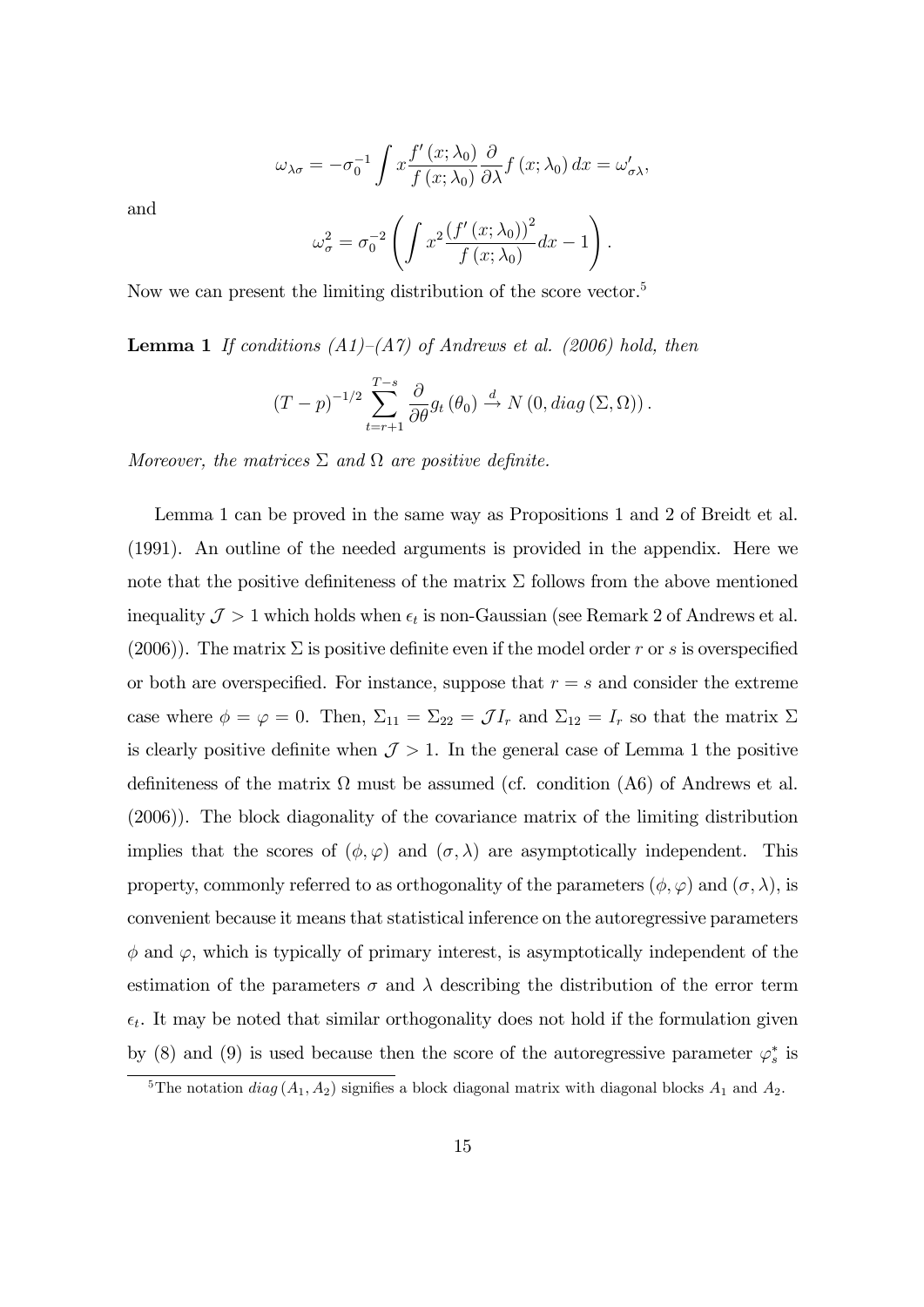asymptotically correlated with the score of the scale parameter of the error term  $\varepsilon_t$ (see Proposition 2 of Breidt et al. (1991)).

Using a conventional Taylor series expansion of the score in conjunction with Lemma 1 and the assumed regularity conditions one can show the existence of a consistent and asymptotically normal (local) maximizer of the approximate likelihood function. Specifically, the following theorem can be established. Its proof makes use of arguments similar to those in Breidt et al. (1991) and Andrews et al. (2006) and is outlined in the appendix.

**Theorem 2** If conditions  $(A1)–(A7)$  of Andrews et al. (2006) hold, there exists a sequence of (local) maximizers  $\hat{\theta} = (\hat{\phi}, \hat{\varphi}, \hat{\sigma}, \hat{\lambda})$  of  $l_T (\theta)$  in (10) such that

$$
(T-p)^{1/2} (\hat{\theta} - \theta_0) \stackrel{d}{\rightarrow} N(0, diag(\Sigma^{-1}, \Omega^{-1})).
$$

Due to the block diagonality of the covariance matrix of the limiting distribution, the (approximate) ML estimators  $(\hat{\phi}, \hat{\varphi})$  and  $(\hat{\sigma}, \hat{\lambda})$  are asymptotically independent. This means that if a consistent initial estimator  $(\tilde{\phi}, \tilde{\varphi})$  of  $(\phi, \varphi)$  is available an estimator of  $(\sigma, \lambda)$  with the same asymptotic distribution as the ML estimator  $(\hat{\sigma}, \hat{\lambda})$ can be obtained by maximizing the function  $l_T(\tilde{\phi}, \tilde{\varphi}, \sigma, \lambda)$ . As the initial estimator  $(\tilde{\phi}, \tilde{\varphi})$  one may consider the least absolute deviation (LAD) estimator based on the (possibly incorrect) assumption that  $\epsilon_t$  has a Laplace (or double exponential) distribution. In the case of the specification  $(8)$  Huang and Pawitan  $(2000)$  establish the consistency of the LAD estimator when, in a certain sense, the true distribution of  $\epsilon_t$  has tails heavier than the normal distribution. Their result applies to a variety of known distributions including the rescaled t-distribution and weighted averages of Gaussian densities. An inspection of the residuals based on a LAD estimation may also help to specify an appropriate distribution for the error term  $\epsilon_t$ .

#### 3.3 Statistical inference

To be able to compute approximate standard errors for the components of the estimator  $\hat{\theta}$  and construct confidence intervals and conventional Wald tests we need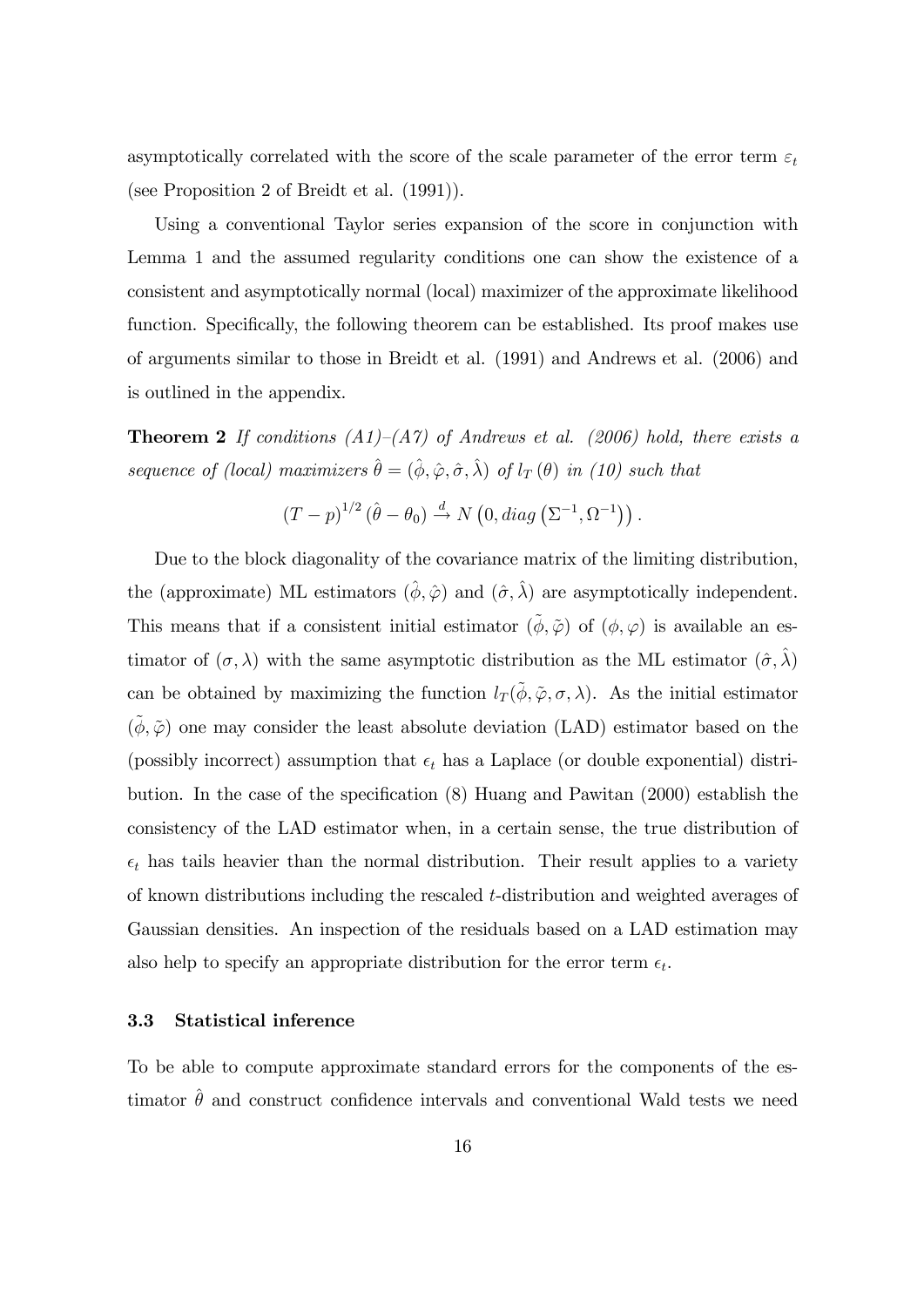consistent estimators of the covariance matrices  $\Sigma$  and  $\Omega$ . We use the conventional estimator based on the Hessian of the approximate log-likelihood function which yields a consistent estimator, as discussed in the proof of Theorem 2. Specifically, we have

$$
\hat{Q} \stackrel{def}{=} -(T-p)^{-1} \sum_{t=r+1}^{T-s} \frac{\partial^2}{\partial \theta \partial \theta'} g_t(\hat{\theta}) \stackrel{p}{\rightarrow} diag(\Sigma, \Omega).
$$
 (12)

Approximate standard errors of the components of  $\hat{\theta}$  can be obtained by computing the square roots of the diagonal elements of the matrix  $(T-p)^{-1}\hat{Q}^{-1}$ . Conventional Wald tests are also readily obtained. For instance, one can consider testing the null hypotheses

$$
H_{r_0,s_0}: \phi_{0,r_0+1} = \cdots = \phi_{0r} = 0
$$
 and  $\varphi_{0,s_0+1} = \cdots = \varphi_{0s} = 0$ ,

where  $r_0 < r$  and  $s_0 < s$  with the case  $r_0 = r$  or  $s_0 = s$  obtained in with an obvious modification. Under this null hypothesis at least one of the model orders can be reduced. To generalize slightly, consider the null hypothesis  $H : R\theta_0 = 0$  where the (known)  $m \times (r + s + d + 1)$  matrix R is of full row rank. The conventional Wald test statistic can be written as

$$
\mathcal{W} = (T - p) \,\hat{\theta}' R'(R\hat{Q}^{-1}R')^{-1}R\hat{\theta} \stackrel{d}{\rightarrow} \chi_m,
$$

where the convergence assumes the null hypothesis and is an immediate consequence of Theorem 2.

One may also use the likelihood ratio (LR) test. Let  $\tilde{\theta}$  signify the ML estimator of the parameter  $\theta$  constrained by the null hypothesis H so that in the case of the hypothesis  $H_{r_0,s_0}$  the estimator  $\tilde{\theta}$  is obtained by applying ML in the model with orders  $r_0$  and  $s_0$ . The LR test statistic is

$$
\mathcal{LR}=2[l_T(\hat{\theta})-l_T(\tilde{\theta})]\stackrel{d}{\rightarrow}\chi_m,
$$

where the null hypothesis is again assumed. The limiting distribution can be justified by a standard application of the results given in the appendix which can also be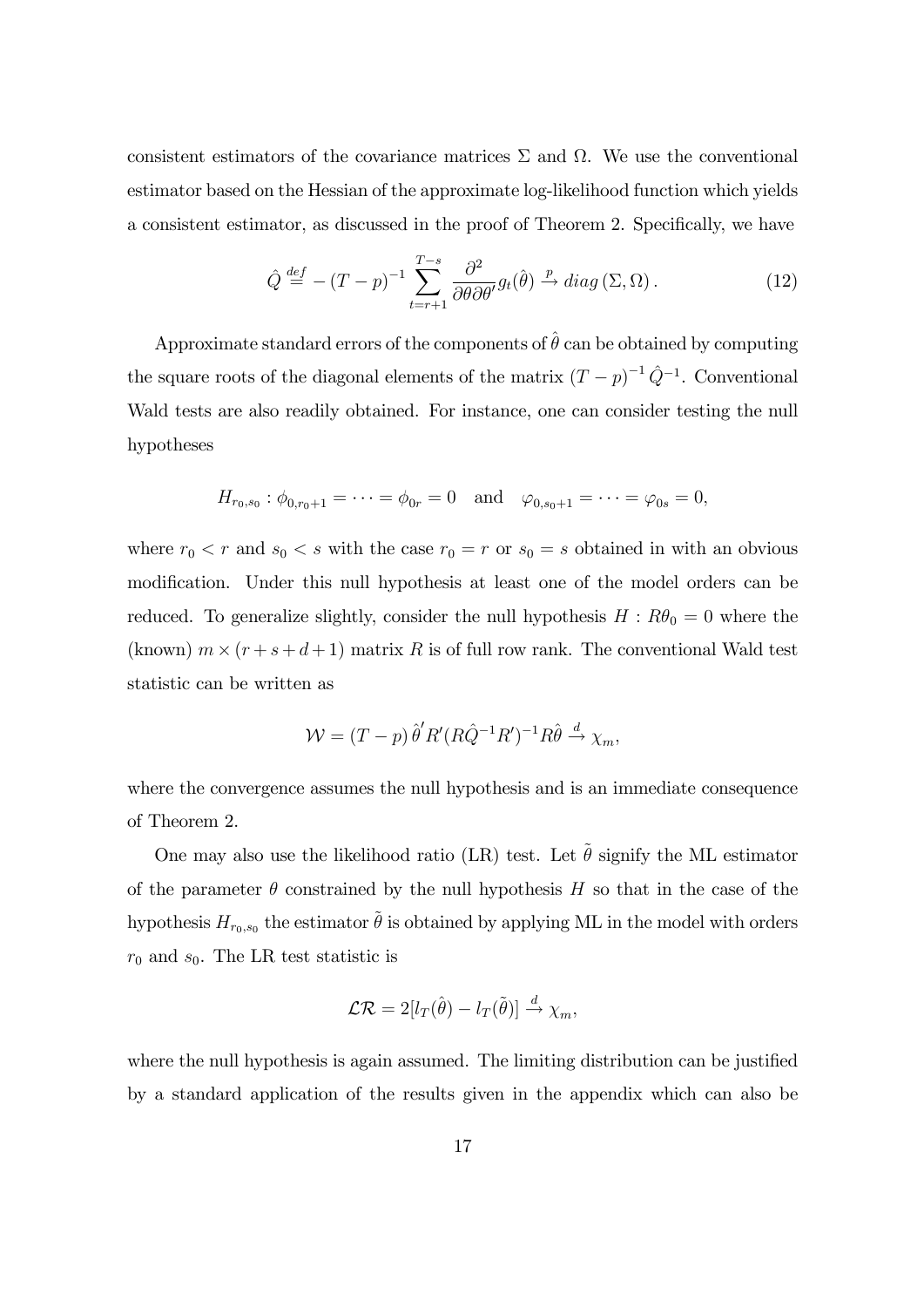used to obtain the corresponding score (Lagrange multiplier) test. To the best of our knowledge, test procedures of this kind have not been explicitly considered in the previous literature of noncausal autoregressive models where the model is formulated as in  $(8)$  and  $(9)$ . In this formulation treating the null hypothesis which specifies  $s_0 < s$  is hampered by the condition  $|\varphi_s^*| > 1$ .

#### 4 Simulation study

To study the Önite-sample properties of the estimators and tests proposed in Section 3, we conducted a small simulation study. Following Breidt et al. (1991), we concentrate on the second-order process as the data-generating process (DGP) because it is the simplest model that allows for a versatile analysis of various aspects of estimation and testing. Throughout, the results are based on 10,000 realizations. We generate each realization in two steps. First, a series from the causal  $AR(r)$ model  $\phi(B)v_t = \epsilon_t$   $(t = r + 1, ..., T)$  is generated. Then  $y_t$  is computed recursively from  $\varphi(B^{-1})y_t = v_t$  for  $t = T - s, ..., 1$ . The r and s initial observations, respectively, are set to zero, and to eliminate initialization effects, 100 observations at the beginning and end of each realization are discarded. In all experiments, the error term  $\epsilon_t$  is assumed to follow the *t*-distribution with 3 degrees of freedom and  $\sigma$  is set equal to 0.1. We consider three different combinations of parameter values,  $(\phi_1, \varphi_1) = \{ (0.9, 0.9), (0.9, 0.1), (0.1, 0, 9) \}.$  In the first case, the roots of the lag polynomials are equal and close to the unit circle, in the two other cases the roots of the "causal" and "noncausal" polynomials are clearly different. Three sample sizes, 100, 200 and 500 are considered.

The mean and standard deviation of the ML estimators of  $\phi_1$  and  $\varphi_1$  are presented in Table 1. Even with as few as 100 observations the parameters are relatively accurately estimated in each case, and the biases as well as the standard deviations clearly diminish as the sample size increases. In the case  $(\phi_1, \varphi_1) = (0.9, 0.9), \phi_1$  is more accurately estimated in terms of both criteria, whereas in the other two cases it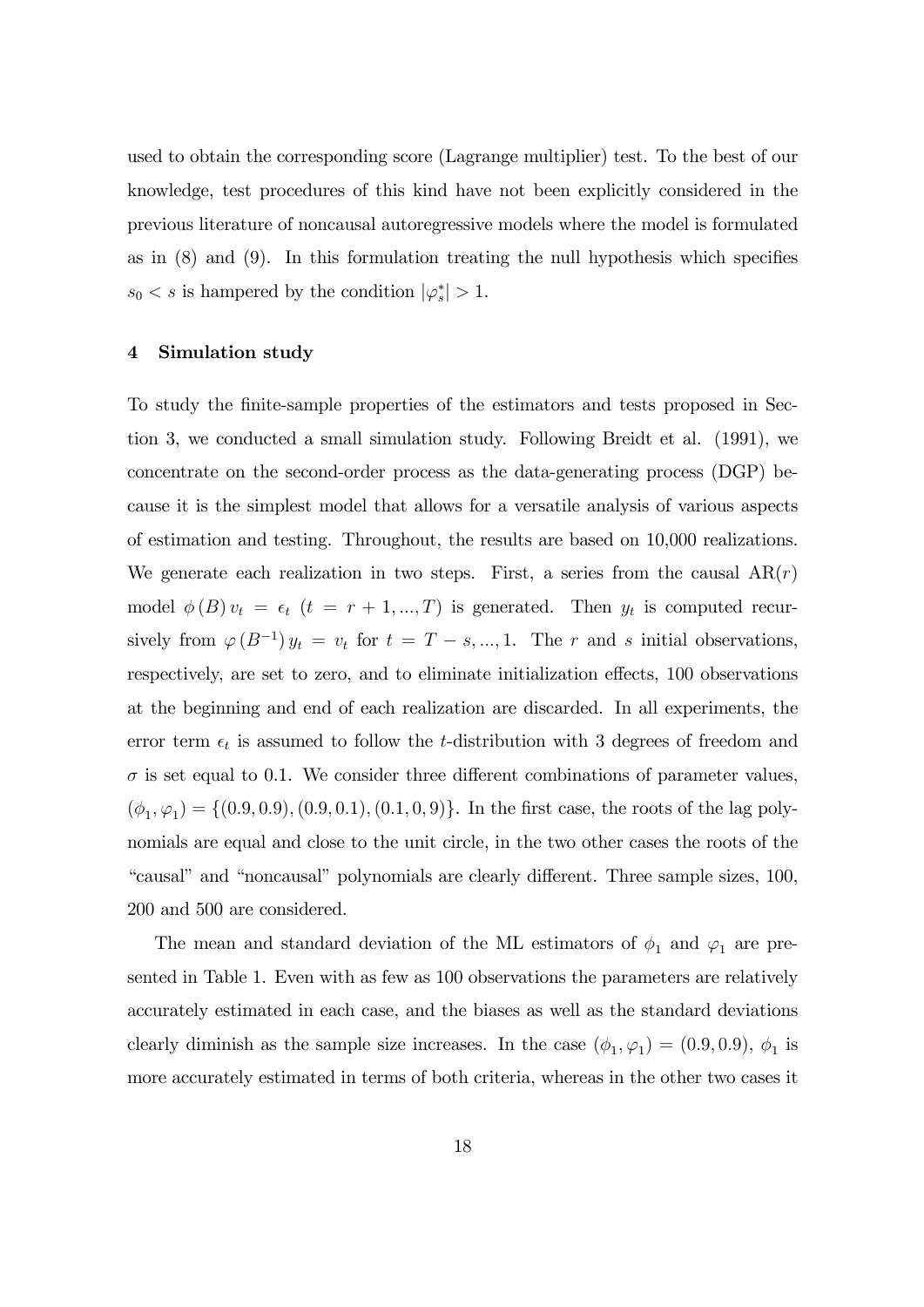is the parameter taking the smaller value that is estimated with a somewhat smaller bias. The differences are, however, minor.

The results concerning the Wald and LR tests of hypotheses involving a single parameter in Table 2 indicate that both tests tend to overreject to some extent, but the problem is mitigated as the sample size increases. For the Wald test, the case  $(\phi_1, \varphi_1) = (0.9, 0.9)$  seems to be the most difficult, while the differences between the rejection rates of the Wald and LR tests are minor in the other cases. In general, the LR tests on the parameter with the smaller value have somewhat better size properties, in accordance with the properties of the ML estimator above. In contrast, this pattern does not carry over to the Wald test.

As the Wald test tends to overreject in the  $(\phi_1, \varphi_1) = (0.9, 0.9)$  case, we only present simulation results on power for the LR test. Because the size properties do not differ much between the different DGP's, only the rejection rates of the LR test (at the nominal 5% level of significance) for the first DGP  $((\phi_1, \varphi_1) = (0.9, 0.9))$ are presented in Figure 1. Moreover, we concentrate on tests concerning  $\phi_1$  because there is no reason to expect the power properties to greatly depend on the particular parameter. The values of  $\phi_1$  in the alternative DGP's that are used to generate the data are given by  $0.9 - c/\sqrt{T}$  ( $c = 0.0, 0.2, 0.4, \ldots, 2.0$ ), and the null hypothesis in the test is  $\phi_1 = 0.9$ . The rejection rates for alternatives very close to the null are moderate for all sample sizes considered  $(T = 100, 200, 500)$ , but they rapidly increase with  $c$ , especially with the greater sample sizes. Hence, the LR test seems to have reasonable power. These results, however, suggest that in small samples, one should not rely on this test alone in model selection.

Breidt et al. (1991) suggested a model selection procedure based on maximizing the likelihood function. In other words, all purely causal, noncausal and mixed models of a given order  $(p)$  are estimated, and the model yielding the greatest value of the likelihood function is selected. Their simulation results lend support to this procedure, and in Table 4, we present similar results when the DGP is the mixed second-order model. The procedure seems to work relatively well even with 100 observations, and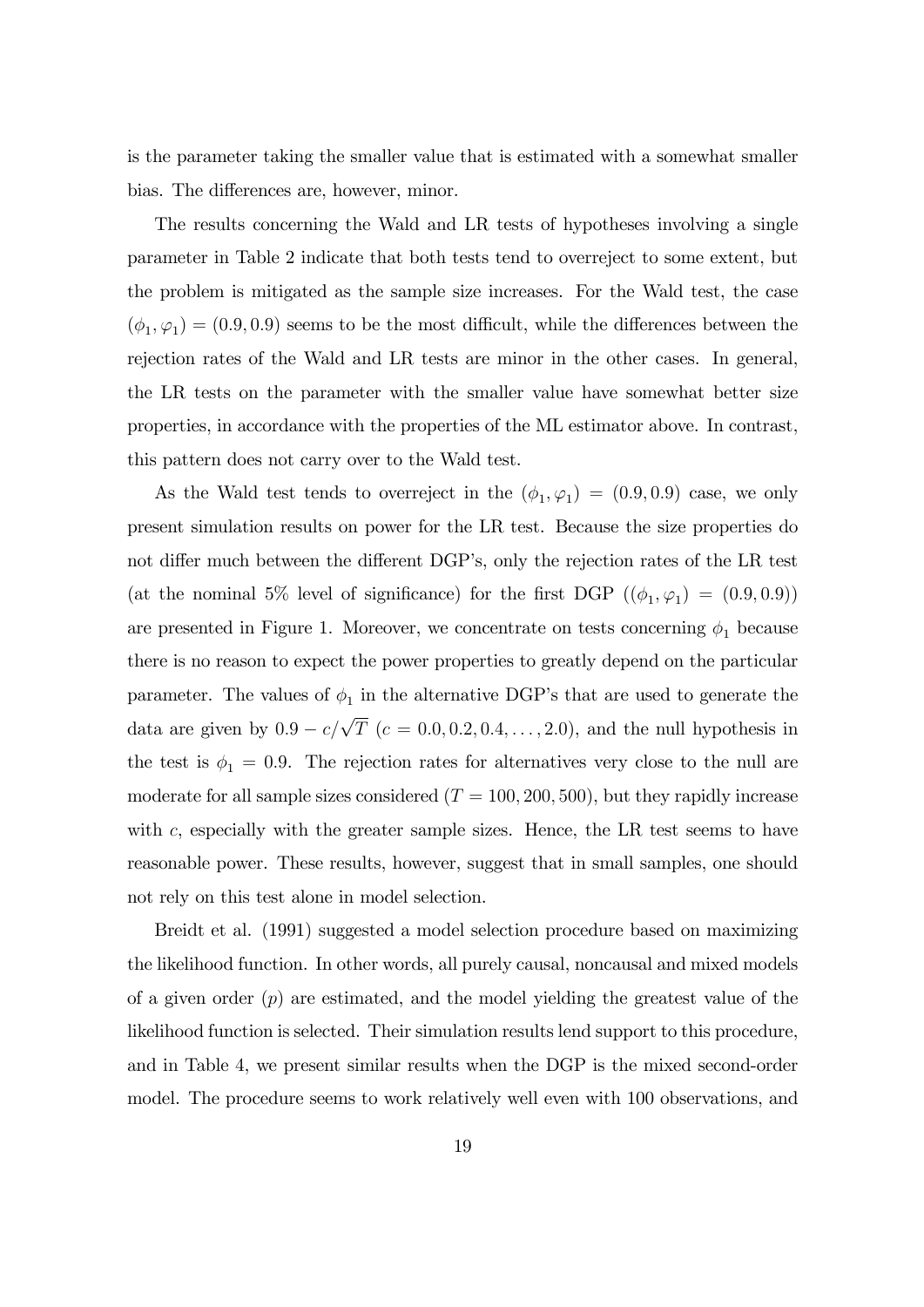the performance greatly improves with the sample size. However, there seem to be some differences depending on the parameter values. When  $(\phi_1, \varphi_1) = (0.9, 0.9)$ , the correct model is selected in 95% of the realizations with 200 observations, and the corresponding figure is  $99.9\%$  with 500 observations. In contrast, in the cases with different parameter values, the noncausal (causal) model is selected too often when  $\phi_1$  is greater (smaller), even with 500 observations. In these cases model selection is presumably complicated by the fact that the considered processes are rather close to first-order processes. Although the proposed procedure works fairly well even in these difficult cases, additional simulation experiments involving greater values of the other parameter (not reported) indicated improvements, with the correct model sometimes being selected even more frequently than in the  $(\phi_1, \varphi_1) = (0.9, 0.9)$  case. Despite the quite satisfactory performance of this procedure, the results suggest that model selection should not be based on this criterion alone, but, in addition, diagnostic tests should be employed.

## 5 Empirical application

In this section, we apply the models and methods discussed above to modeling U.S. inflation dynamics. Our focus is on examining the nature of inflation persistence that has given rise to a voluminous literature in the past few decades. The central question in this line of research is whether inflation is a purely forward-looking variable as required by the basic New Keynesian model. This assumption has been tested by checking for serial correlation in inflation, and typically measures based on univariate autoregressive models, such as the cumulative impulse response (CIR) (Andrews and Chen (1994)), have indicated quite high persistence of inflation in industrialized countries (for a survey of the recent empirical literature, see Cecchetti and Debelle (2006)). The presence of high autocorrelation has been interpreted as evidence in favor of the dependence of inflation on its past values, and, hence, against the forward-looking inflation expectations assumed in the basic New Keynesian model. This, in turn, has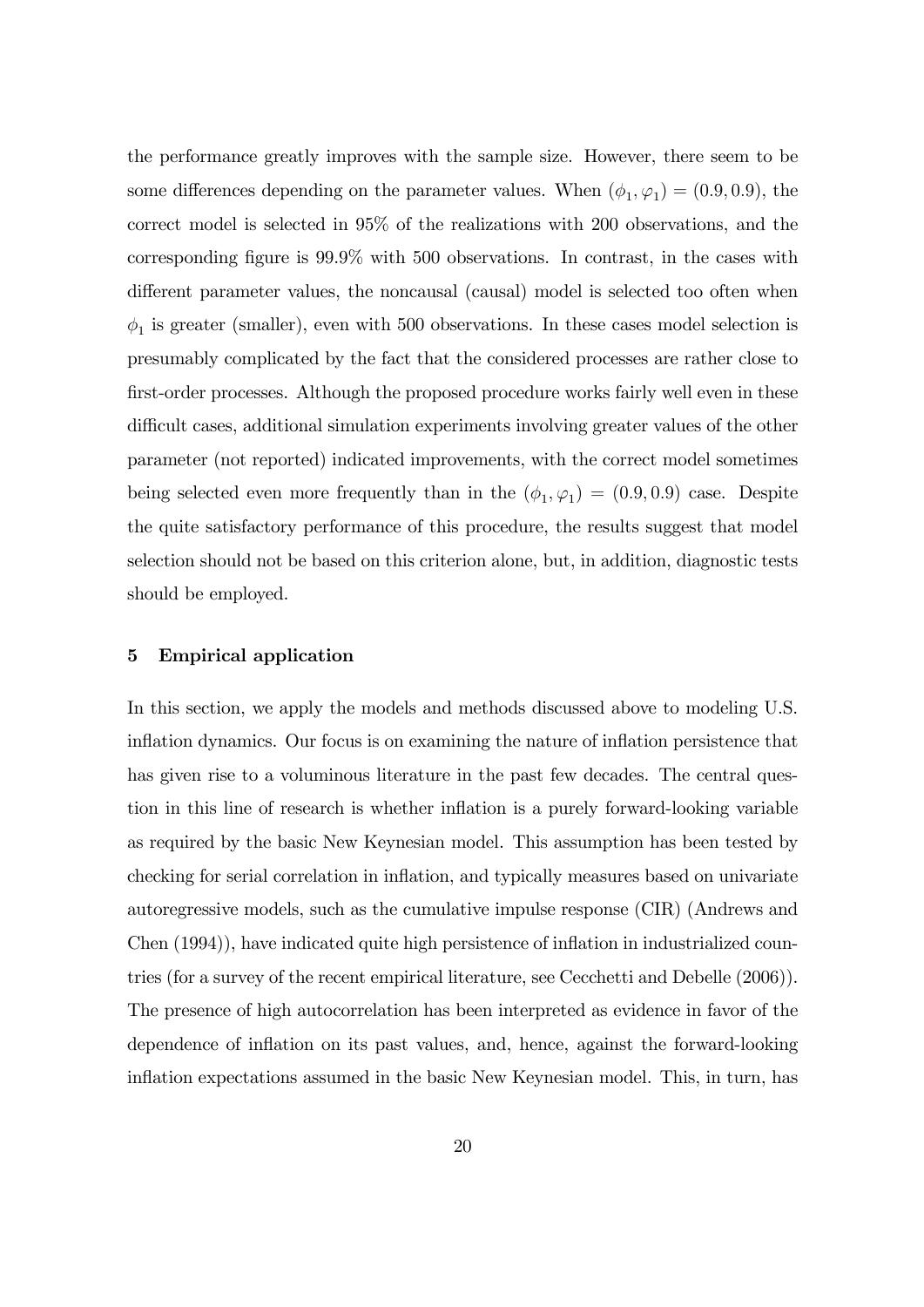led to modifications of existing theory that try to explain the apparently backwardlooking behavior (see, e.g., Gali and Gertler (1999)).

This paper contributes to the large empirical literature that studies inflation persistence in the univariate framework only. This approach excludes potential drivers of the ináation process included in macroeconomic theories of price determination, such as the marginal costs and output gap. However, if lagged inflation turns out not to enter the univariate model, it should not be significant in a model augmented with any of these additional drivers either. As already discussed, the noncausal AR model is to some extent able to take these additional variables into account, while the conventional AR model with potentially predictable errors fails to do so, and, therefore, may yield misleading conclusions.

To the best of our knowledge, only causal autoregressive models have been entertained in the previous literature on ináation. As a consequence, high persistence has automatically been interpreted as evidence of the dependence of inflation expectations on past inflation (see Cecchetti and Debelle  $(2006)$ , and the references therein). However, as discussed in Section 2, high autocorrelation and, hence, strong persistence do not, per se, indicate such dependence. Even if current ináation only depends on expected future inflation (or equivalently expected future errors to inflation, incorporating factors that drive inflation), the process may be persistent if autocorrelation is used as a measure of persistence. The same is true if the CIR based on a causal autoregressive model is used to measure persistence. Indeed, as seen in Section 2, for any purely noncausal autoregressive process there is a corresponding causal process with the same lag polynomial and, hence, the same autocorrelation function and impulse response function. Thus, causality or noncausality and, hence, dependence on past or expected future errors, cannot be distinguished by examining the autocorrelation function or the impulse response function of a causal autoregressive model fitted to the series.

In what follows, we will use the procedures proposed earlier in the paper to argue that the U.S. inflation series is purely noncausal despite its strong persistence. This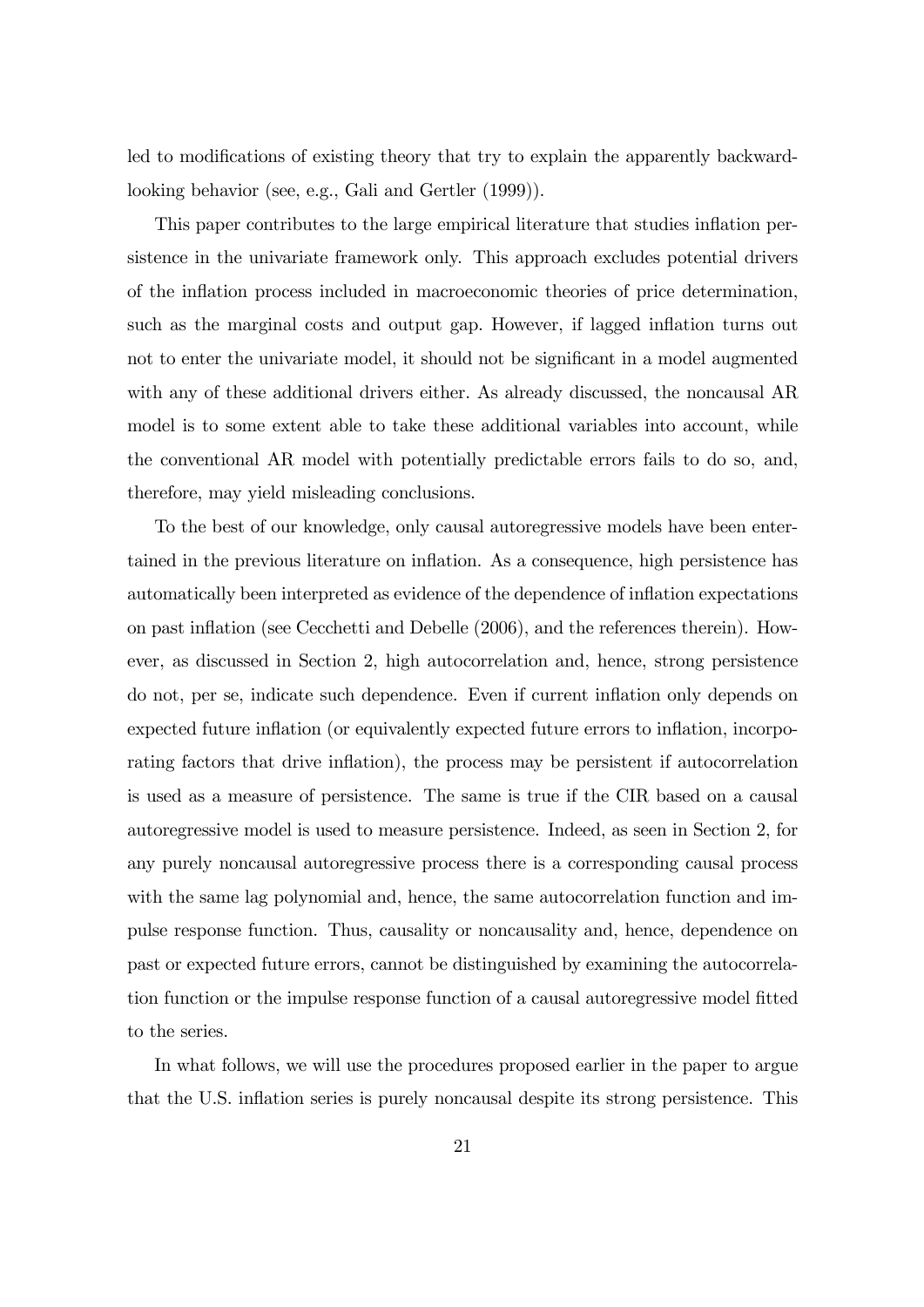can be interpreted as evidence in favor of inflation being dependent on expectations of future ináation and not on past ináation. In view of the discussion in Section 2, finding noncausality would suggest the presence of nonfundamentalness in the univariate inflation process, with the likeliest explanation being that agents have other information relevant for predicting ináation besides the past and present of the inflation series alone. Moreover, if pure noncausality is found, past inflation is not useful in predicting current ináation over and above this other information.

The inflation series that we model, is the annualized quarterly inflation rate computed from the seasonally adjusted U.S. consumer price index (for all urban consumers) published by the Bureau of Labor Statistics. The sample period comprises 155 observations, from 1970:1 to 2008:3. There is positive autocorrelation even at high lags as shown by the autocorrelation function depicted in Figure 2. The Ljung-Box test indicates that autocorrelation is also significant at all reasonable significance levels. However, by visual inspection and unit root tests, the series can be considered stationary. Further evidence of persistence is provided by the CIR based on the causal Gaussian AR(3) model that turned out to adequately capture the linear dependence in the inflation series (see model  $AR(3,0)$ -N inTable 5). The CIR of this model equals 6.98 which is comparable to the values obtained by Cecchetti and Debelle (2006) for the OECD countries, indicating high persistence.

In Table 5, we present the estimation results of a number of autoregressive models for the demeaned inflation, along with some diagnostic tests.<sup>6</sup> Of Gaussian autoregressive models up to order 4, the  $AR(3)$  model  $(AR(3,0)-N)$  was selected by both the Akaike (AIC) and Bayesian (BIC) information criteria. However, the diagnostic tests suggest that this model is misspecified. Although the Ljung-Box test does not indicate the presence of unmodeled autocorrelation, there is evidence of conditional heteroskedasticity, as the p-value of the McLeod-Li test is only  $0.003$ .<sup>7</sup> Moreover, the

<sup>6</sup>Estimation is done using the BHHH algorithm in the GAUSS CMLMT library.

<sup>&</sup>lt;sup>7</sup>Note that, when the orders of the model are misspecified, the Ljung-Box and McLeod-Li tests are not exactly valid as they do not take estimation errors correctly into account. The reason is that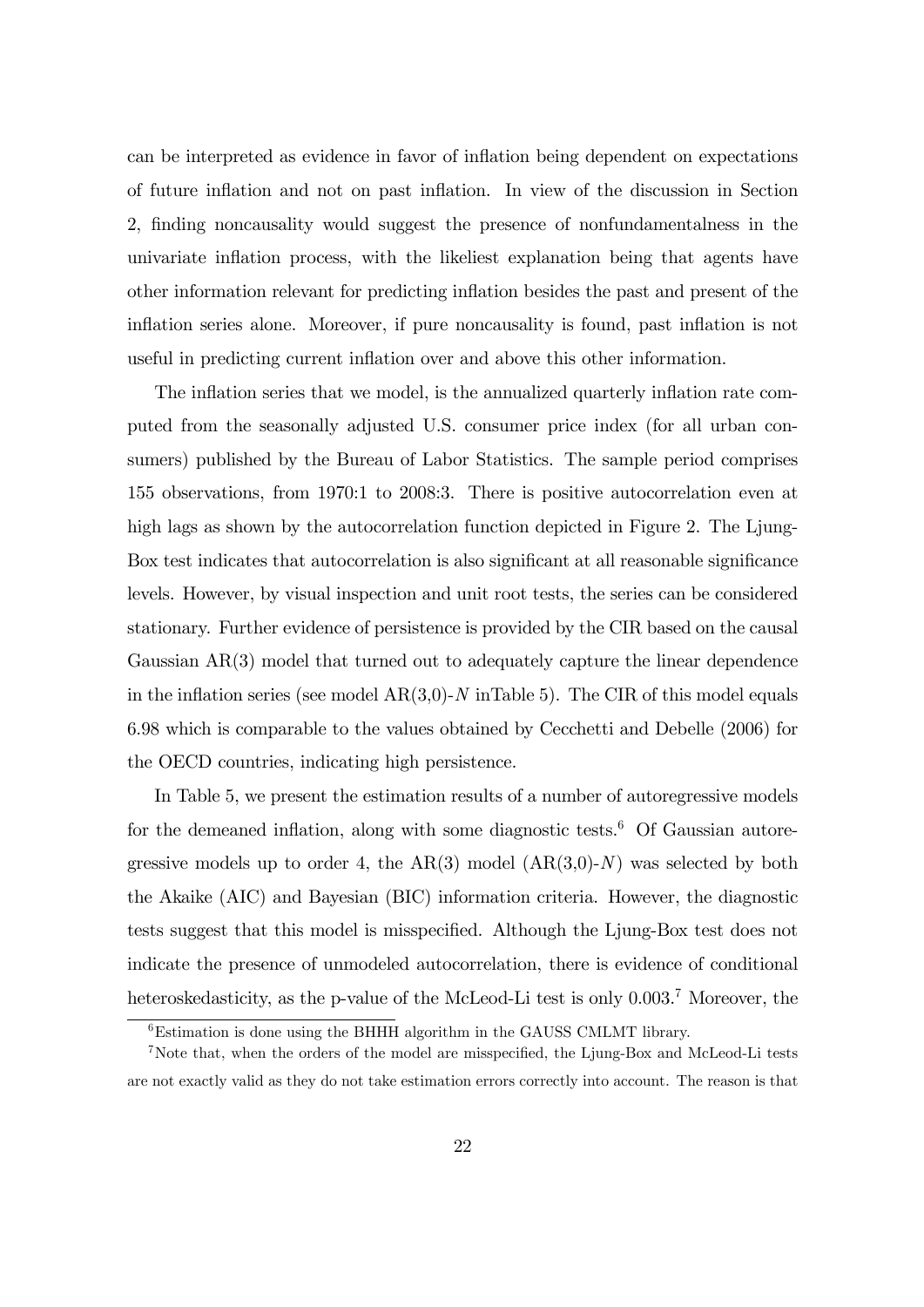quantile-quantile plot of the residuals in the upper panel of Figure 3 indicates that the normal distribution fails to capture the tails of the error distribution. Also, normality of the residuals of the  $AR(3,0)$ -N model is rejected by the Jarque-Bera test at the 5% level (p-value is 0.031). These findings suggest that a more leptokurtic distribution, such as the t-distribution with a relatively small degrees-of-freedom parameter might provide a more satisfactory fit.

Because a Gaussian AR(3) model is deemed adequate in describing the autocorrelation structure of the inflation series, we proceed by estimating all alternative causal and noncausal  $AR(r, s)$  models with  $r + s = 3$ , following the procedure proposed in Section 4. The error term is assumed to have a t-distribution with  $\lambda$  degrees of freedom.<sup>8</sup> Of the four models, the purely noncausal model  $(AR(0,3)-t)$  maximizes the log-likelihood function by a clear margin to the other specifications. With the exception of the  $AR(2,1)$ -t model, all specifications with t-distributed errors exhibit little evidence of remaining autocorrelation or conditional heteroskedasticity. The adequacy of the  $AR(0,3)-t$  model was also checked by testing it against higher-order specifications, and the coefficients of the additional terms turned out to be insignificant in the LR test. The p-values of the extra parameter in the  $AR(1,3)-t$  and  $AR(0,4)$ -t models, are 0.339 and 0.395, respectively. Hence, the results attest to purely noncausal ináation dynamics, indicating that it is the expectations of future errors that drive the inflation process (see  $(6)$ ).

<sup>8</sup>The log-likelihood function equals

$$
l_T(\theta) = \sum_{t=r+1}^{T-s} g_t(\theta),
$$

where

$$
g_t(\theta) = \log \left\{ \frac{\Gamma\left[(\lambda+1)/2\right]}{\pi^{1/2}\Gamma\left(\lambda/2\right)} \left(\lambda - 2\right)^{-1/2} \left[1 + \frac{\sigma^{-2}\epsilon_t^2}{\lambda - 2}\right]^{-(\lambda+1)/2} \right\} - \log \sigma,
$$

and  $\Gamma(\cdot)$  is the gamma function.

a misspecification of the model orders makes the errors dependent, as pointed out in the case of the causal specification (7). Nevertheless, p-values of these tests can be seen as convenient summary measures of the autocorrelation remaining in residuals and their squares.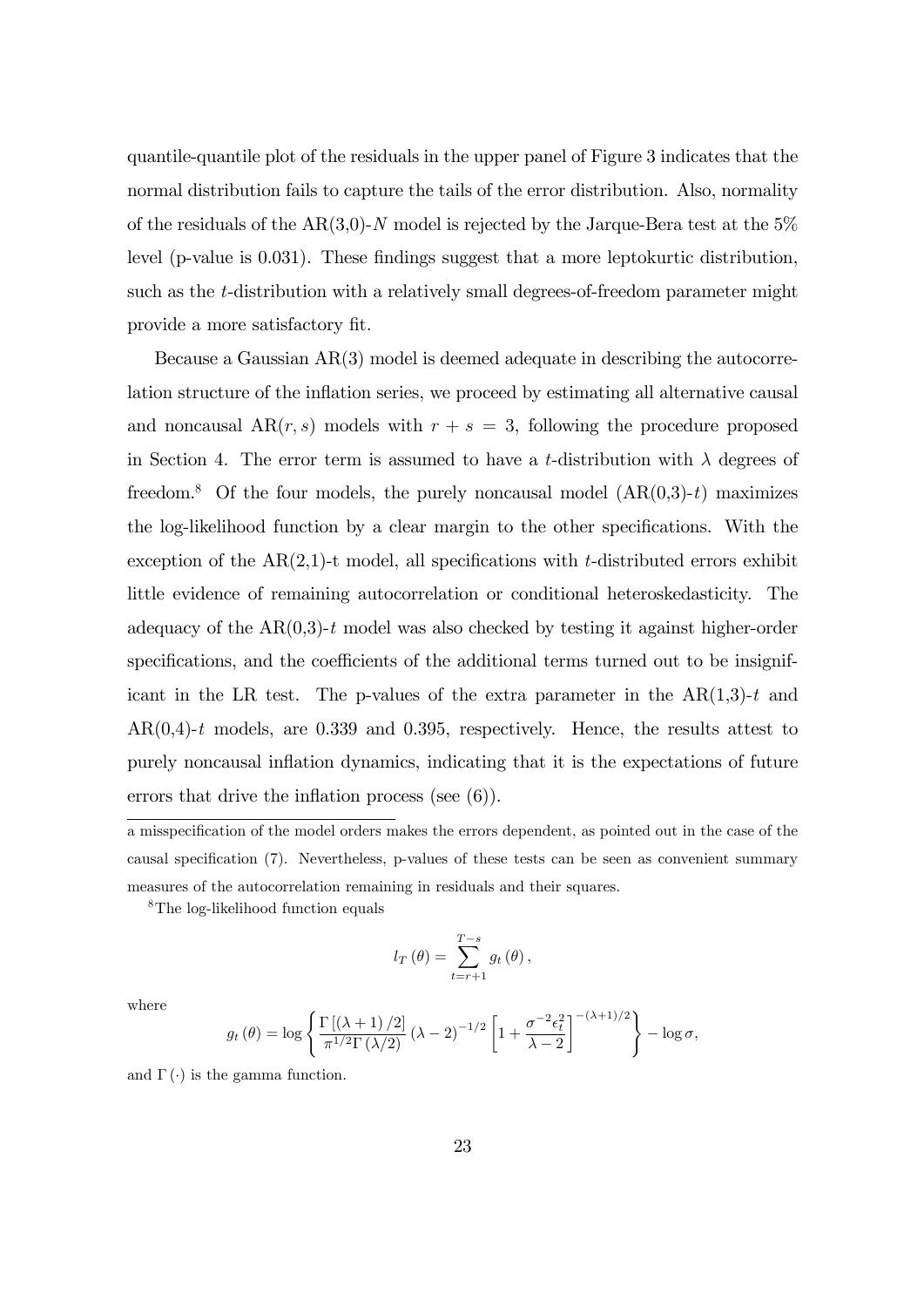In all cases, the degrees-of-feedom parameter  $\lambda$  is estimated small, indicating fat-tailed error distributions. This is not surprising given the bad fit of the Gaussian  $AR(3)$  model. The quantile-quantile plot of the  $AR(0,3)-t$  model depicted in the lower panel of Figure 3 lends support to the adequacy of the t-distribution. As a matter of fact, all models with t-distributed errors generated a similar quantile-quantile plot, indicating that great improvements in fit are brought about by merely appropriately selecting the error distribution.

Further evidence in favor of the selected purely noncausal specification is provided by the pseudo out-of-sample forecast comparisons in Table 6. The forecasts are computed by the simulation-based method introduced in Lanne et al. (2010). The out-of-sample period starts in 1982:1, and thus comprises 107 quarters. The forecasts are based on an expansive estimation window, with the first estimates based on the first 48 observations. At all forecast horizons considered, employing the t-distribution brings about slight improvements in the root mean square error (RMSE) compared to the Gaussian AR model. The noncausal  $AR(0,3)$ -t model, in general, leads to further diminution of the RMSE, which is also statistically significant at the three- and four-quarter horizons compared to the  $AR(3,0)$ -N model at the 1% level according to the test of Diebold and Mariano (1995) and West (1996).

In summary, the results strongly indicate purely noncausal inflation dynamics. Hence, the apparent persistence in ináation observed in univariate analyses does not seem to be caused by dependence on past inflation but by the predictability of nonfundamental shocks to inflation. These findings lend little support to the hybrid Phillips curve specification incorporating lagged inflation (see, e.g., Gali and Gertler (1999)).

# 6 Conclusion

In this paper, we have considered univariate noncausal autoregressive models that, to the best of our knowledge, have so far not attracted attention in the economics and finance literatures. Their economic motivation is mostly left for future research, but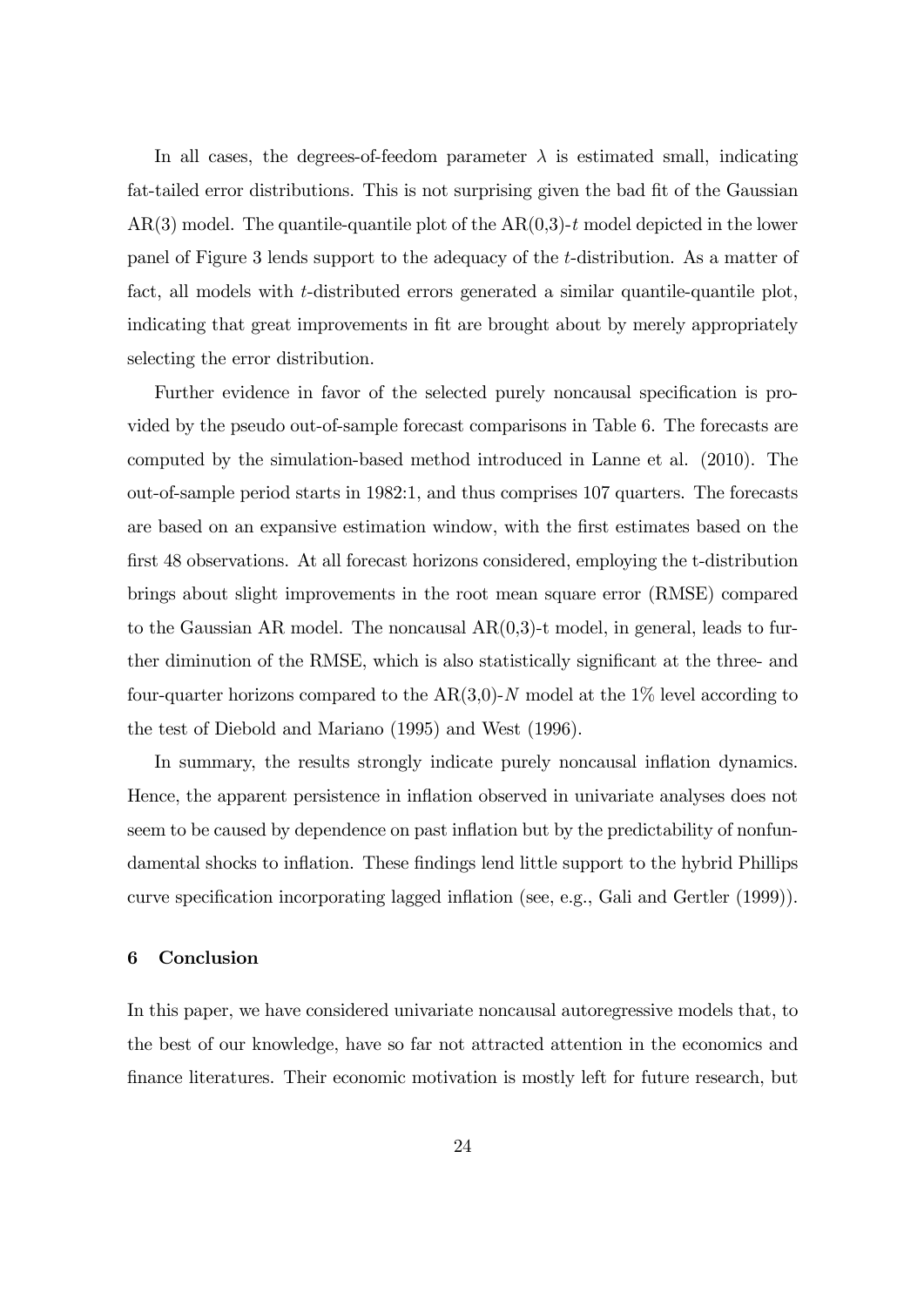generally they can be seen as representations of nonfundamental solutions to rational expectations models. In the previous theoretical literature, economic models have virtually invariably been formulated in such a way that these solutions have a noninvertible moving average instead of a noncausal autoregressive representation. However, these two representations are close approximations of each other, and, therefore, the noncausal AR model provides a viable and useful alternative to the noninvertible moving average model. In particular, the outlined model selection procedure facilitates distinguishing between fundamental and nonfundamental representations, and if noncausality (or equivalently nonfundamentalness) is detected, estimating the resulting noncausal AR model. Corresponding results for noninvertible moving average models appear less straightforward.

We discuss ML estimation and develop related tests for noncausal autoregressive models. Furthermore, based on a number of simulation experiments and our experience with actual economic data, we propose a three-step procedure for specifying a potentially noncausal autoregressive model. The first step is to fit a conventional causal autoregressive model by least squares or Gaussian ML and determine its order by using conventional procedures such as diagnostic checks and model selection criteria. Once an adequate causal model is found, its error term should be tested for Gaussianity. Because identification requires the error term to be non-Gaussian, we can proceed only if deviations from Gaussianity are detected. A variety of error distributions can be considered; in our empirical application we successfully employed the t-distribution. With the chosen error distribution, all causal and noncausal autoregressive models of the selected order are then estimated and the model maximizing the log-likelihood function is selected. Finally, through diagnostic tests the adequacy of this model is confirmed. These diagnostic checks should give information on directions in which the model potentially fails.

The model is applied to U.S. inflation dynamics that are shown to be purely noncausal. In the previous macroeconomic literature, the strong autocorrelation in inflation series has been seen as evidence in favor of the dependence of current on past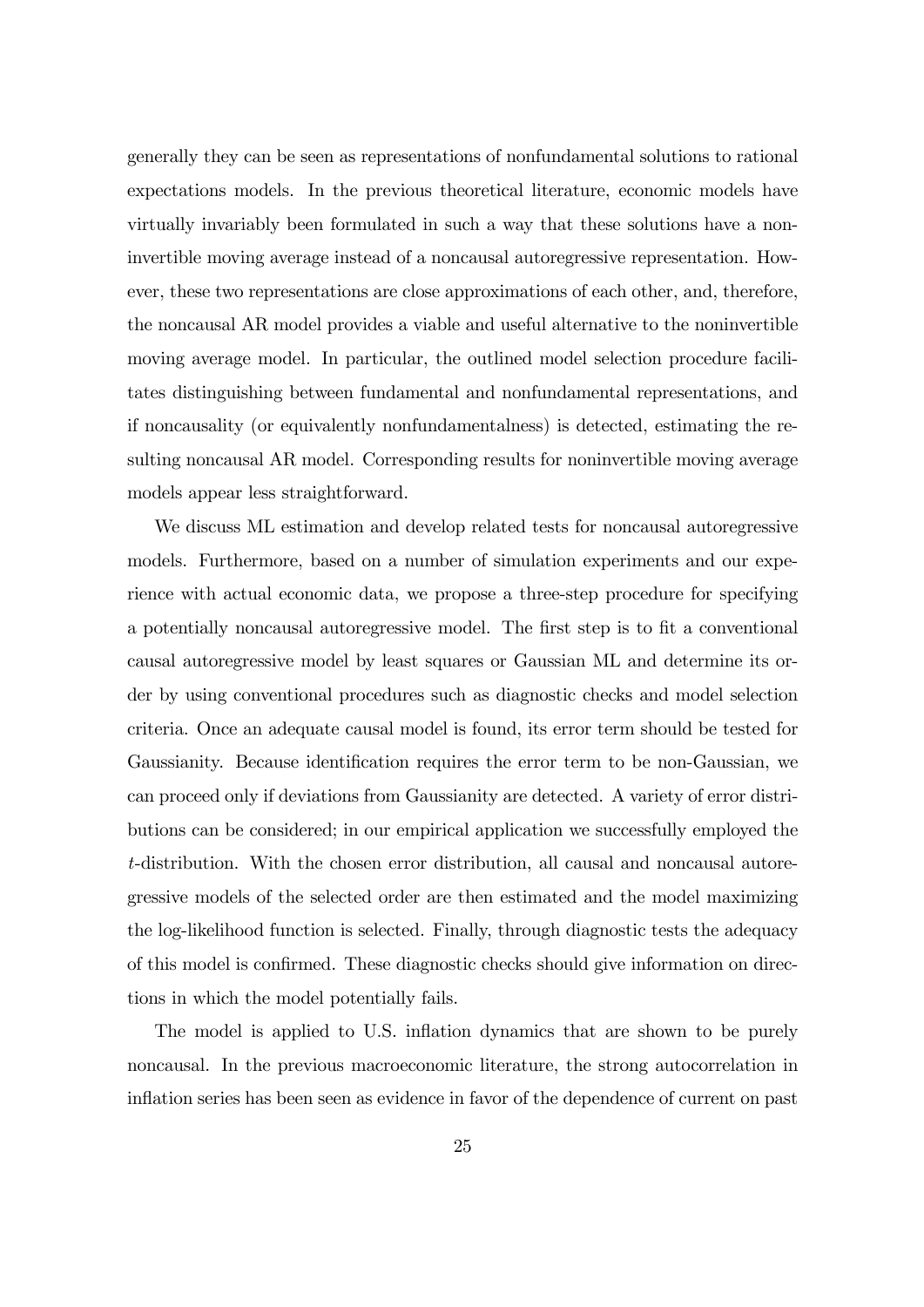inflation, invalidating the basic New Keynesian model. Within the purely noncausal autoregression suggested by our results, the persistence can instead be interpreted as arising from the predictability of future errors to inflation that does not contradict the basic model. This predictability, in turn, indicates the nonfundamentalness of the simple univariate model without additional driving variables. However, since lagged inflation does not enter the selected univariate model for inflation, it should not enter a (fundamental) model augmented with additional variables.

In future work, we plan to look at extensions of the univariate model considered in this paper. Being able to handle multiple times series would be of interest in most economic applications, and a first attempt in this direction was recently put forth by Lanne and Saikkonen (2010). Using noncausal autoregressions to model Önancial returns is another obvious field of application. To be able to adequately capture the erratic behavior of these time series probably calls for extensions of the basic model proposed in this paper. In particular, allowing for noncausality is, per se, hardly sufficient to model the conditional heteroskedasticity prevalent in financial returns. Finally, examining the connections of noncausal time series models and economic theory, in particular finding theoretical economic models giving rise to noncausal solutions would be of great interest.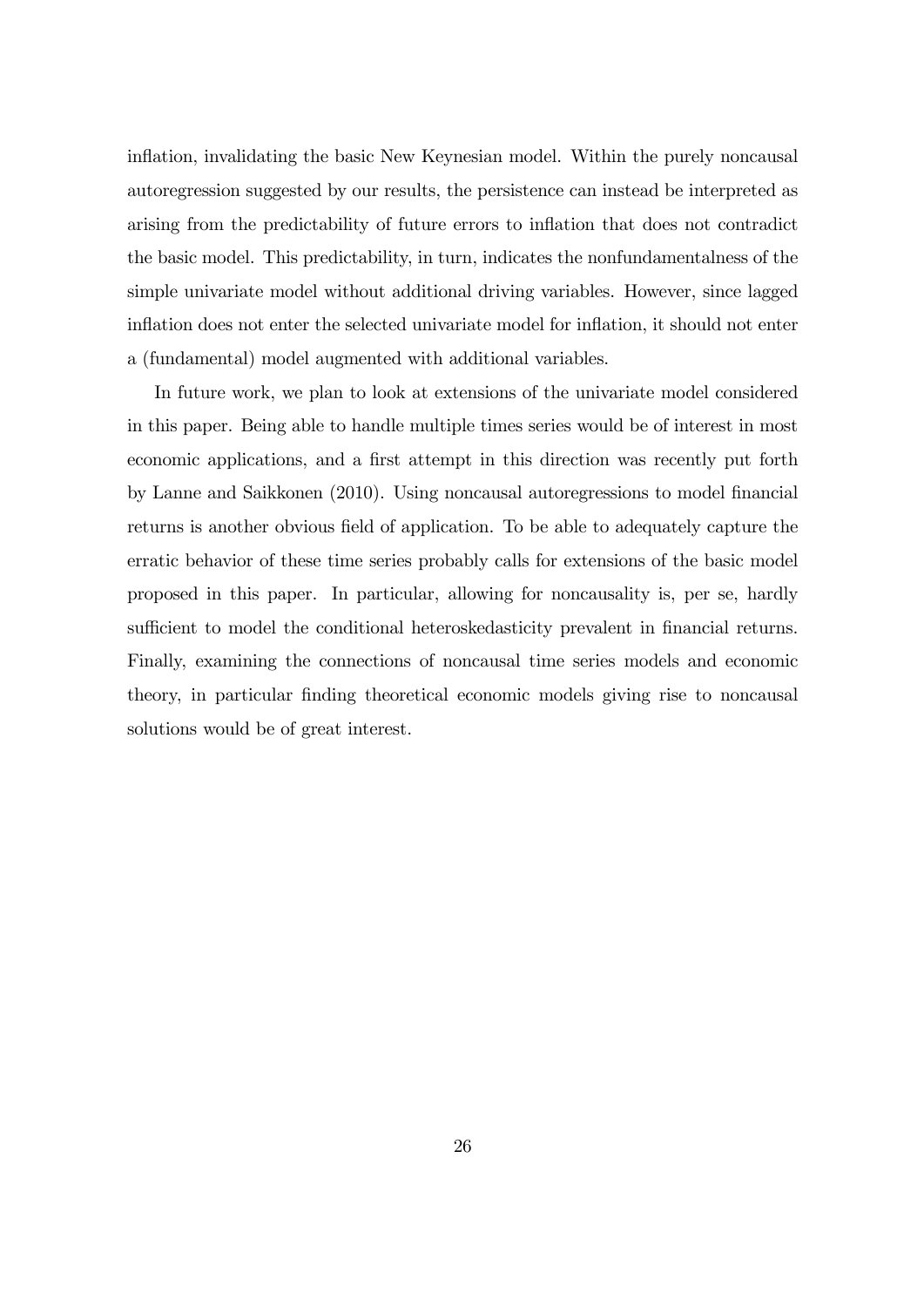# Mathematical appendix

We shall first present the regularity conditions  $(A1)–(A7)$  of Andrews et al. (2006). We use  $\Lambda_0 \subset \Lambda$  to signify some neighborhood of  $\lambda_0$ .

- (A1) For all  $x \in \mathbb{R}$  and all  $\lambda \in \Lambda$ ,  $f(x; \lambda) > 0$  and  $f(x; \lambda)$  is twice continuously differentiable with respect to  $(x, \lambda)$ .
- (A2) For all  $\lambda \in \Lambda_0$ ,  $\int x f'(x; \lambda) dx = xf(x; \lambda) \Big|_{-\infty}^{\infty} \int f(x; \lambda) dx = -1$ .
- (A3)  $\int f''(x; \lambda_0) dx = f'(x; \lambda_0)|_{-\infty}^{\infty} = 0.$
- (A4)  $\int x^2 f''(x; \lambda_0) dx = x^2 f'(x; \lambda_0) \Big|_{-\infty}^{\infty} 2 \int x f'(x; \lambda_0) dx = 2.$
- (A5)  $1 < \int (f'(x; \lambda_0))^2 / f(x; \lambda_0) dx$ .
- (A6) The matrix  $\Omega$  defined in (11) is positive definite.
- (A7) For  $j, k = 1, ..., d$  and all  $\lambda \in \Lambda_0$ ,
	- $f(x; \lambda)$  is dominated by a function  $f_1(x)$  such that  $\int x^2 f_1(x) dx < \infty$ , and

• 
$$
x^2 \frac{(f'(x; \lambda))^2}{f(x; \lambda)^2}
$$
,  $x^2 \left| \frac{f''(x; \lambda)}{f(x; \lambda)} \right|$ ,  $|x| \left| \frac{\partial f'(x; \lambda)/\partial \lambda_j}{f(x; \lambda)} \right|$ ,  $\frac{(\partial f'(x; \lambda)/\partial \lambda_j)^2}{f^2(x; \lambda)}$ , and  $\frac{|\partial^2 f(x; \lambda)/\partial \lambda_j \partial \lambda_k|}{f(x; \lambda)}$  are dominated by  $a_1 + a_2 |x|^{c_1}$ , where  $a_1, a_2$ , and  $c_1$  are nonnegative constants and  $\int |x|^{c_1} f_1(x) dx < \infty$ .

Proof of Lemma 1. First consider the covariance matrix of the score. For simplicity, denote  $e_t = f' \left( \sigma_0^{-1} \epsilon_t; \lambda_0 \right) / \left[ f \left( \sigma_0^{-1} \epsilon_t; \lambda_0 \right) \sigma_0 \right] = f'_{\sigma_0} \left( \sigma_0^{-1} \epsilon_t; \lambda_0 \right) / f_{\sigma_0} \left( \sigma_0^{-1} \epsilon_t; \lambda_0 \right)$ and notice that

$$
E(e_t^2) = E\left[\left(f'_{\sigma_0}(\epsilon_t; \lambda_0) / f_{\sigma_0}(\epsilon_t; \lambda_0)\right)^2\right]
$$
  
=  $\sigma_0^{-2} \int \left(f'(x; \lambda_0)^2 / f(x; \lambda_0)\right) dx$   
=  $\sigma_0^{-2} \mathcal{J},$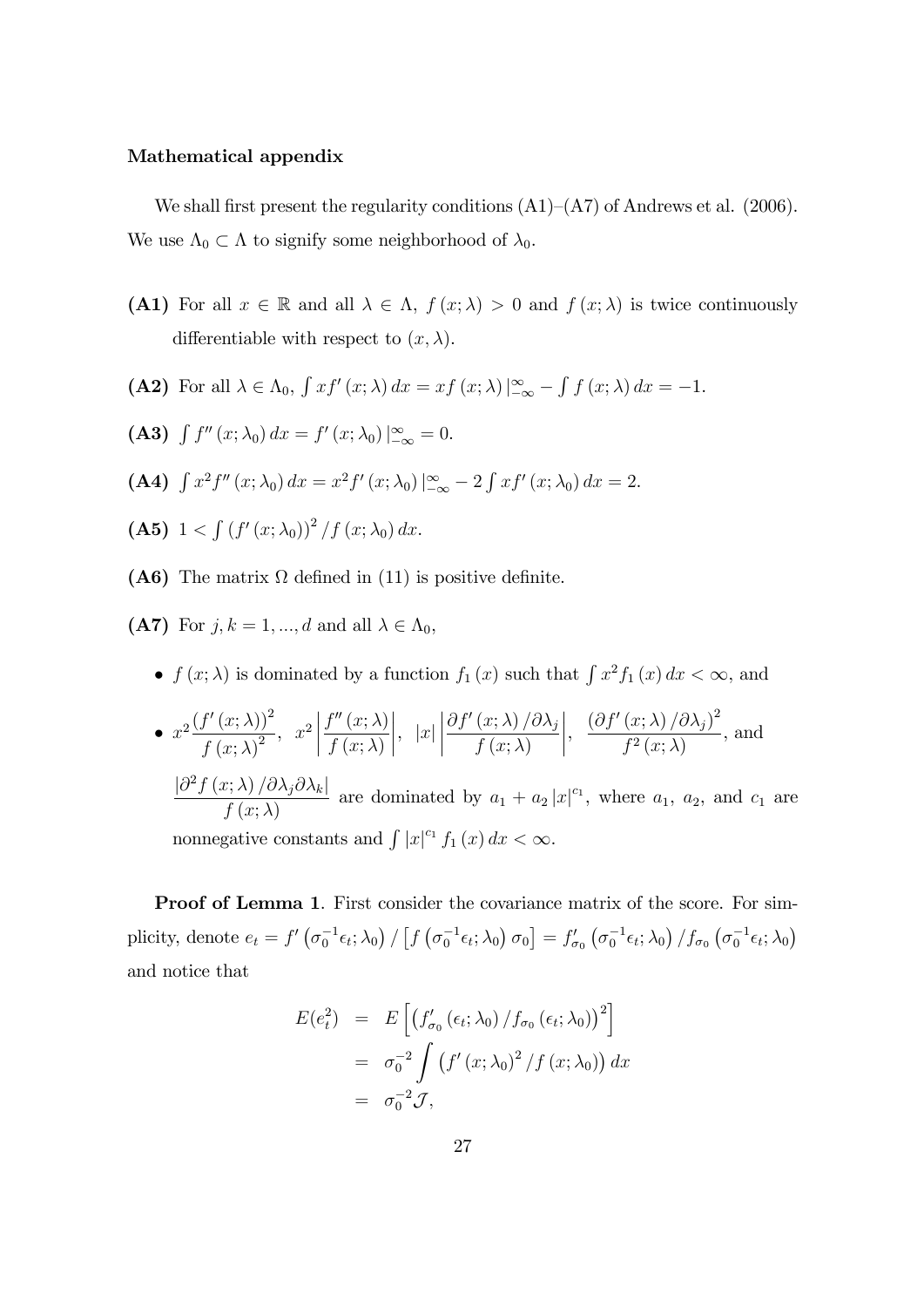where the second equality is based on the fact that  $f_{\sigma_0}(x; \lambda_0) = \sigma_0^{-1} f(\sigma_0^{-1} x; \lambda_0)$  is the density function of  $\epsilon_t$  (cf. equation (2.13) of Breidt et al. (1991)). Thus, because  $e_t$  and  $U_{t-1}$  are independent and  $\Gamma_{U^*} = \sigma_0^{-2}Cov(U_{t-1}),$ 

$$
Cov\left(\frac{\partial}{\partial \phi}g_t(\theta_0)\right) = Cov(-U_{t-1}e_t)
$$
  
=  $E(e_t^2)Cov(U_{t-1})$   
=  $\mathcal{J}\Gamma_{U^*}.$ 

Because the sequence  $U_{t-1}e_t$  is uncorrelated we have

$$
\lim_{T \to \infty} (T - p)^{-1} Cov\left(\sum_{t=r+1}^{T-s} \frac{\partial}{\partial \phi} g_t(\theta_0), \sum_{t=r+1}^{T-s} \frac{\partial}{\partial \phi} g_t(\theta_0)\right) = \mathcal{J} \Gamma_{U^*}.
$$

Similarly, the independence of  $e_t$  and  $V_{t+1}$  and the equality  $\Gamma_{V^*} = \sigma_0^{-2}Cov(V_{t+1})$  give

$$
Cov\left(\frac{\partial}{\partial \varphi}g_t\left(\theta_0\right)\right) = \mathcal{J}\Gamma_{V^*}
$$

and, by the uncorrelatedness of the sequence  $V_{t+1}e_t$ ,

$$
\lim_{T \to \infty} (T - p)^{-1} Cov\left(\sum_{t=r+1}^{T-s} \frac{\partial}{\partial \varphi} g_t(\theta_0), \sum_{t=r+1}^{T-s} \frac{\partial}{\partial \varphi} g_t(\theta_0)\right) = \mathcal{J}\Gamma_{V^*}.
$$

As for the covariance matrix between  $\partial g_t(\theta_0)/\partial \phi$  and  $\partial g_t(\theta_0)/\partial \varphi$ , first consider

$$
Cov(-u_{t-i}e_t, -v_{k+j}e_k) = \sum_{a=0}^{\infty} \sum_{b=0}^{\infty} \alpha_{0a} \beta_{0b} Cov(\epsilon_{t-i-a}e_t, \epsilon_{k+j+b}e_k)
$$
  
= 
$$
\begin{cases} \alpha_{0,t-k-i} \beta_{0,t-k-j}, & t > k, \ 1 \le i \le r, \ 1 \le j \le s \\ 0, & t \le k, \ 1 \le i \le r, \ 1 \le j \le s \end{cases}
$$

where the first equality follows from  $(3)$  and  $(4)$  and the second one is based on condition (A2) (see also Breidt et al. (1991, p. 181)). Hence, as in Breidt et al. (1991, p. 182), the element in position  $(i, j)$  of the matrix  $(T-p)^{-1}Cov \left(\partial l_T(\theta_0)/\partial \phi, \partial l_T(\theta_0)/\partial \varphi\right)$ is

;

$$
(T-p)^{-1} \sum_{k=r+1}^{T-s-1} \sum_{t=k+1}^{T-s} \alpha_{0,t-k-i} \beta_{0,t-k-j} = (T-p)^{-1} \sum_{k=r+1}^{T-s-1} \sum_{t=0}^{T-s-k-i} \alpha_{0t} \beta_{0,t+i-j}
$$

$$
\to \sum_{k=0}^{\infty} \alpha_{0k} \beta_{0,k+i-j},
$$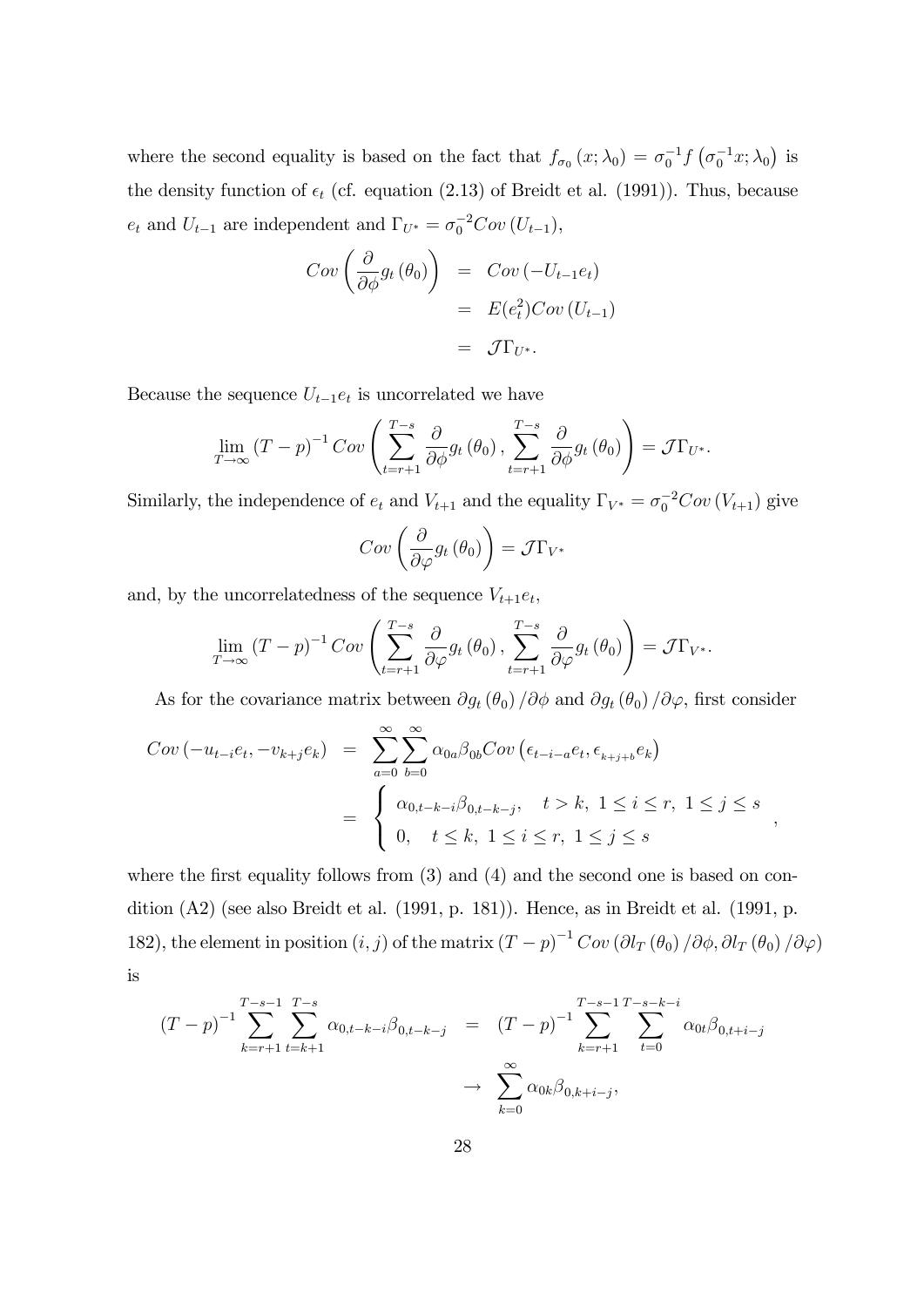where  $\beta_{0l} = 0$  for  $l < 0$ . Note that the limit equals  $\psi_{0,j-i}$ , as can be easily checked.

Next recall that  $u_t^* = \sum_{k=0}^{\infty} \alpha_{0k} \eta_{t-k}$  and  $v_t^* = \sum_{l=0}^{\infty} \beta_{0l} \eta_{t-l}$  with  $\eta_t \sim i.i.d. (0,1)$ . Thus,

$$
Cov(u_{t-i}^*, v_{t-j}^*) = \sum_{k=0}^{\infty} \alpha_{0k} \sum_{l=0}^{\infty} \beta_{0l} E(\eta_{t-i-k} \eta_{t-j-l})
$$
  
= 
$$
\sum_{k=0}^{\infty} \alpha_{0k} \beta_{0,k+i-j}
$$

and we can conclude that

$$
\lim_{T \to \infty} (T - p)^{-1} Cov\left(\sum_{t=r+1}^{T-s} \frac{\partial}{\partial \phi} g_t(\theta_0), \sum_{t=r+1}^{T-s} \frac{\partial}{\partial \varphi} g_t(\theta_0)\right) = \Gamma_{U^*V^*}.
$$

We have thus shown that the covariance matrix of the score of  $(\phi, \varphi)$  evaluated at the true parameter value and divided by  $(T - p)$  converges to  $\Sigma$ .

The score of  $(\sigma, \lambda)$  is i.i.d. and, by condition (A7), has zero mean and finite second moments. The definitions show that its covariance matrix equals that of the score of the parameter  $(\alpha_{p+1}, \theta)$  in Andrews et al. (2006). Thus, if  $\theta_2 = (\sigma, \lambda)$ 

$$
(T-p)^{-1}Cov\left(\sum_{t=r+1}^{T-s}\frac{\partial}{\partial\theta_2}g_t(\theta_0),\sum_{t=r+1}^{T-s}\frac{\partial}{\partial\theta_2}g_t(\theta_0)\right)=\Omega.
$$

Using the definitions it is also straightforward to check that, at true parameter values, the scores of  $(\phi, \varphi)$  and  $(\sigma, \lambda)$  are uncorrelated so that we can conclude that

$$
\lim_{T \to \infty} (T - p)^{-1} Cov\left(\sum_{t=r+1}^{T-s} \frac{\partial}{\partial \theta} g_t(\theta_0), \sum_{t=r+1}^{T-s} \frac{\partial}{\partial \theta} g_t(\theta_0)\right) = diag(\Sigma, \Omega).
$$

The matrix  $\Omega$  is positive definite by the assumed condition (A6). Because  $\mathcal{J} > 1$  (see condition (A5)) the positive definiteness of  $\Sigma$  can be established in the same way as Proposition 1 of Breidt et al. (1991).

The asymptotic normality can be proved in the same way as Proposition 2 of Breidt et al. (1991) by approximating the processes  $U_{t-1}$  and  $V_{t+1}$  by long moving averages and using a standard central limit theorem for finitely dependent stationary processes.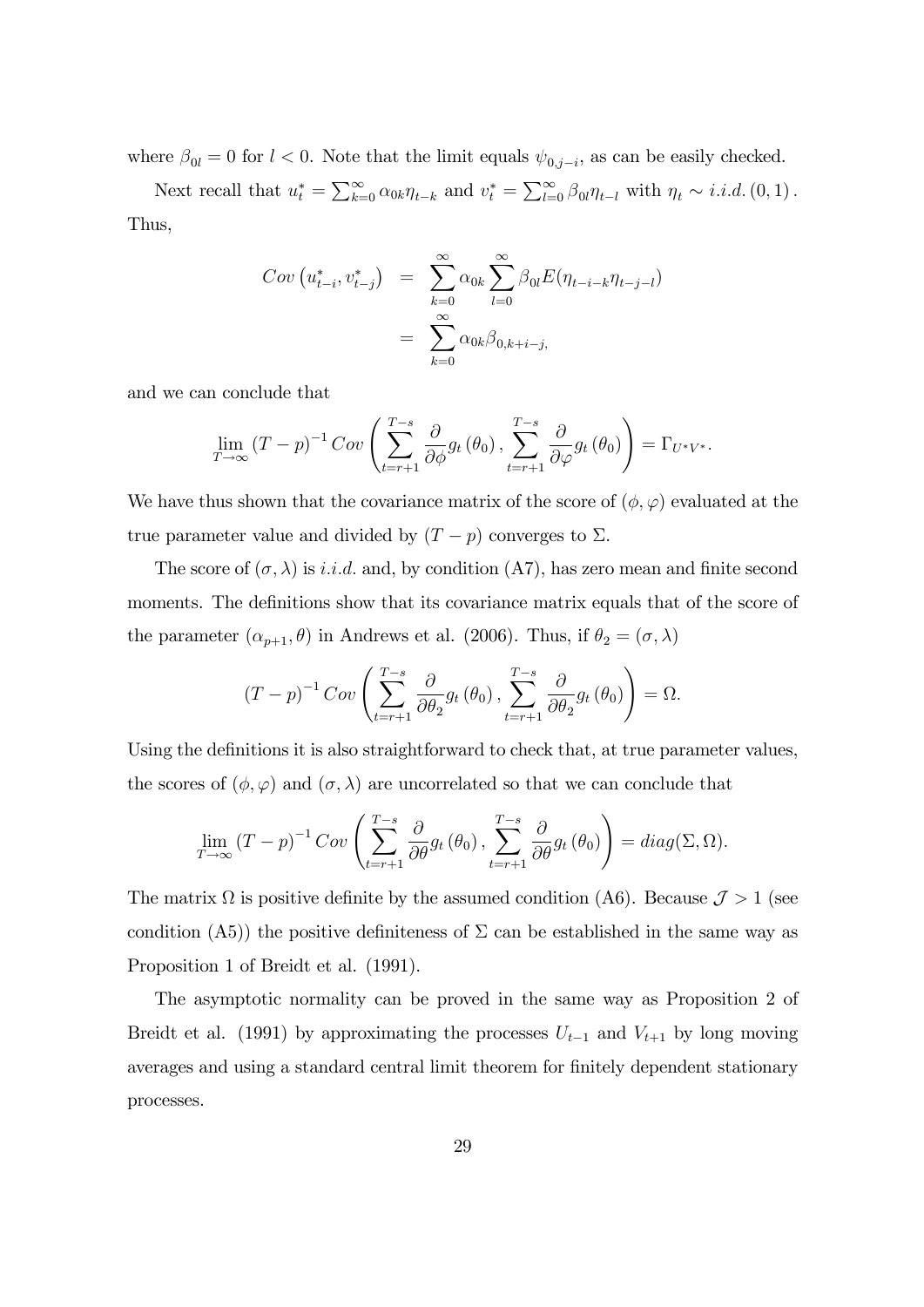Proof of Theorem 2. We shall first present the second partial derivatives of the function  $g_t(\theta)$ . To simplify notation, we write  $\tilde{u}_t = u_t (\varphi)$  and  $\tilde{v}_t = v_t (\phi)$  and, furthermore,  $\tilde{U}_{t-1} = (\tilde{u}_{t-1},...,\tilde{u}_{t-r})$  and  $\tilde{V}_{t+1} = (\tilde{v}_{t+1},...,\tilde{v}_{t+s})$ . Similarly,  $\tilde{\epsilon}_t = \tilde{u}_t$  $\phi_1\tilde{u}_{t-1} - \cdots - \phi_r\tilde{u}_{t-r} = \tilde{v}_t - \varphi_1\tilde{v}_{t+1} - \cdots - \varphi_s\tilde{v}_{t+s}$  will signify  $\epsilon_t$  evaluated at an arbitrary point in the permissible parameter space, not the true parameter value. We also set  $h(x; \lambda) = f'(x; \lambda) / f(x; \lambda)$ , so that

$$
h'(x; \lambda) = \frac{f''(x; \lambda)}{f(x; \lambda)} - \left(\frac{f'(x; \lambda)}{f(x; \lambda)}\right)^2,
$$

and let  $Y_t$  stand for the  $r \times s$  matrix with elements  $y_{t-i+j}$   $(i = 1, ..., r, j = 1, ..., s)$ . By straightforward differentiation (cf. Breidt et al. (1991), p. 187),

$$
\partial^2 g_t(\theta) / \partial \phi \partial \phi' = \sigma^{-2} h'(\sigma^{-1} \tilde{\epsilon}_t; \lambda) \tilde{U}_{t-1} \tilde{U}'_{t-1}
$$
  
\n
$$
\partial^2 g_t(\theta) / \partial \varphi \partial \varphi' = \sigma^{-2} h'(\sigma^{-1} \tilde{\epsilon}_t; \lambda) \tilde{V}_{t+1} \tilde{V}'_{t+1}
$$
  
\n
$$
\partial^2 g_t(\theta) / \partial \sigma^2 = 2 \sigma^{-3} h(\sigma^{-1} \tilde{\epsilon}_t; \lambda) \tilde{\epsilon}_t + \sigma^{-4} h'(\sigma^{-1} \tilde{\epsilon}_t; \lambda) \tilde{\epsilon}_t^2 + \sigma^{-2}
$$
  
\n
$$
\partial^2 g_t(\theta) / \partial \lambda \partial \lambda' = \frac{1}{f(\sigma^{-1} \tilde{\epsilon}_t; \lambda)} \partial^2 f(\sigma^{-1} \tilde{\epsilon}_t; \lambda) / \partial \lambda \partial \lambda'
$$
  
\n
$$
-\frac{1}{f^2(\sigma^{-1} \tilde{\epsilon}_t; \lambda)} (\partial f(\sigma^{-1} \tilde{\epsilon}_t; \lambda) / \partial \lambda) (\partial f(\sigma^{-1} \tilde{\epsilon}_t; \lambda) / \partial \lambda)'
$$
  
\n
$$
\partial^2 g_t(\theta) / \partial \phi \partial \varphi' = \sigma^{-2} h'(\sigma^{-1} \tilde{\epsilon}_t; \lambda) \tilde{U}_{t-1} \tilde{V}'_{t+1} + \sigma^{-1} h(\sigma^{-1} \tilde{\epsilon}_t; \lambda) Y_t
$$
  
\n
$$
\partial^2 g_t(\theta) / \partial \phi \partial \sigma = \sigma^{-3} h'(\sigma^{-1} \tilde{\epsilon}_t; \lambda) \tilde{\epsilon}_t \tilde{U}_{t-1} + \sigma^{-2} h(\sigma^{-1} \tilde{\epsilon}_t; \lambda) \tilde{U}_{t-1}
$$
  
\n
$$
\partial^2 g_t(\theta) / \partial \phi \partial \lambda' = -\sigma^{-1} \tilde{U}_{t-1} \partial h(\sigma^{-1} \tilde{\epsilon}_t; \lambda) / \partial \lambda'
$$
  
\n
$$
\partial^2 g_t(\theta) / \partial \varphi \partial \sigma = \sigma^{-3} h'(\sigma^{-1} \tilde{\epsilon}_t; \lambda) \tilde{\epsilon}_t \tilde{V}_{t+1} + \sigma^{-2} h(\sigma^{-
$$

Using conditions  $(A2)–(A4)$  and calculations similar to those in Breidt et al. (1991, p. 181) it is not difficult to check that  $E[\partial^2 g_t(\theta_0) / \partial \theta \partial \theta'] = -diag(\Sigma, \Omega)$ .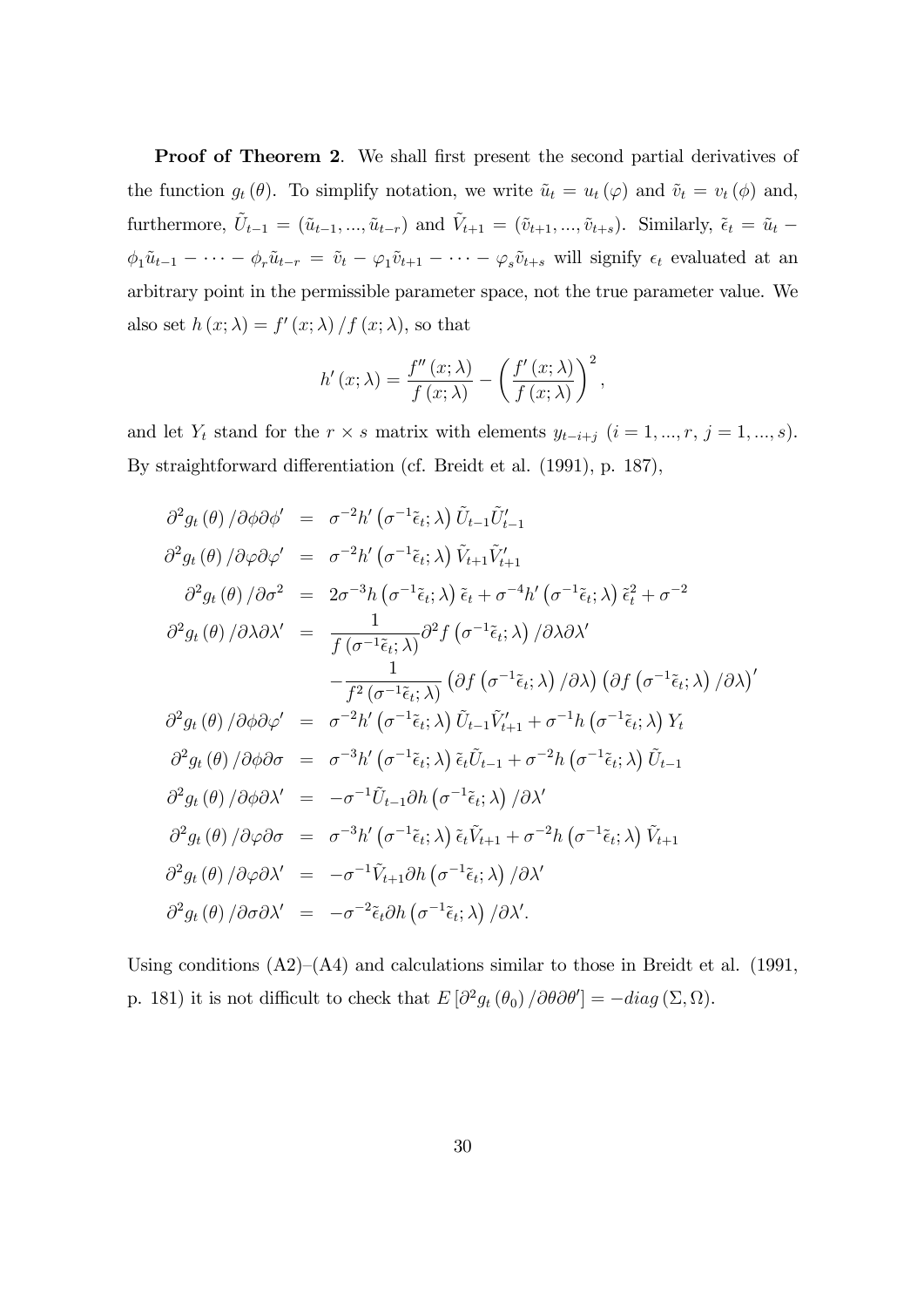As in Andrews et al. (2006), we now use the Taylor series expansion

$$
\sum_{t=r+1}^{T-s} \left[ g_t \left( \theta_0 + T^{-1/2} c \right) - g_t \left( \theta_0 \right) \right] = T^{-1/2} \sum_{t=r+1}^{T-s} c' \frac{\partial g_t \left( \theta_0 \right)}{\partial \theta} + \frac{1}{2} T^{-1} \sum_{t=r+1}^{T-s} c' \frac{\partial^2 g_t \left( \theta_0 \right)}{\partial \theta \partial \theta'} c + \frac{1}{2} T^{-1} \sum_{t=r+1}^{T-s} c' \left( \frac{\partial^2 g_t \left( \theta_0^*(c) \right)}{\partial \theta \partial \theta'} - \frac{\partial^2 g_t \left( \theta_0 \right)}{\partial \theta \partial \theta'} \right) c,
$$

where  $c \in \mathbb{R}^{r+s+1+d}$  and the argument  $\theta^*_1$  $T_T^*(c)$  in the matrix of second partial derivatives means that each row is evaluated at an intermediate point lying between  $\theta_0$  and  $T^{-1/2}c$ . Thus, if  $\|\cdot\|$  signifies the Euclidean norm we have  $\sup_{c\in K} \|\theta_T^*$  $_{T}^{*}(c) - \theta_{0} \|\to 0$ for any compact set  $K \subset \mathbb{R}^{r+s+1+d}$ . Moreover, using the dominance conditions in (A7) and arguments similar to those in Breidt et al. (1991, p. 186-190) it can be shown that a uniform law of large numbers for stationary ergodic processes applies to  $\partial^2 g_t(\theta)/\partial\theta\partial\theta'$  over any small enough compact neighborhood  $\theta_0$  (see Theorem A.2.2) in White (1994)). Thus, we can conclude that

$$
T^{-1} \sum_{t=r+1}^{T-s} c' \left( \frac{\partial^2 g_t \left( \theta_T^*(c) \right)}{\partial \theta \partial \theta'} - \frac{\partial^2 g_t \left( \theta_0 \right)}{\partial \theta \partial \theta'} \right) c \xrightarrow{p} 0
$$

for c belonging to any compact subset of  $\mathbb{R}^{r+s+1+d}$ . The proof can now be completed in the same way as the proof of Theorem 1 of Andrews et al. (2006).

Finally, note that the convergence (12) is an immediate consequence of the consistency of the estimator  $\hat{\theta}$  obtained from Theorem 2 and the aforementioned fact that  $\partial^2 g_t(\theta)/\partial\theta\partial\theta'$  obeys a uniform law of large numbers.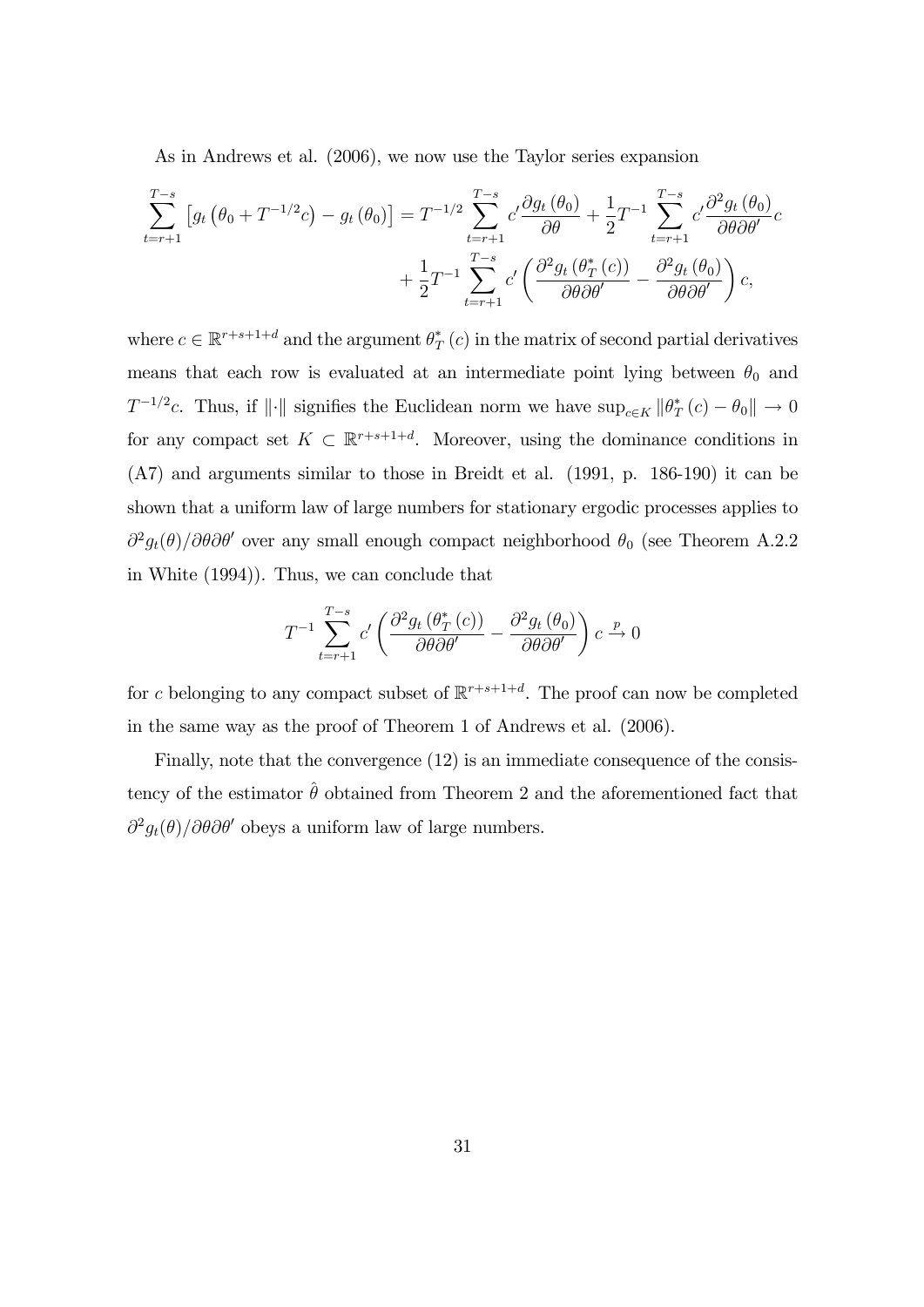#### References

Andrews, B., M. Calder, and R.A. Davis (2009). Maximum likelihood estimation for  $\alpha$ -stable autoregressive proceses. Annals of Statistics 37, 1946–1982.

Andrews, B., R.A. Davis, and F.J. Breidt (2006). Maximum likelihood estimation for all-pass time series models. Journal of Multivariate Analysis 97, 1638-1659.

Andrews, D. and W. Chen (1994). Approximately median-unbiased estimation of autoregressive models. Journal of Business and Economic Statistics 12, 187 204.

Breidt, J., R.A. Davis, K.S. Lii, and M. Rosenblatt (1991). Maximum likelihood estimation for noncausal autoregressive processes. Journal of Multivariate Analysis 36, 175–198.

Breidt, J., R.A. Davis, and A.A. Trindade (2001). Least absolute deviation estimation for all-pass time series models. The Annals of Statistics 29, 919–946.

Brockwell, P.J. and R.A. Davis (1987). Time Series: Theory and Methods. Springer-Verlag. New York.

Campbell, J.Y., A.W. Lo, and A.C. MacKinlay (1997). Econometrics of Financial Markets. Princeton University Press. Princeton.

Canova, F. (2007). Methods for Applied Macroeconomic Research. Princeton University Press. Princeton.

Diebold, F.X., and R.S. Mariano (1995). Comparing predictive accuracy. Journal of Business & Economic Statistics 13, 134–144.

Cecchetti, S.G. and G. Debelle (2006). Has the inflation process changed? Economic Policy, April  $2006$ ,  $311-352$ .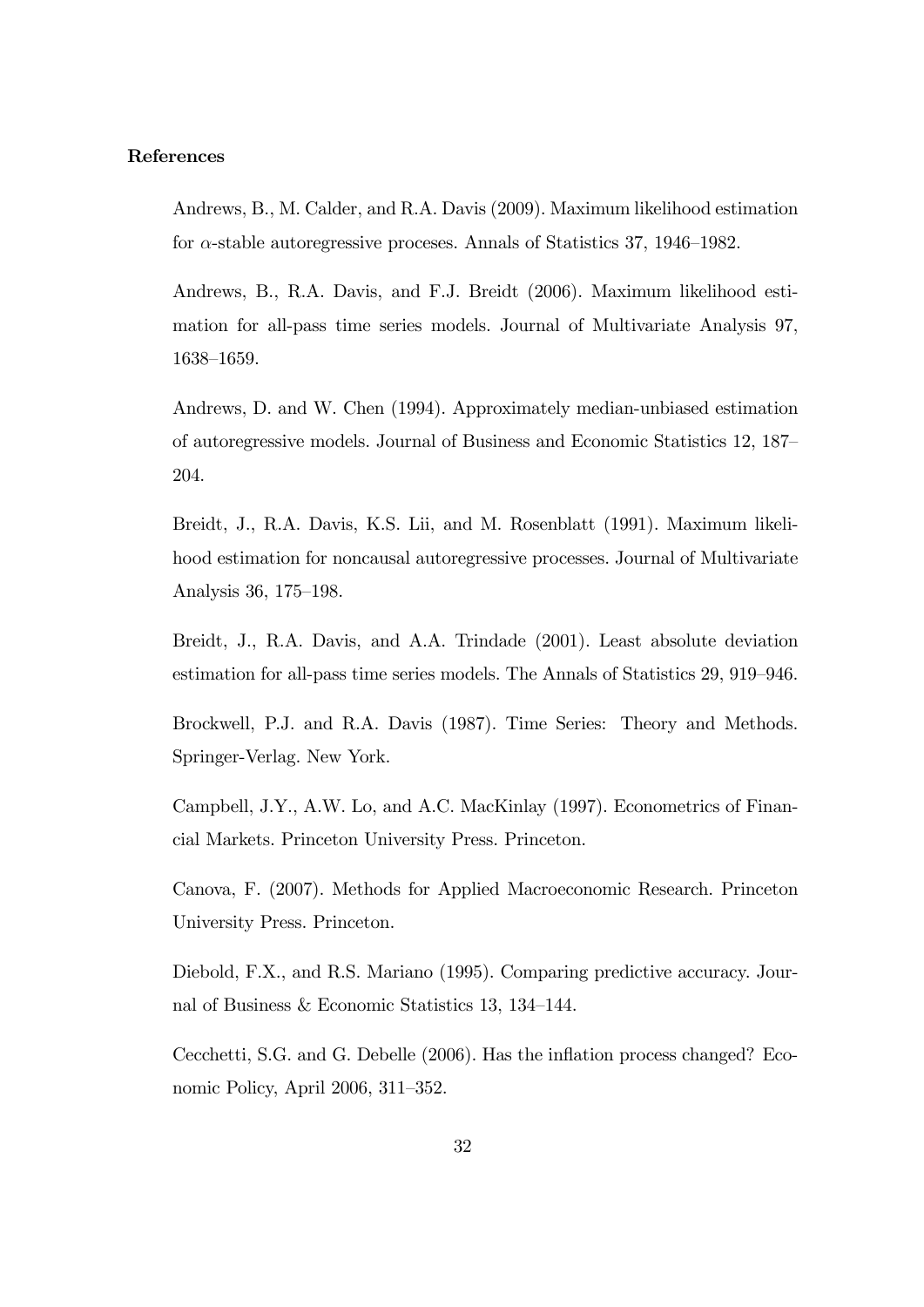Gali, J., and M. Gertler (1999). Inflation dynamics: A structural econometric analysis. Journal of Monetary Economics 44, 195–222.

Hansen, L.P., and T.J. Sargent (1991). Two Difficulties in Interpreting Vector Autoregressions. In Rational Expectations Econometrics, ed. by L.P. Hansen, and T.J. Sargent, Westview Press, Inc., Boulder, CO, 77–119.

Huang, J. and Y. Pawitan (2000). Quasi-likelihood estimation of noninvertible moving average processes. Scandinavian Journal of Statistics 27, 689–710.

Kasa, K., T.B. Walker, and C.H. Whiteman (2007). Asset Prices in a Time Series Model with Perpetually Disparately Informed, Competitive Traders. Unpublished manuscript, Department of Economics, Simon Fraser University.

Lanne, M., and P. Saikkonen (2010). Noncausal vector autoregression. HECER Discussion Paper 293.

Lanne, M., J. Luoto, and P. Saikkonen (2010). Optimal forecasting of noncausal autoregressive time series. HECER Discussion Paper 286.

Lii, K.-S. and M. Rosenblatt (1996). Maximum likelihood estimation for non-Gaussian nonminimum phase ARMA sequences. Statistica Sinica  $6, 1-22$ .

Rosenblatt, M. (2000). Gaussian and Non-Gaussian Linear Time Series and Random Fields. Springer-Verlag, New York.

West, K.D. (1996). Asymptotic inference about predictive ability. Econometrica 64, 1067–1084.

White, H. (1994). Estimation, Inference and Specification Analysis. Cambridge University Press. New York.

Wu, R. and R. A. Davis (2010). Least absolute deviation estimation for general autoregressive moving average time-series models. Journal of Time Series Analysis 31, 98–112.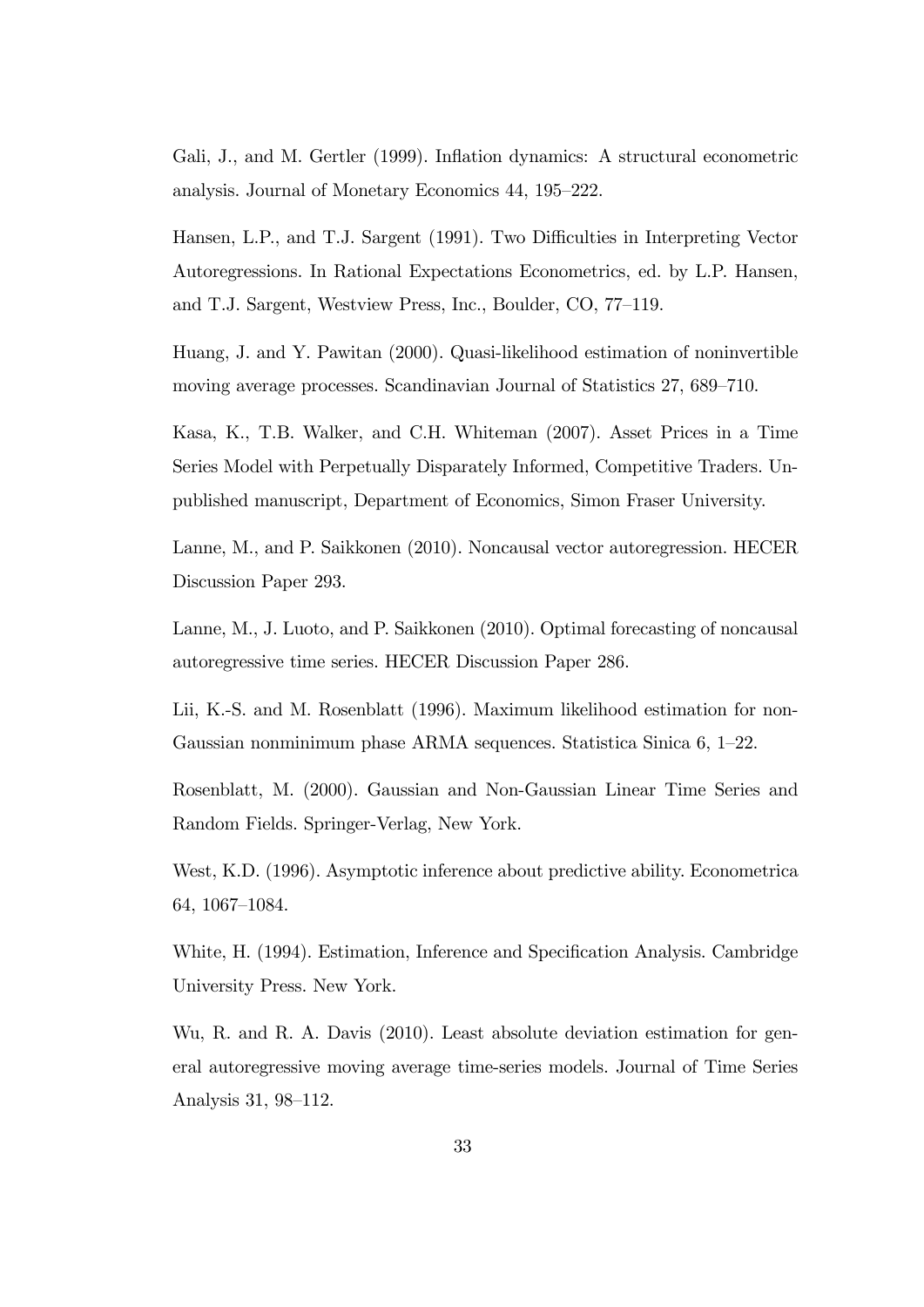Figure 1: Rejection rates of the 5%-level LR test of  $H_0$  :  $\phi_1 = 0.9$  for  $T = 100$  (solid line),  $T = 200$  (long dashes) and  $T = 500$  (dashes). The data are generated from a model with  $\phi_1 = 0.9 - c/\sqrt{T}$ .

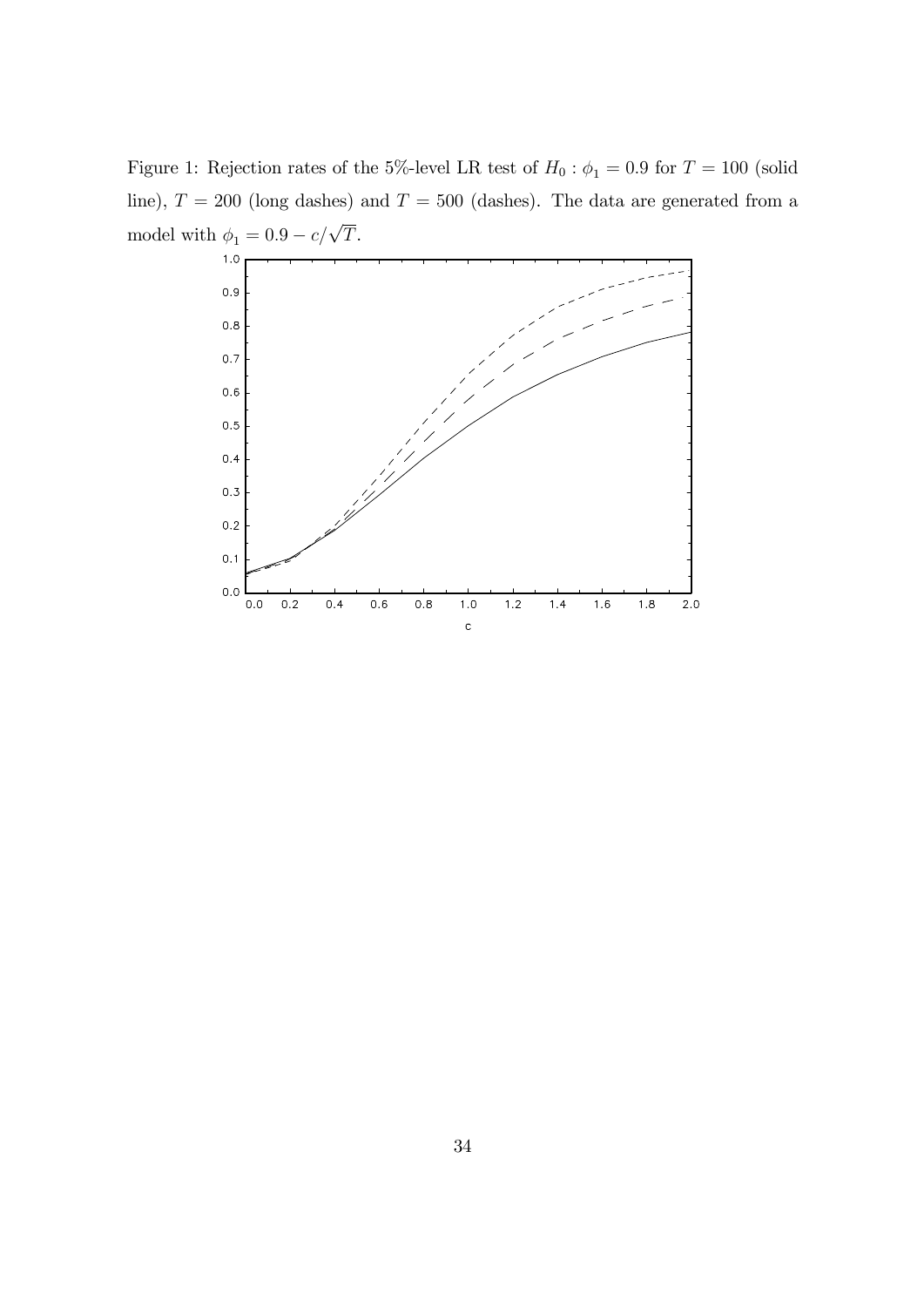Figure 2: Autocorrelation function of the U.S. inflation. The dashed line depicts the upper bound of the two standard deviation band.

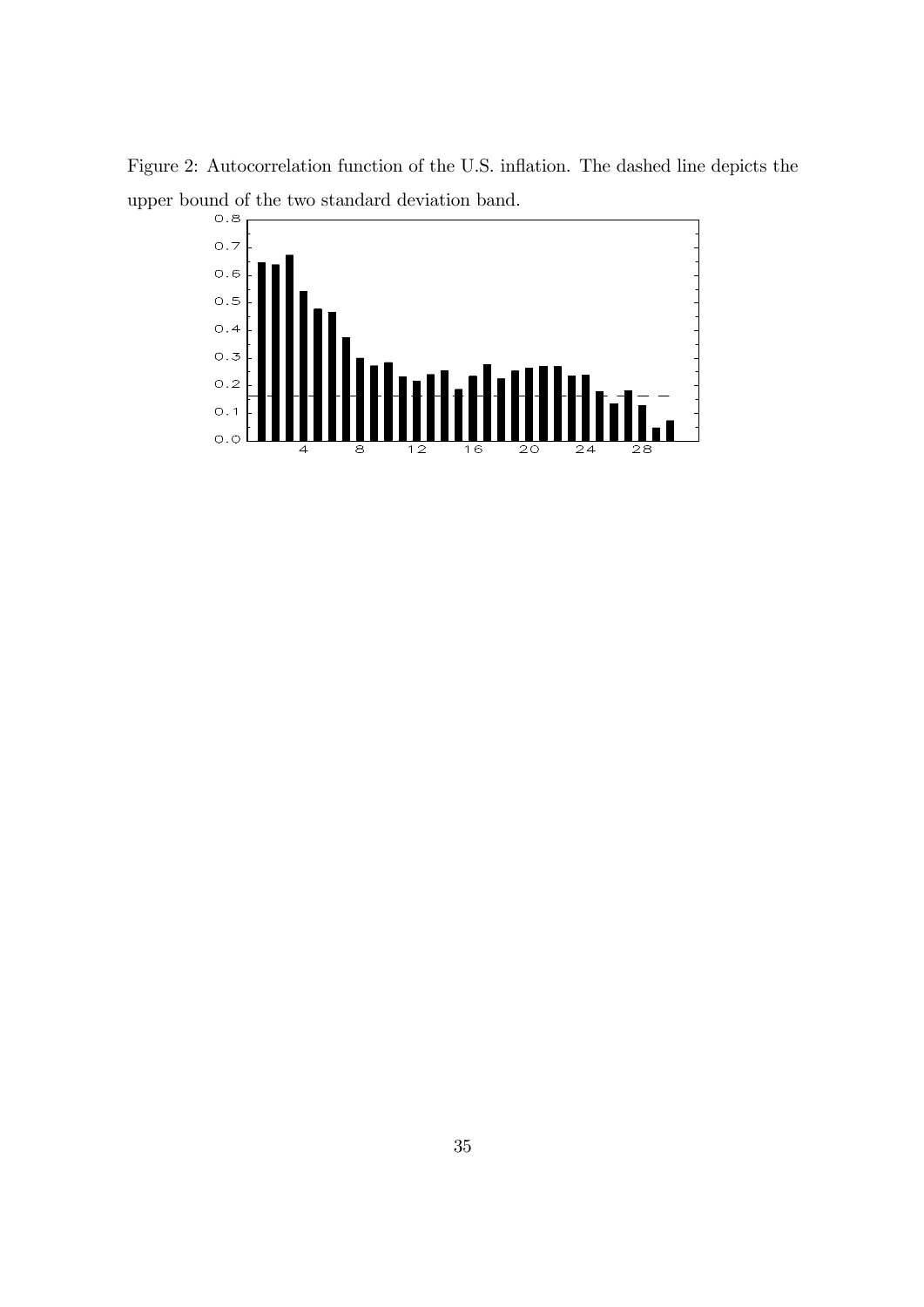Figure 3: Quantile-quantile plots of the residuals of the AR(3,0)-N and AR(0,3)-t models for the U.S. inflation.  $\,$ 

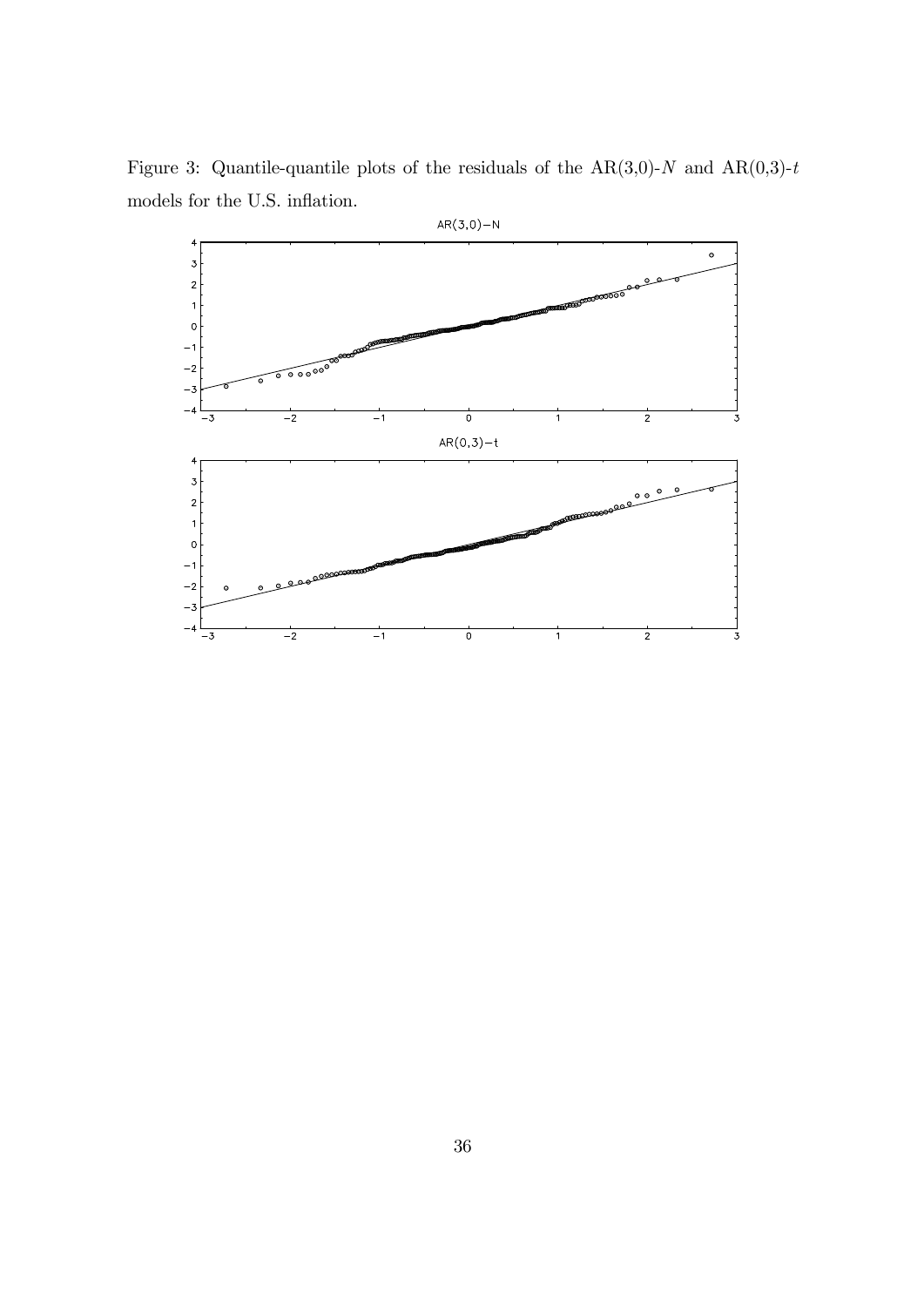|            |             | DGP   |         |                                                                                                 |         |       |         |
|------------|-------------|-------|---------|-------------------------------------------------------------------------------------------------|---------|-------|---------|
|            |             |       |         | $\phi_1 = 0.9, \varphi_1 = 0.9$ $\phi_1 = 0.9, \varphi_1 = 0.1$ $\phi_1 = 0.1, \varphi_1 = 0.9$ |         |       |         |
| T          | Parameter   | Mean  | St.dev. | Mean                                                                                            | St.dev. | Mean  | St.dev. |
| 100        | $\phi_1$    | 0.882 | 0.048   | 0.871                                                                                           | 0.063   | 0.108 | 0.097   |
|            | $\varphi_1$ | 0.874 | 0.051   | 0.107                                                                                           | 0.095   | 0.869 | 0.064   |
| <b>200</b> | $\phi_1$    | 0.892 | 0.032   | 0.888                                                                                           | 0.030   | 0.101 | 0.058   |
|            | $\varphi_1$ | 0.888 | 0.033   | 0.102                                                                                           | 0.058   | 0.888 | 0.029   |
| 500        | $\phi_1$    | 0.897 | 0.019   | 0.896                                                                                           | 0.016   | 0.100 | 0.035   |
|            | $\varphi_1$ | 0.896 | 0.019   | 0.100                                                                                           | 0.035   | 0.896 | 0.016   |

Table 1: Finite-sample properties of the ML estimator.

The DGP is the  $AR(1,1)$  model where the error term follows the t-distribution with 3 degrees of freedom and  $\sigma = 0.1$ . The results are based on 10,000 realizations.

|            |             | <b>DGP</b>                      |         |                                 |         |                                 |         |
|------------|-------------|---------------------------------|---------|---------------------------------|---------|---------------------------------|---------|
|            |             | $\phi_1 = 0.9, \varphi_1 = 0.9$ |         | $\phi_1 = 0.9, \varphi_1 = 0.1$ |         | $\phi_1 = 0.1, \varphi_1 = 0.9$ |         |
| T          | Parameter   | Wald test                       | LR test | Wald test                       | LR test | Wald test                       | LR test |
| 100        | $\varphi_1$ | 0.081                           | 0.059   | 0.060                           | 0.075   | 0.066                           | 0.061   |
|            | $\varphi_1$ | 0.091                           | 0.075   | 0.061                           | 0.055   | 0.067                           | 0.083   |
| <b>200</b> | $\phi_1$    | 0.074                           | 0.056   | 0.059                           | 0.062   | 0.060                           | 0.054   |
|            | $\varphi_1$ | 0.075                           | 0.061   | 0.057                           | 0.052   | 0.057                           | 0.062   |
| 500        | $\phi_1$    | 0.063                           | 0.055   | 0.054                           | 0.055   | 0.056                           | 0.051   |
|            | $\varphi_1$ | 0.064                           | 0.058   | 0.057                           | 0.053   | 0.055                           | 0.056   |

Table 2: Rejection rates of the Wald and likelihood ratio (LR) tests.

See notes to Table 1. The figures are rejection rates of Wald and LR tests of the null hypothesis that the parameter equals the true value. The nominal size of the tests is 5%.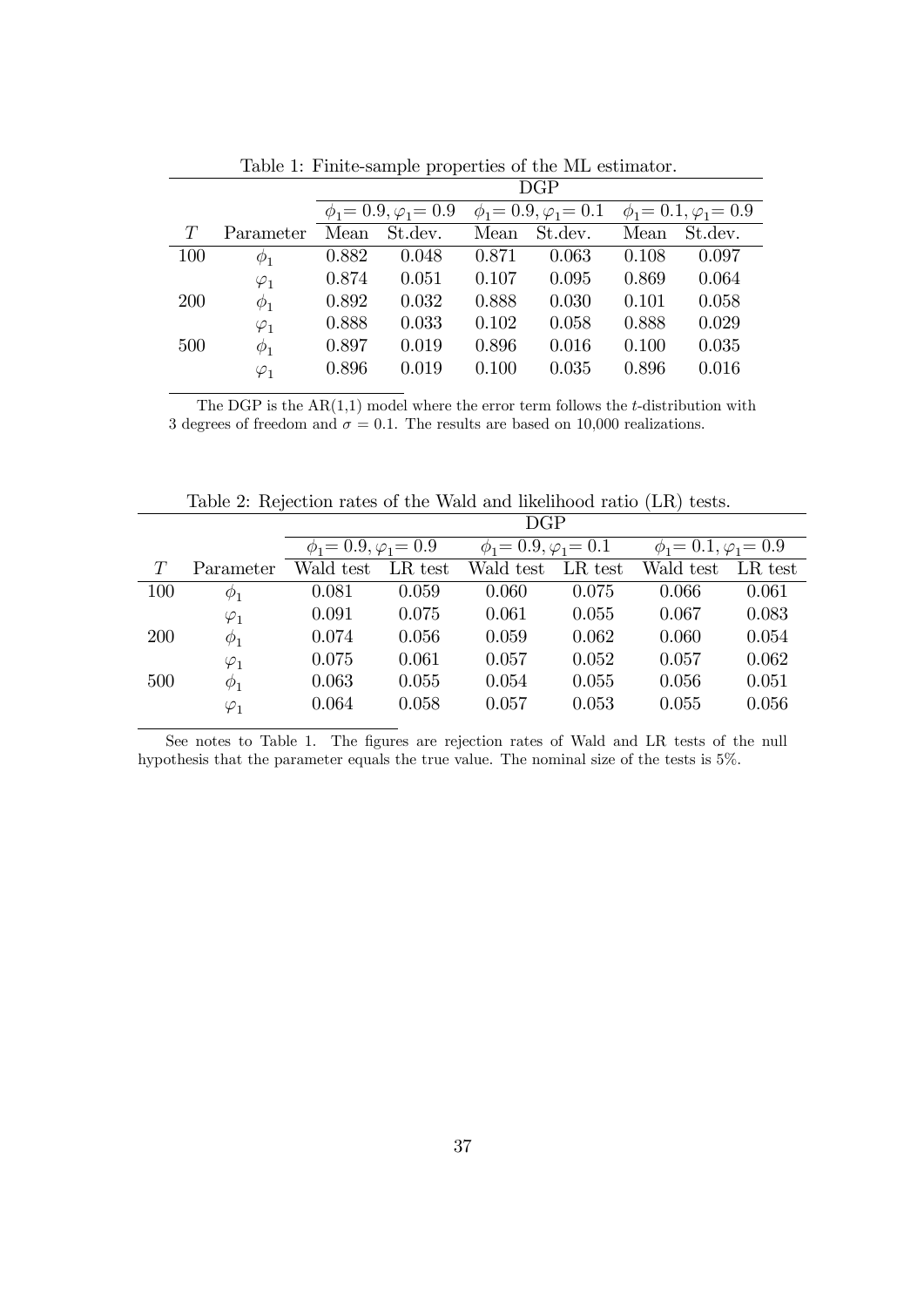|        | DGP                             |         |         |                                 |         |         |                                 |         |         |
|--------|---------------------------------|---------|---------|---------------------------------|---------|---------|---------------------------------|---------|---------|
| $\tau$ | $\phi_1 = 0.9, \varphi_1 = 0.9$ |         |         | $\phi_1 = 0.9, \varphi_1 = 0.1$ |         |         | $\phi_1 = 0.1, \varphi_1 = 0.9$ |         |         |
|        | AR(2,0)                         | AR(1,1) | AR(0,2) | AR(2,0)                         | AR(1,1) | AR(0,2) | AR(2,0)                         | AR(1,1) | AR(0,2) |
| 100    | 1158                            | 8077    | 765     | 3684                            | 5472    | 844     | 990                             | 5402    | 3608    |
| 200    | 332                             | 9463    | 205     | 2975                            | 6806    | 219     | 267                             | 6699    | 3034    |
| 500    |                                 | 9991    |         | 1495                            | 8501    |         |                                 | 8538    | 1458    |

Table 3: Simulation results on model selection by maximizing the likelihood function.

See notes to Table 1. Each figure indicates the number of times the model in question maximizes the likelihood function out of 10,000 realizations.

Table 4: Simulation results on model selection by maximizing the likelihood function.

|        | <b>DGP</b>                      |         |         |                                 |         |         |                                 |         |         |
|--------|---------------------------------|---------|---------|---------------------------------|---------|---------|---------------------------------|---------|---------|
| $\tau$ | $\phi_1 = 0.9, \varphi_1 = 0.9$ |         |         | $\phi_1 = 0.9, \varphi_1 = 0.1$ |         |         | $\phi_1 = 0.1, \varphi_1 = 0.9$ |         |         |
|        | AR(2,0)                         | AR(1,1) | AR(0,2) | AR(2,0)                         | AR(1,1) | AR(0,2) | AR(2,0)                         | AR(1,1) | AR(0,2) |
| 100    | 765                             | 8077    | 1158    | 844                             | 5472    | 3684    | 3608                            | 5402    | 990     |
| 200    | 205                             | 9463    | 332     | 219                             | 6806    | 2975    | 3034                            | 6699    | 267     |
| 500    |                                 | 9991    |         | 4                               | 8501    | 1495    | 1458                            | 8538    | 4       |

See notes to Table 1. Each figure indicates the number of times the model in question maximizes the likelihood function out of 10,000 realizations.